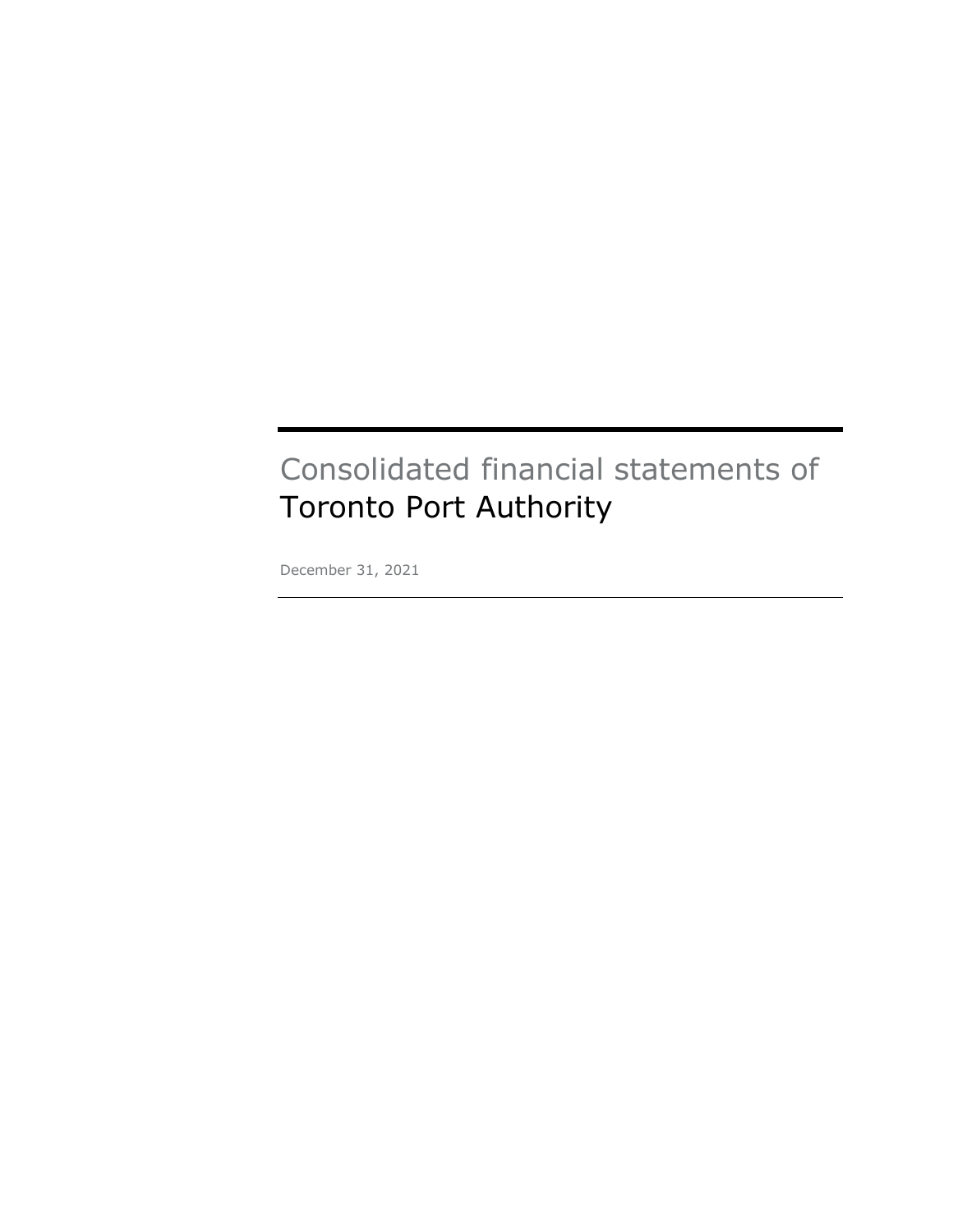| Independent Auditor's Report                                  | $1 - 2$  |
|---------------------------------------------------------------|----------|
| Consolidated statement of operations and comprehensive income | 3        |
| Consolidated statement of changes in equity                   | 4        |
| Consolidated statement of financial position                  | 5.       |
| Consolidated statement of cash flows                          | 6        |
| Notes to the consolidated financial statements                | $7 - 38$ |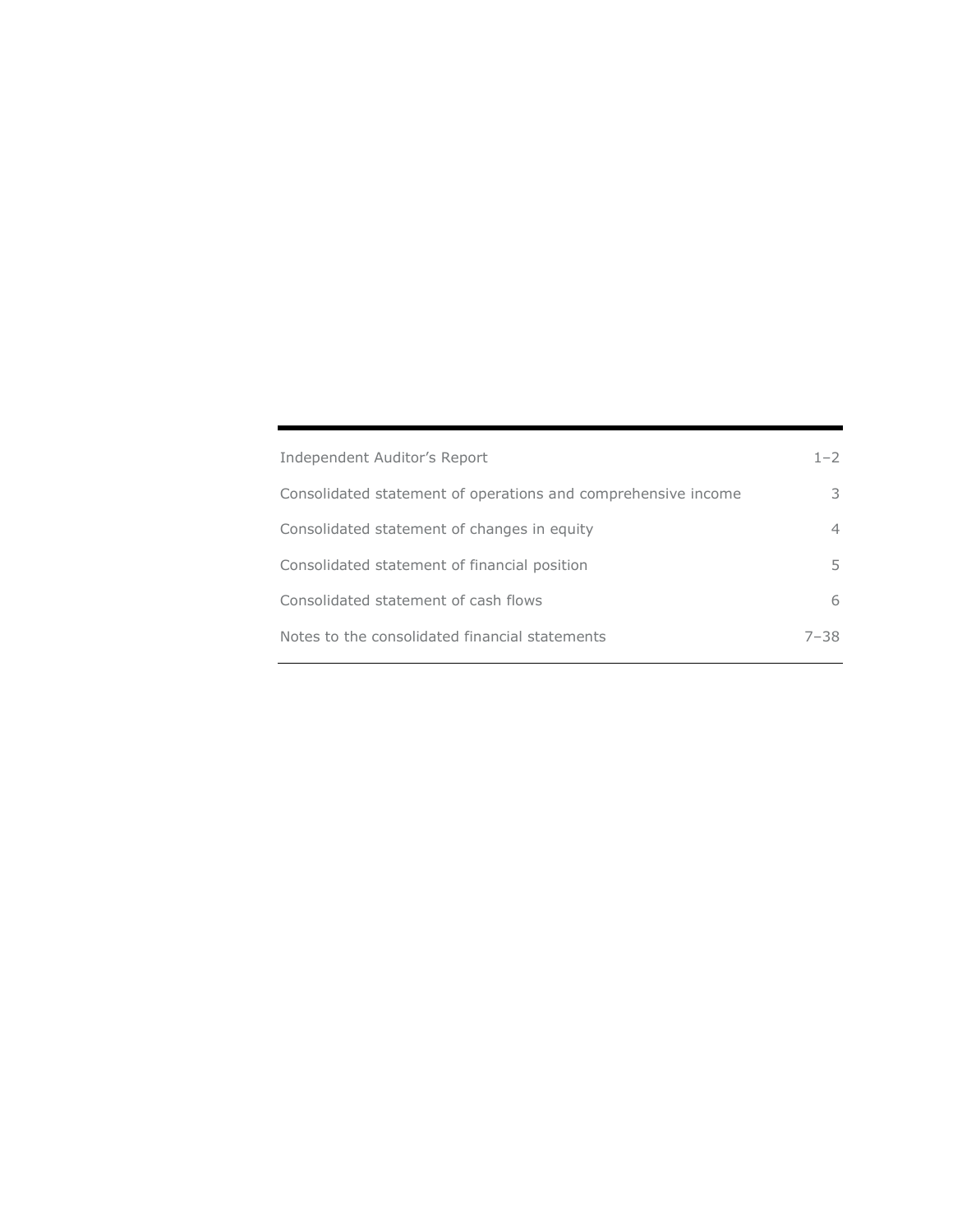# **Deloitte.**

Deloitte LLP 8 Adelaide Street West, Suite 200 Toronto ON M5H 1L6 Canada

Tel: 416-601-6150 Fax: 416-601-6151 www.deloitte.ca

# **Independent Auditor's Report**

To the Board of Directors of the Toronto Port Authority

# **Opinion**

We have audited the consolidated financial statements of Toronto Port Authority (the "Port Authority"), which comprise the consolidated statement of financial position as at December 31, 2021, and the consolidated statement of operations and comprehensive income, consolidated statement of changes in equity and consolidated statement of cash flows for the year then ended, and notes to the consolidated financial statements, including a summary of significant accounting policies (collectively referred to as the "financial statements").

In our opinion, the accompanying consolidated financial statements present fairly, in all material respects, the financial position of the Port Authority as at December 31, 2021, and the results of its operations, changes in equity, and its cash flows for the year then ended in accordance with International Financial Reporting Standards.

#### Basis for Opinion

We conducted our audit in accordance with Canadian generally accepted auditing standards (Canadian GAAS). Our responsibilities under those standards are further described in the Auditor's Responsibilities for the Audit of the Financial Statements section of our report. We are independent of the Port Authority in accordance with the ethical requirements that are relevant to our audit of the financial statements in Canada, and we have fulfilled our other ethical responsibilities in accordance with these requirements. We believe that the audit evidence we have obtained is sufficient and appropriate to provide a basis for our opinion.

# Responsibilities of Management and Board of Directors for the Financial **Statements**

Management is responsible for the preparation and fair presentation of the financial statements in accordance with International Financial Reporting Standards, and for such internal control as management determines is necessary to enable the preparation of financial statements that are free from material misstatement, whether due to fraud or error.

In preparing the financial statements, management is responsible for assessing the Port Authority's ability to continue as a going concern, disclosing, as applicable, matters related to going concern and using the going concern basis of accounting unless management either intends to liquidate the Port Authority or to cease operations, or has no realistic alternative but to do so.

The Board of Directors is responsible for overseeing the Port Authority's financial reporting process.

#### Auditor's Responsibilities for the Audit of the Financial Statements

Our objectives are to obtain reasonable assurance about whether the financial statements as a whole are free from material misstatement, whether due to fraud or error, and to issue an auditor's report that includes our opinion. Reasonable assurance is a high level of assurance, but is not a guarantee that an audit conducted in accordance with Canadian GAAS will always detect a material misstatement when it exists. Misstatements can arise from fraud or error and are considered material if, individually or in the aggregate, they could reasonably be expected to influence the economic decisions of users taken on the basis of these financial statements.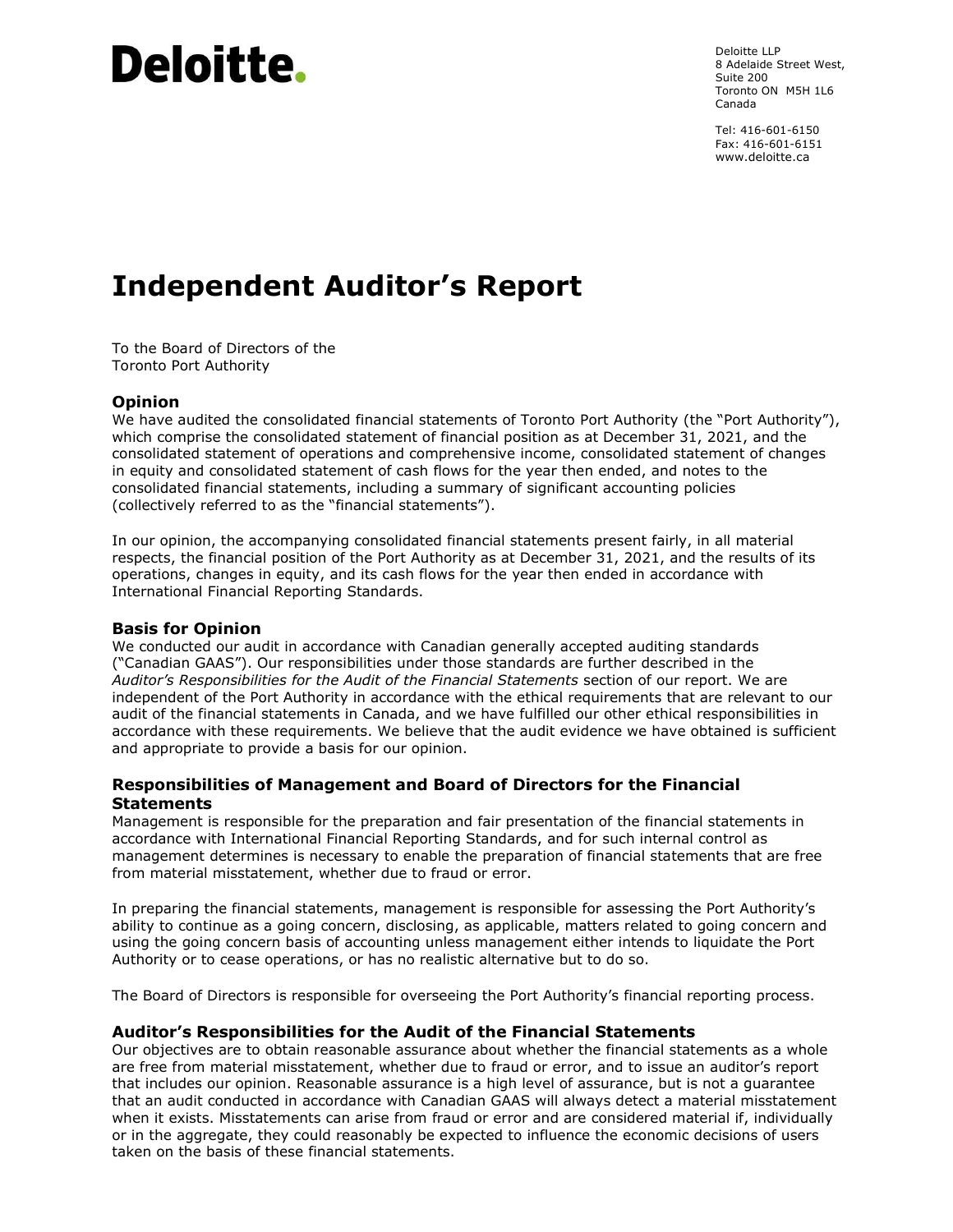As part of an audit in accordance with Canadian GAAS, we exercise professional judgment and maintain professional skepticism throughout the audit. We also:

- Identify and assess the risks of material misstatement of the financial statements, whether due to fraud or error, design and perform audit procedures responsive to those risks, and obtain audit evidence that is sufficient and appropriate to provide a basis for our opinion. The risk of not detecting a material misstatement resulting from fraud is higher than for one resulting from error, as fraud may involve collusion, forgery, intentional omissions, misrepresentations, or the override of internal control.
- Obtain an understanding of internal control relevant to the audit in order to design audit procedures that are appropriate in the circumstances, but not for the purpose of expressing an opinion on the effectiveness of the Port Authority's internal control.
- Evaluate the appropriateness of accounting policies used and the reasonableness of accounting estimates and related disclosures made by management.
- Conclude on the appropriateness of management's use of the going concern basis of accounting and, based on the audit evidence obtained, whether a material uncertainty exists related to events or conditions that may cast significant doubt on the Port Authority's ability to continue as a going concern. If we conclude that a material uncertainty exists, we are required to draw attention in our auditor's report to the related disclosures in the financial statements or, if such disclosures are inadequate, to modify our opinion. Our conclusions are based on the audit evidence obtained up to the date of our auditor's report. However, future events or conditions may cause the Port Authority to cease to continue as a going concern.
- Evaluate the overall presentation, structure and content of the financial statements, including the disclosures, and whether the financial statements represent the underlying transactions and events in a manner that achieves fair presentation.
- Obtain sufficient appropriate audit evidence regarding the financial information of the entities or business activities within the Port Authority to express an opinion on the financial statements. We are responsible for the direction, supervision and performance of the group audit. We remain solely responsible for our audit opinion.

We communicate with those charged with governance regarding, among other matters, the planned scope and timing of the audit and significant audit findings, including any significant deficiencies in internal control that we identify during our audit.

eloitte LLP

Chartered Professional Accountants Licensed Public Accountants April 26, 2022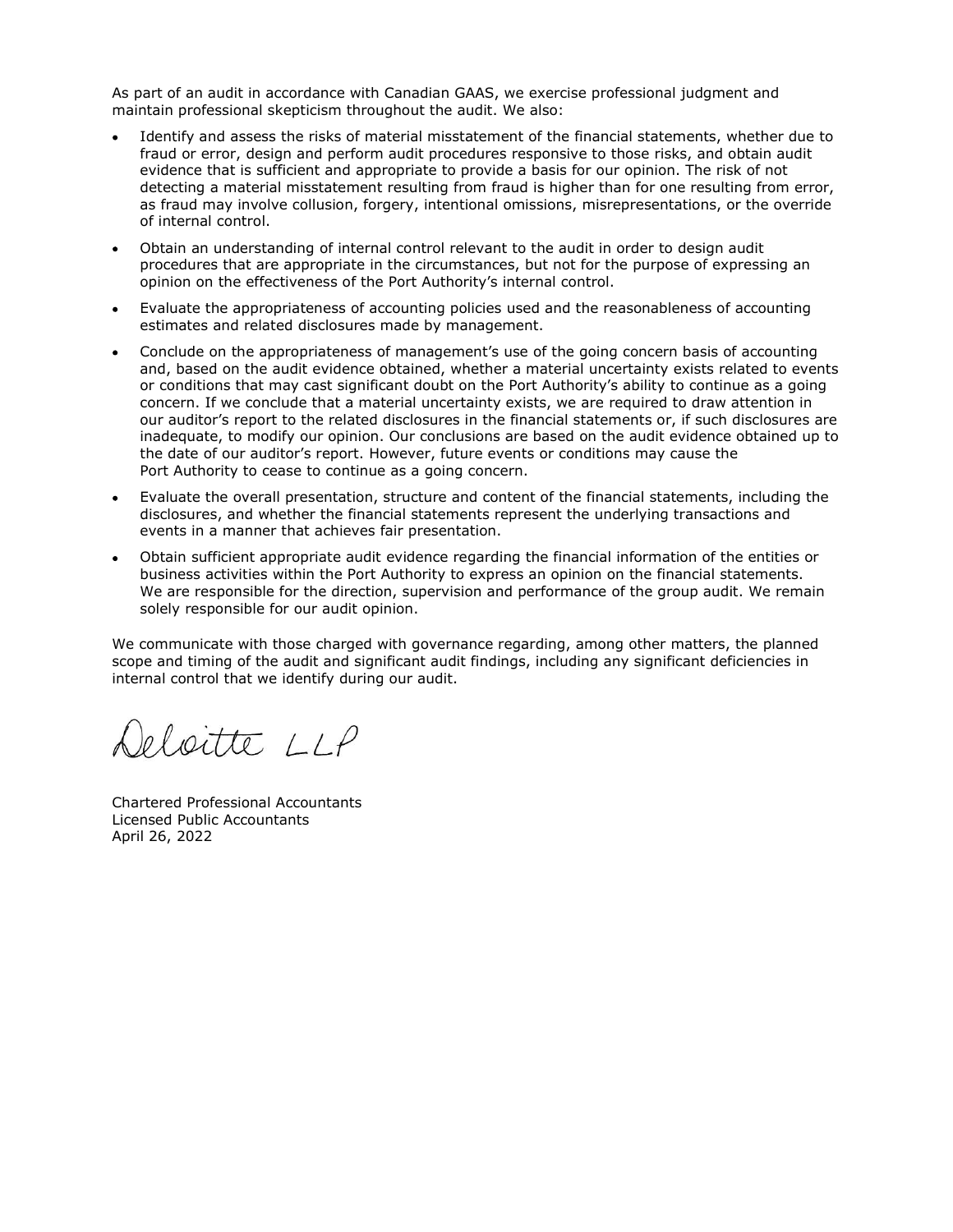Consolidated statement of operations and comprehensive income Year ended December 31, 2021 (In thousands of Canadian dollars)

|                                                         | <b>Notes</b>   | 2021<br>\$ | 2020<br>\$ |
|---------------------------------------------------------|----------------|------------|------------|
|                                                         |                |            |            |
|                                                         |                |            |            |
| <b>Operating revenue</b>                                | 16             |            |            |
| Port, Outer Harbour Marina, Airport, property           |                |            |            |
| and other revenue                                       |                | 36,530     | 34,375     |
| Airport improvement fees, net                           | 10             | 3,145      | 2,234      |
|                                                         |                | 39,675     | 36,609     |
| <b>Operating expenses</b>                               |                |            |            |
| Wages, salaries and employee benefits                   |                | 10,903     | 10,688     |
| Repairs and maintenance                                 |                | 5,789      | 5,965      |
| Professional and consulting fees                        |                | 1,364      | 1,287      |
| Property taxes, net                                     |                | 50         | 53         |
| Other operating and administrative expenses             |                | 11,581     | 12,478     |
|                                                         |                | 29,687     | 30,471     |
|                                                         |                |            |            |
| Income from operations and Airport                      |                |            |            |
| improvement fees, net before the following              |                | 9,988      | 6,138      |
| Payments in lieu of taxes                               | 9              | (3, 293)   | (3, 166)   |
| Amortization of right-of-use and capital assets         |                | (10, 356)  | (9,959)    |
| Interest expense                                        |                | (4, 429)   | (4, 594)   |
| Charge on gross revenue - Port, Outer Harbour           |                |            |            |
| Marina, Airport, property and other revenue             | 2              | (833)      | (930)      |
| Charge on gross revenue - Airport improvement fees      | $\overline{2}$ |            | (106)      |
| Gain (loss) on interest rate swap - ineffective portion | 8(b)           | 43         | (17)       |
| Net loss for the year                                   |                | (8,880)    | (12, 634)  |
| Changes in fair value of interest rate swaps            |                |            |            |
| due to hedge accounting $-$ gain (loss) on interest     |                |            |            |
| rate swaps - Effective portion                          | 8(b)           | 301        | (336)      |
| Remeasurement gain (loss) on employee future benefits   | 7              | 13,831     | (6, 577)   |
| Other comprehensive income (loss)                       |                | 14,132     | (6, 913)   |
| Comprehensive income (loss) for the year                |                | 5,252      | (19, 547)  |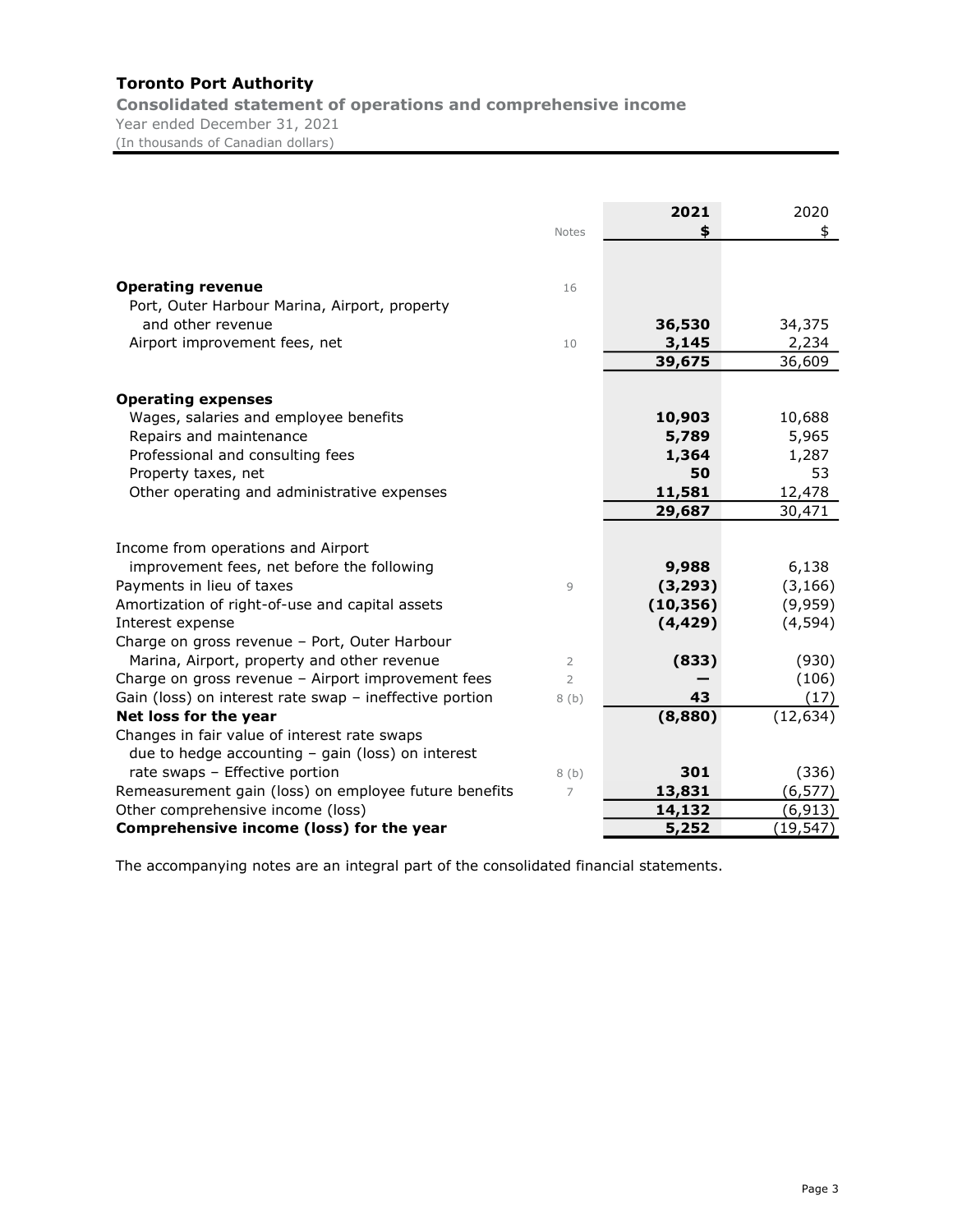Consolidated statement of changes in equity Year ended December 31, 2021 (In thousands of Canadian dollars)

|                                     | <b>Notes</b> | <b>Net</b><br>assets<br>over<br>liabilities<br>S | Accumulated<br>other<br>comprehensive<br>income<br>\$ | Total<br>equity<br>\$ |
|-------------------------------------|--------------|--------------------------------------------------|-------------------------------------------------------|-----------------------|
| Balance, January 1, 2020            |              | 216,194                                          | 11,199                                                | 227,393               |
| Net loss                            |              | (12, 634)                                        |                                                       | (12, 634)             |
| Remeasurement (loss) on employee    |              |                                                  |                                                       |                       |
| future benefits                     | 7            |                                                  | (6, 577)                                              | (6, 577)              |
| Amortization of accumulated loss on |              |                                                  |                                                       |                       |
| derivative interest rate swaps      | 8(b)         |                                                  | 91                                                    | 91                    |
| (Loss) on interest rate             |              |                                                  |                                                       |                       |
| swaps - Effective portion           | 8 (b)        |                                                  | (336)                                                 | (336)                 |
| Balance, December 31, 2020          |              | 203,560                                          | 4,377                                                 | 207,937               |
| Net loss                            |              | (8,880)                                          |                                                       | (8,880)               |
| Remeasurement gain on employee      |              |                                                  |                                                       |                       |
| future benefits                     | 7            |                                                  | 13,831                                                | 13,831                |
| Amortization of accumulated loss on |              |                                                  |                                                       |                       |
| derivative interest rate swaps      | 8(b)         |                                                  | 91                                                    | 91                    |
| Gain on interest rate               |              |                                                  |                                                       |                       |
| swaps - Effective portion           | 8(b)         |                                                  | 301                                                   | 301                   |
| Balance, December 31, 2021          |              | 194,680                                          | 18,600                                                | 213,280               |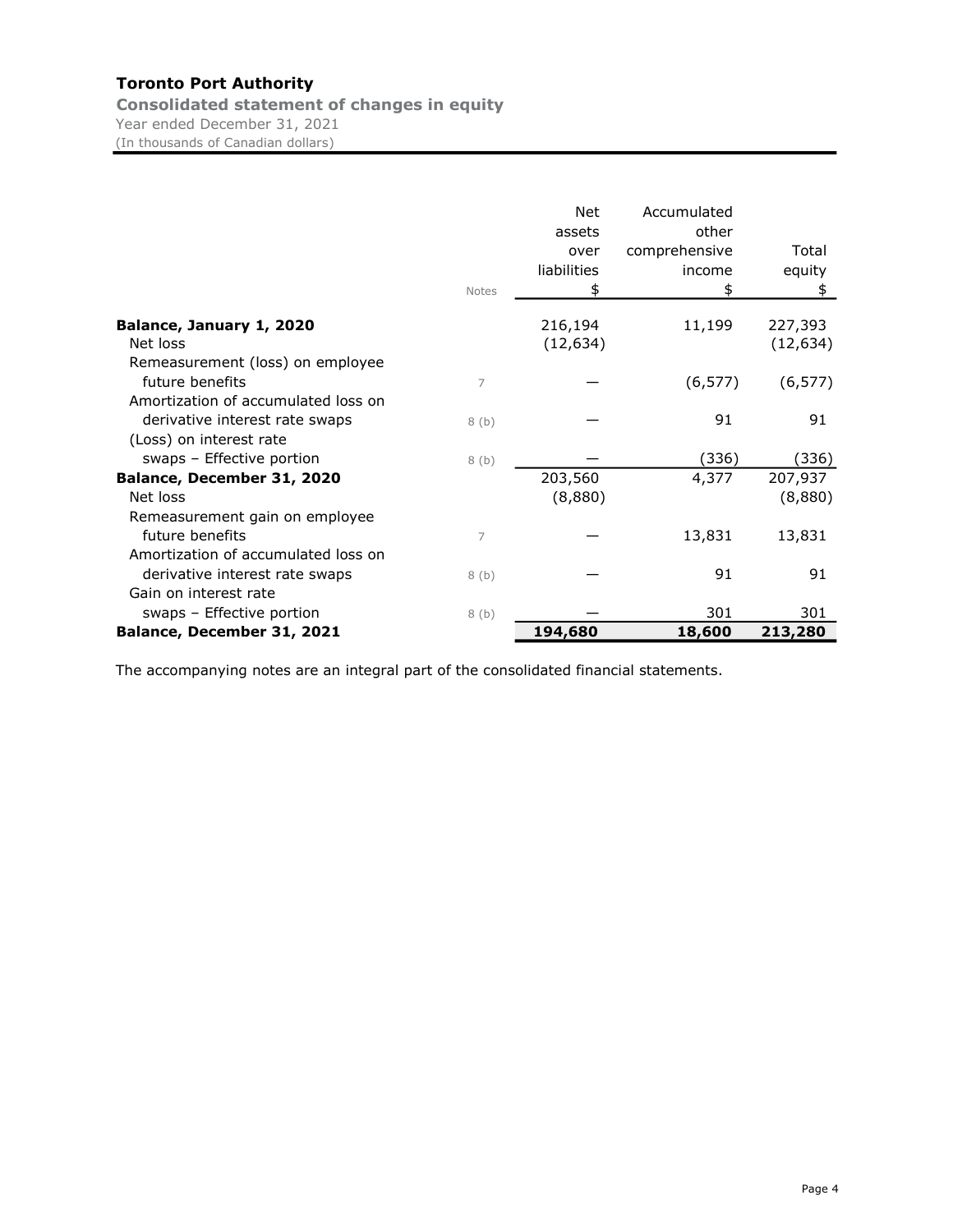Consolidated statement of financial position As at December 31, 2021 (In thousands of Canadian dollars)

|                                          | <b>Notes</b> | 2021<br>\$ | 2020<br>\$ |
|------------------------------------------|--------------|------------|------------|
| <b>Assets</b>                            |              |            |            |
| Current assets                           |              |            |            |
| Cash and cash equivalents                |              | 43,797     | 18,047     |
| Short-term investments                   |              | 7,571      | 42,394     |
| Accounts receivable (net)                | 3            | 5,868      | 6,286      |
| Inventories                              |              | 68         | 38         |
| Prepaid threshold - Tunnel Deposit       | 15           | 24,898     | 24,729     |
| Prepaid expenses                         |              | 1,141      | 1,096      |
|                                          |              | 83,343     | 92,590     |
|                                          |              |            |            |
| Non-current assets                       |              |            |            |
| Long-term investments                    |              | 1,494      |            |
| Right-of-use assets                      | 5            | 2,580      | 2,966      |
| Capital assets                           | 6            | 230,534    | 235,788    |
| <b>Total assets</b>                      |              | 317,951    | 331,344    |
| <b>Liabilities</b>                       |              |            |            |
| <b>Current liabilities</b>               |              |            |            |
| Accounts payable and accrued liabilities | 3            | 7,369      | 8,892      |
| Fair value of the interest rate swaps    |              |            | 434        |
| Current portion of bank loans            | 8            | 2,280      | 2,280      |
| Current portion of lease liability       | 5            | 329        | 309        |
| Current portion of Pedestrian Tunnel     |              |            |            |
| concession liability                     | 4 and 15     | 3,174      | 2,986      |
| Unearned revenue                         |              | 5,299      | 4,438      |
|                                          |              | 18,451     | 19,339     |
|                                          |              |            |            |
| Non-current liabilities                  |              |            |            |
| <b>Bank loans</b>                        | 8            | 26,763     | 29,043     |
| Lease liability                          | 5            | 2,431      | 2,774      |
| Pedestrian Tunnel concession liability   | 4 and 15     | 53,997     | 57,171     |
| Employee future benefits                 | 7            | 3,029      | 15,080     |
|                                          |              | 86,220     | 104,068    |
| <b>Total liabilities</b>                 |              | 104,671    | 123,407    |
| <b>Equity</b>                            |              | 213,280    | 207,937    |
|                                          |              | 317,951    | 331,344    |

Approved by the Board 4 , Director , Director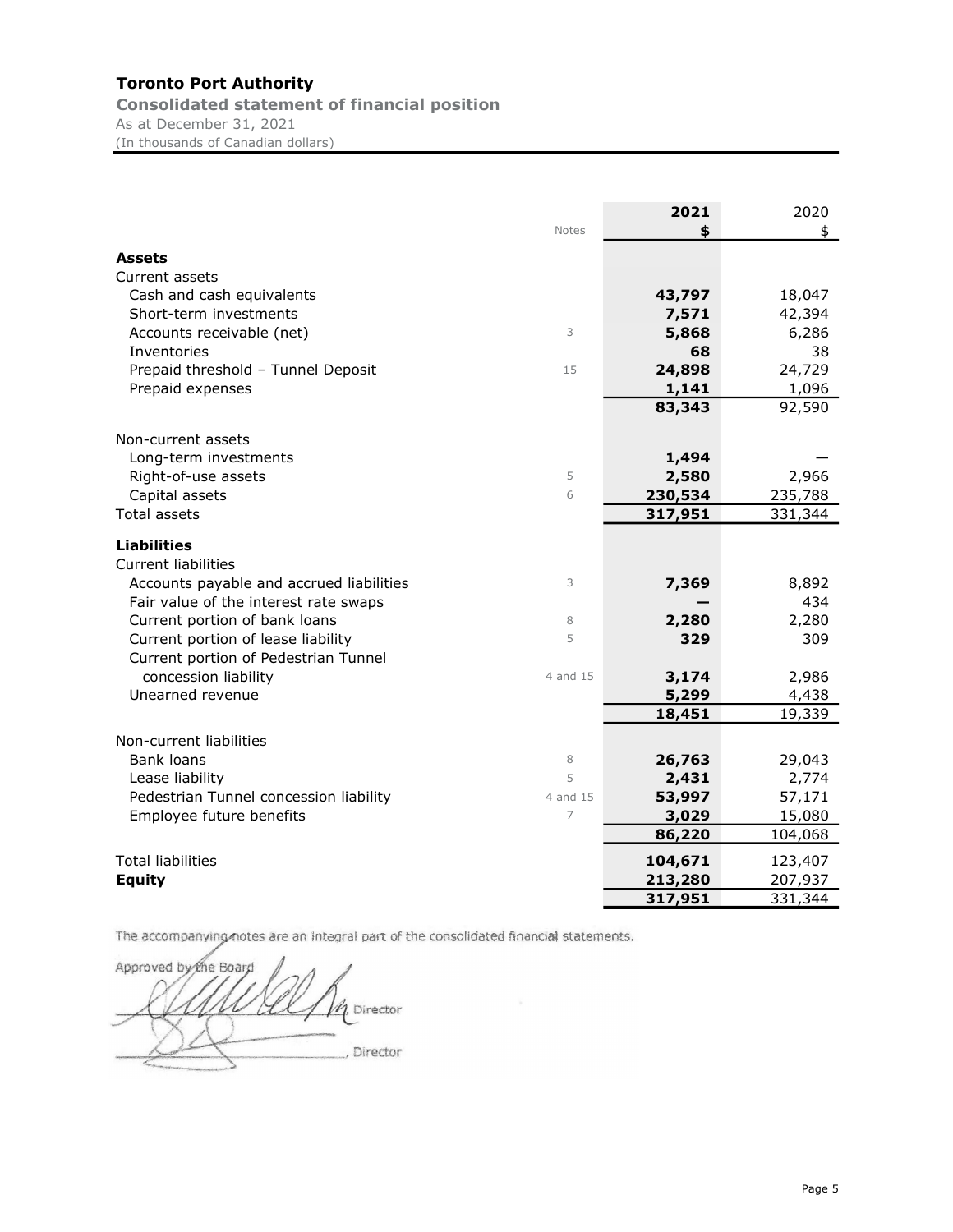Consolidated statement of cash flows Year ended December 31, 2021 (In thousands of Canadian dollars)

|                                                                                | <b>Notes</b>   | 2021<br>\$     | 2020<br>\$      |
|--------------------------------------------------------------------------------|----------------|----------------|-----------------|
|                                                                                |                |                |                 |
| <b>Operating activities</b>                                                    |                |                |                 |
| Net loss for the year                                                          |                | (8,880)        | (12, 634)       |
| Adjustments for non-cash items                                                 |                |                |                 |
| Amortization of discount on notes receivable                                   | 6              |                | (384)           |
| Amortization of capital assets                                                 | 5              | 9,956<br>400   | 9,585<br>374    |
| Amortization of right-of-use asset                                             | $\overline{7}$ |                |                 |
| Employee future benefits expense                                               | 7              | 2,968          | 2,682           |
| Employer contribution to employee future benefit plans                         |                | (1, 188)       | (1,256)         |
| Interest expense                                                               |                | 4,429          | 4,594           |
| (Gain) loss on interest rate swaps - ineffective portion                       | 8(b)           | (43)           | 17              |
| Bank interest paid                                                             |                | (733)          | (710)           |
| Interest paid on Pedestrian Tunnel concession liability<br>AIF restricted cash |                | (3, 597)       | (3, 775)        |
|                                                                                |                | 3,312          | 1,869<br>362    |
| Net change in non-cash working capital                                         |                |                |                 |
| balances related to operations                                                 | 17             |                | 4,954           |
|                                                                                |                | (319)<br>2,993 | 5,316           |
|                                                                                |                |                |                 |
| <b>Investing activities</b>                                                    |                |                |                 |
| Repayment received on note receivable                                          |                |                | 8,666           |
| Acquisition of short-term investments                                          |                | (7, 573)       | (94, 453)       |
| Disposal of short-term investments                                             |                | 42,396         | 112,976         |
| Acquisition/disposal of long-term investments                                  |                | (1, 494)       | 997             |
| Acquisition of right-of-use assets                                             |                | (14)           |                 |
| Acquisition of capital assets, net of capital funding received                 |                | (4, 716)       | <u>(12,976)</u> |
|                                                                                |                | 28,599         | 15,210          |
|                                                                                |                |                |                 |
| <b>Financing activities</b>                                                    |                |                |                 |
| Prepaid threshold - Pedestrian Tunnel deposit                                  |                | (169)          | (16, 438)       |
| Lease amount paid                                                              |                | (407)          | (406)           |
| Pedestrian Tunnel concession liability                                         |                | (2,986)        | (2,808)         |
| Bank loan principal payments                                                   |                | (2, 280)       | (1,710)         |
|                                                                                |                | (5, 842)       | (21, 362)       |
|                                                                                |                |                |                 |
| Increase (decrease) in cash position                                           |                | 25,750         | (836)           |
| Cash and cash equivalents, beginning of year                                   |                | 18,047         | 18,883          |
| Total cash and cash equivalents, end of year                                   |                | 43,797         | 18,047          |
|                                                                                |                |                |                 |
| Cash and cash equivalents consists of                                          |                |                |                 |
| Cash                                                                           |                | 13,110         | 13,040          |
| Cash equivalents                                                               |                | 30,687         | 5,007           |
|                                                                                |                | 43,797         | 18,047          |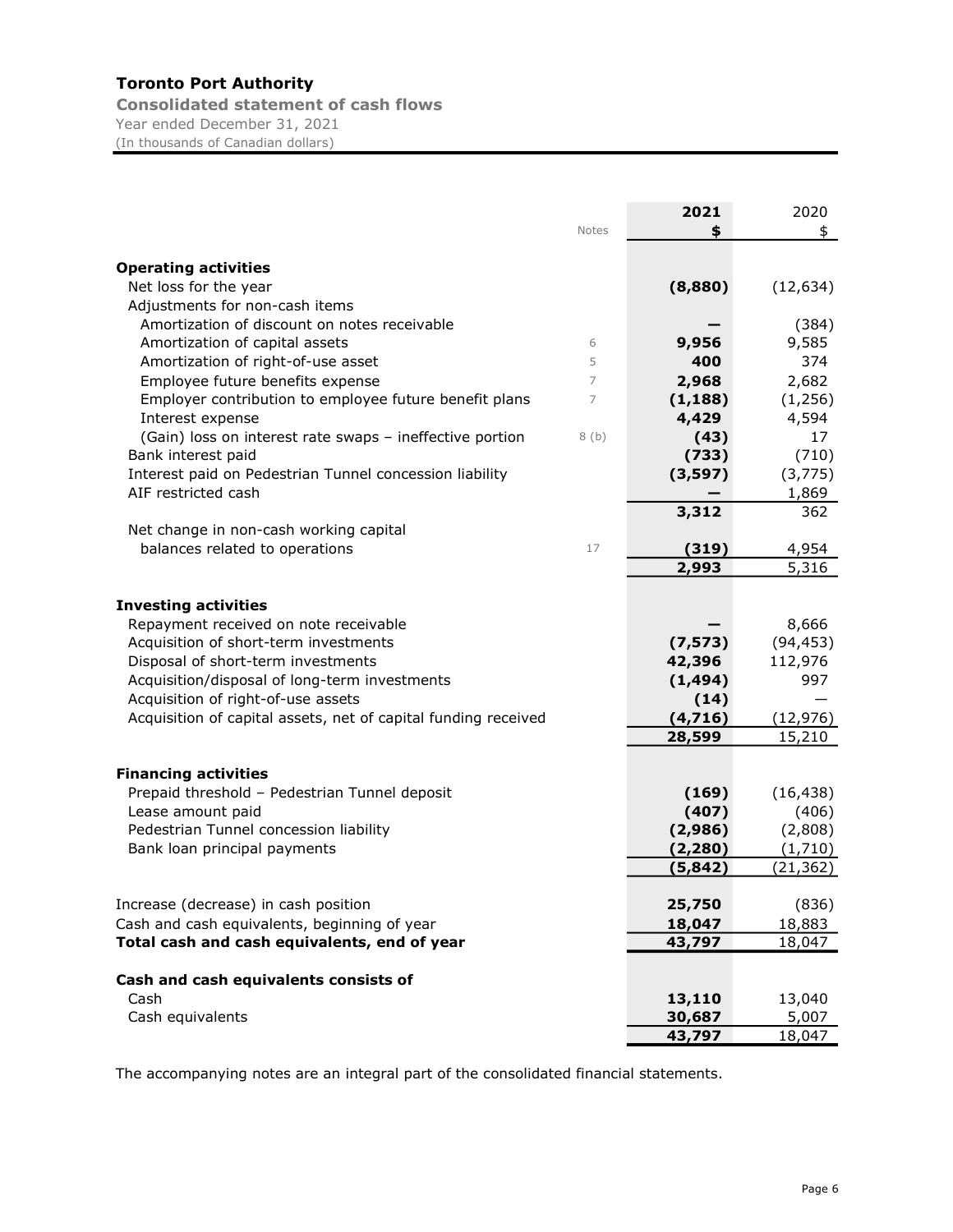# 1. General information and Canada Marine Act status

The Toronto Port Authority ("Port Authority") is an entity operating pursuant to Letters Patent issued by the Federal Minister of Transport. The Port Authority is a corporation without share capital. Its head office is located at 207 Queens Quay West, Toronto, Ontario. Effective June 8, 1999, the Port Authority was incorporated under the Canada Marine Act. Formerly, the Port Authority was constituted as the Toronto Harbour Commissioners ("Commissioners") and operated under The Toronto Harbour Commissioners Act of 1911. On January 19, 2015, the Toronto Port Authority was rebranded as PortsToronto.

The Port Authority is focused on its mission as a financially self-sufficient business enterprise providing economic, environmental and social benefits to the waterfront community in which it operates. These benefits are delivered under four organizational values or pillars, which are: City Building, Community, Environmental and Financial.

The Port Authority has several businesses, including:

- Port Operations, which include land and facilities providing docking, handling, distribution and storage services for cargo, container shipping related services, cruise ship passenger services, and facilities for film production. This operation supported by the Works Department provides harbour maintenance and aids to navigation, as well as exercising regulatory authority over the harbour by-laws. The Toronto Port Authority has jurisdiction over the navigational waters from Victoria Park Avenue to Humber River.
- The Outer Harbour Marina, a full service marina located near the foot of Leslie Street.
- Billy Bishop Toronto City Airport ("BBTCA") operations, which include a pedestrian tunnel, ferry service, ferry terminals, runways and tenanted properties to support scheduled commercial passenger flight service, charter services and a flight school.
- Real Estate and Property Administration, which includes development and management of lands under its control.

The financial statements were authorized for issue by the Board of Directors on April 26, 2022.

# 2. Significant accounting policies

#### Statement of compliance

The consolidated financial statements have been prepared by management in accordance with International Financial Reporting Standards ("IFRS") issued by the International Accounting Standards Board ("IASB"). The principal accounting policies applied in the preparation of these consolidated financial statements are set out below. These policies have been consistently applied to all years presented.

#### Basis of consolidation

These consolidated financial statements contain the results of the Port Authority for the year ended December 31, 2021, as well as its wholly owned subsidiary, 2315155 Ontario Inc. 2315155 Ontario Inc. was incorporated on March 8, 2012 to lease a portion of the Canada Malting silos adjacent to the Pedestrian Tunnel Pavilion.

#### Basis of presentation

The Port Authority's functional currency is Canadian dollars. The consolidated financial statements are also presented in Canadian dollars, rounded to the nearest thousand.

The consolidated financial statements have been prepared on the historical cost basis (except for financial instruments measured at fair value and amortized cost). Historical cost is generally based on the fair value of the consideration given in exchange for assets.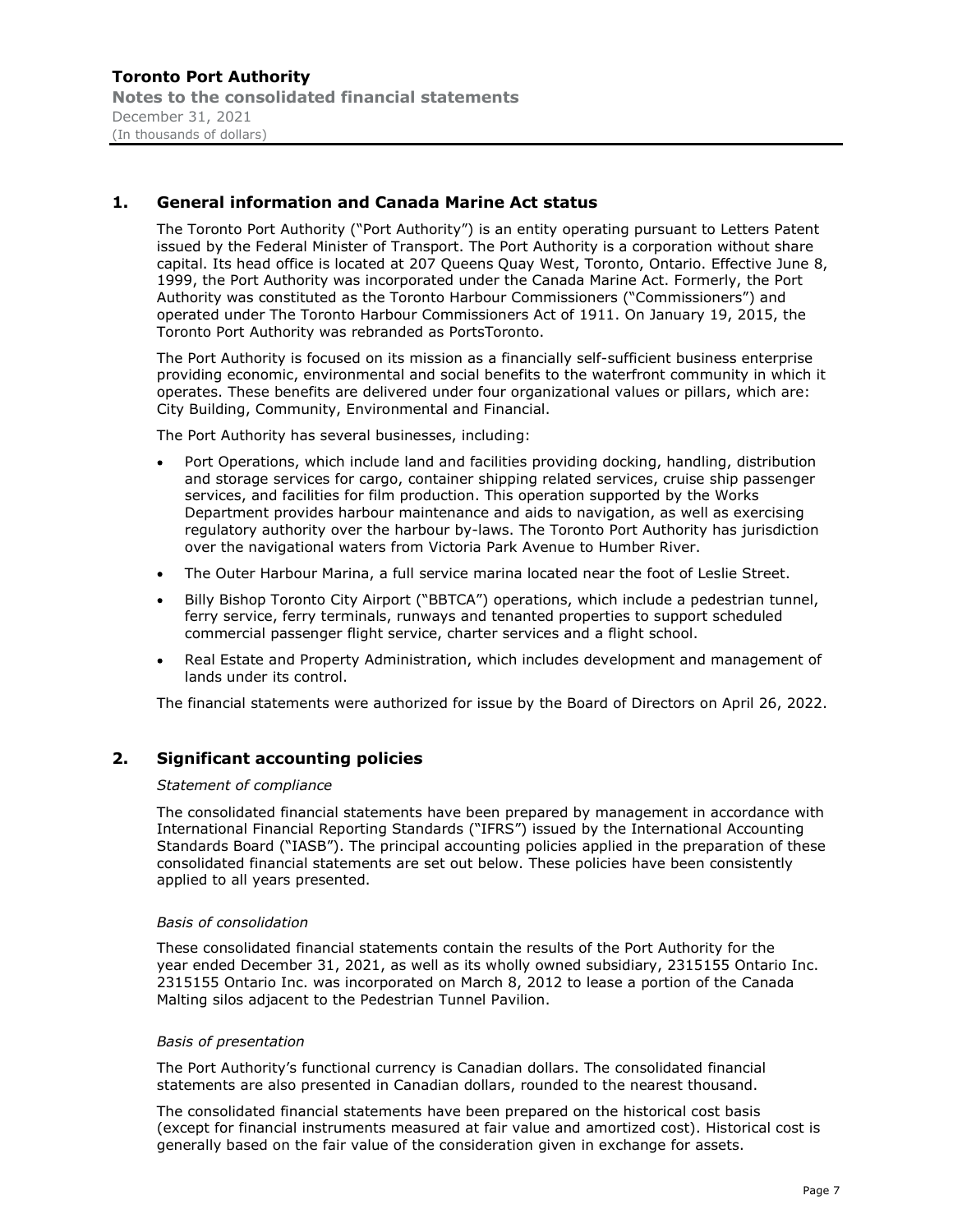#### Cash and cash equivalents

Cash and cash equivalents include cash on hand, balances with the bank and short-term investments, which are readily convertible to cash and have an original term to maturity of 90 days or less.

#### Financial instruments

Financial assets and financial liabilities are recognized when the Port Authority becomes a party to the contractual provisions of the instrument. Financial assets and financial liabilities are initially measured at fair value. Transaction costs directly attributable to the acquisition of financial assets or financial liabilities at fair value through profit or loss ("FVTPL") are recognized immediately in profit or loss.

The Port Authority's financial assets and financial liabilities are classified and measured as follows:

| Asset/liability                                                                                                                                                                                                                                                                | Measurement                                                                                                                                                                                      |
|--------------------------------------------------------------------------------------------------------------------------------------------------------------------------------------------------------------------------------------------------------------------------------|--------------------------------------------------------------------------------------------------------------------------------------------------------------------------------------------------|
| Cash and cash equivalents<br>Short-term investments<br>Long-term investments<br>Accounts receivable<br>Accounts payable and accrued liabilities<br>Fair value of interest rate swaps designated in<br>cash flow hedges<br>Bank loans<br>Pedestrian Tunnel concession liability | Amortized cost<br>Amortized cost<br>Amortized cost<br>Amortized cost<br>Amortized cost<br>FVTPL for ineffective portion, and<br>FVTOCI for effective portion<br>Amortized cost<br>Amortized cost |
|                                                                                                                                                                                                                                                                                |                                                                                                                                                                                                  |

#### Financial assets

Financial assets are classified into the following specified categories: financial assets at fair value through profit or loss (FVTPL), amortized cost, or financial assets at fair value through other comprehensive income (FVTOCI). The classification depends on the nature and purpose of the financial assets and is determined at the time of initial recognition. All regular way purchases or sales of financial assets are recognized and derecognized on a trade date basis. Regular way purchases or sales are purchases or sales of financial assets that require delivery of assets within the time frame established by regulation or convention in the marketplace.

Under IFRS 9, all financial instruments are initially measured at fair value, with subsequent measurement determined in line with their classification.

#### Amortized cost

Financial assets are measured at amortized cost if the financial asset is held within a business model whose objective is to hold financial assets in order to collect contractual cash flows, and the contractual terms of the financial asset give rise on specified dates to cash flows that are solely payments of principal and interest on the principal amount outstanding.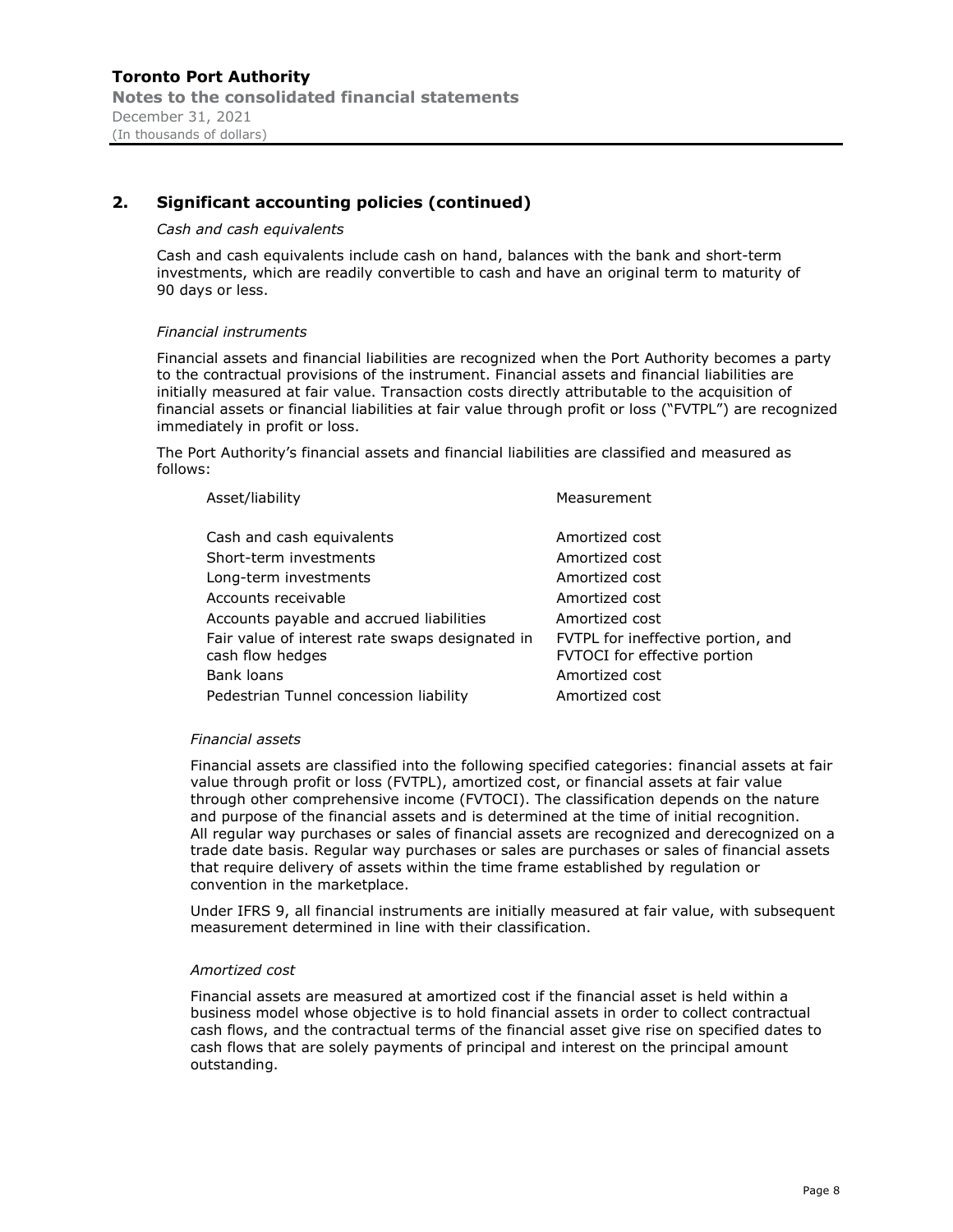#### Financial instruments (continued)

#### Effective interest method

The effective interest method is a method of calculating the amortized cost of a debt instrument and of allocating interest income over the relevant period. The effective interest rate is the rate that exactly discounts estimated future cash receipts (including all fees paid or received that form an integral part of the effective interest rate, transaction costs and other premiums or discounts) through the expected life of the debt instrument, or, where appropriate, a shorter period, to the net carrying amount on initial recognition.

Income is recognized on an effective interest basis for debt instruments other than those financial assets classified as FVTPL.

#### Fair value through other comprehensive income (FVTOCI)

Financial assets are measured at FVTOCI if the financial asset is held within a business model whose objective is achieved by both collecting contractual cash flows and selling financial assets and the contractual terms of the financial asset give rise on specified dates to cash flows that are solely payments of principal and interest on the principal amount outstanding.

Financial assets at FVTOCI are stated at fair value at the end of each reporting period with changes in the fair value recognized in other comprehensive income.

#### Fair value through profit and loss (FVTPL)

Financial assets are measured at FVTPL unless they meet the criteria above to be measured at amortized cost or FVTOCI.

#### Impairment of financial assets

Under IFRS 9, financial assets under all categories are assessed for impairment based on the expected loss model. The expected loss model requires a loss allowance to be recorded at an amount equal to:

- (a) the 12-month expected credit losses (expected credit losses that result from those default events on the financial instrument that are possible within 12 months after the reporting date); or
- (b) the lifetime expected credit losses (expected credit losses that result from all possible default events over the life of the financial instrument).

A loss allowance for lifetime expected credit losses is required for a financial instrument if the credit risk on that financial instrument has increased significantly since initial recognition. It is also required for contract assets or trade receivables that are not, according to IFRS 15, considered to contain a significant financing component. As at December 31, 2021, the Port Authority does not hold any financial instruments that exhibit such an increase in risk to warrant a loss allowance for lifetime expected credit losses.

Additionally, entities can elect an accounting policy of recognizing lifetime expected credit losses for all contract assets and/or all trade receivables, including those that contain a significant financing component. The same election is also separately permitted for lease receivables. The Port Authority has not made this election.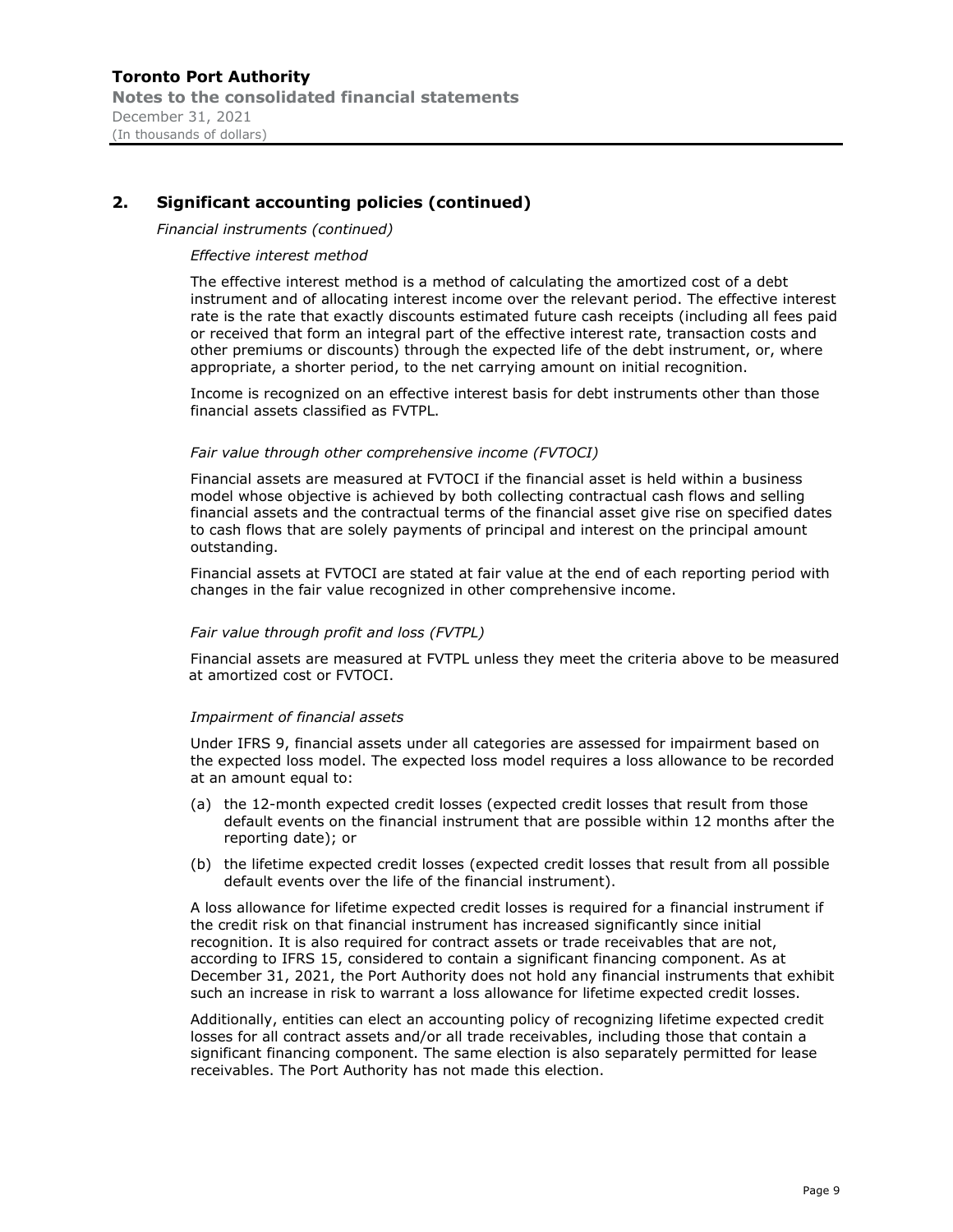#### Financial instruments (continued)

#### Impairment of financial assets (continued)

For all other financial instruments, expected credit losses are measured at an amount equal to the 12-month expected credit losses. As at December 31, 2021, the only financial asset for which a loss allowance has been recorded equal to the 12-month expected credit losses is accounts receivable, through the allowance for doubtful accounts.

#### Measurement of expected credit losses

The measurement of expected credit losses reflects an unbiased and probability-weighted amount that is determined by evaluating the range of possible outcomes as well as incorporating the time value of money. The Port Authority also considers reasonable and supportable information about past events, current conditions and reasonable and supportable forecasts of future economic conditions when measuring expected credit losses.

#### Derecognition of financial assets

The Port Authority derecognizes a financial asset only when the contractual rights to the cash flows from the asset expire, or when it transfers the financial asset and substantially all the risks and rewards of ownership of the asset to another entity. If the Port Authority neither transfers nor retains substantially all the risks and rewards of ownership and continues to control the transferred asset, the Port Authority recognizes its retained interest in the asset and an associated liability for amounts it may have to pay. If the Port Authority retains substantially all the risks and rewards of ownership of a transferred financial asset, the Port Authority continues to recognize the financial asset and also recognizes a collateralized borrowing for the proceeds received. On de-recognition of a financial asset in its entirety, the difference between the asset's carrying amount and the sum of the consideration received and receivable and the cumulative gain or loss that had been recognized in other comprehensive income and accumulated in equity is recognized in profit or loss.

#### Other financial liabilities

Other financial liabilities (including borrowings and trade and other payables) are initially measured at fair value net of transaction costs. Subsequently, they are measured at amortized cost using the effective interest method.

#### Derecognition of financial liabilities

The Port Authority derecognizes financial liabilities when, and only when, the Port Authority's obligations are discharged, cancelled or they expire. The difference between the carrying amount of the financial liability derecognized and the consideration paid and payable is recognized in profit or loss.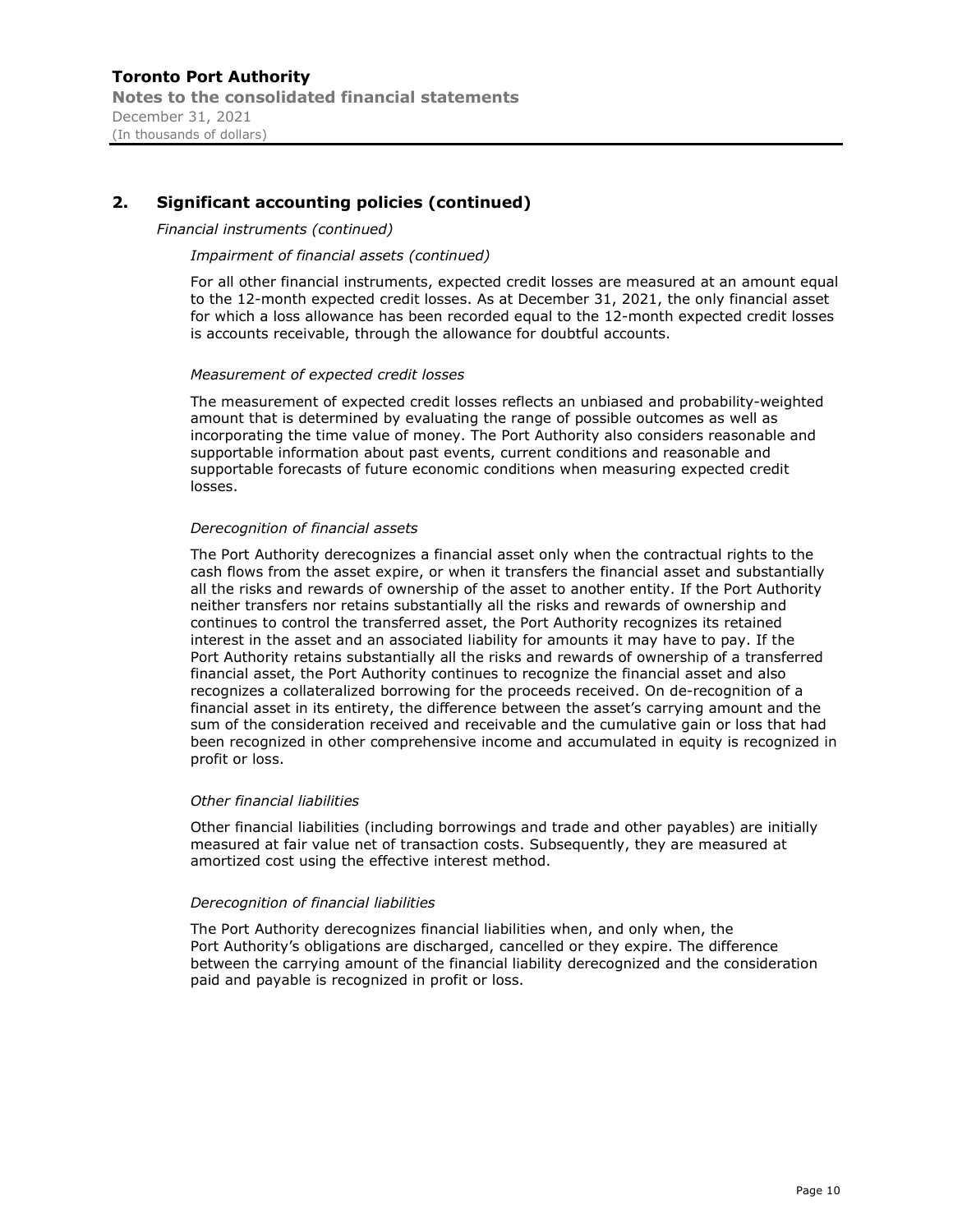#### Financial instruments (continued)

Derivative financial instruments including hedge accounting

The Port Authority had entered into derivative financial instruments (interest rate swaps) to manage its exposure to interest rate fluctuations as a result of its bank loans.

Derivatives are initially recognized at fair value at the date the derivative contracts are entered into and are subsequently remeasured to their fair value at the end of each reporting period. The resulting gain or loss is recognized in profit or loss immediately unless the derivative is designated and effective as a hedging instrument, in which event the timing of the recognition in profit or loss depends on the nature of the hedge relationship.

Transaction costs are expensed as incurred.

The Port Authority has designated its interest rate swaps as cash flow hedges and elected to apply the requirements of IAS 39 for hedge accounting, instead of the requirements in Chapter 6 of IFRS 9. At the inception of the hedge relationship, the Port Authority documented the relationship between the hedging instrument and the hedged item, along with its risk management objectives and its strategy for undertaking various hedge transactions. Furthermore, at the inception of the hedge and on an ongoing basis, the Port Authority documents whether the hedging instrument is highly effective in offsetting changes in fair values or cash flows of the hedged item attributable to the hedged risk.

The effective portion of changes in the fair value of derivatives that are designated and qualify as cash flow hedges are recognized in other comprehensive income. The gain or loss relating to the ineffective portion is recognised immediately in profit or loss. Amounts previously recognized in other comprehensive income and accumulated in equity are reclassified to profit or loss in the periods when the hedged item is recognized in profit or loss, in the same line of the statement of operations and comprehensive income as the recognized hedged item.

Hedge accounting is discontinued when the Port Authority revokes the hedging relationship, when the hedging instrument expires or is sold, terminated, or exercised, or when it no longer qualifies for hedge accounting. Any gain or loss recognized in other comprehensive income and accumulated in equity at that time remains in equity and is recognized when the forecast transaction is ultimately recognized in profit or loss. When a forecast transaction is no longer expected to occur, the gain or loss accumulated in equity is recognized immediately in profit or loss. For discontinued hedge accounting under a previous accounting framework, the loss accumulated in other comprehensive income is recognized in profit or loss on a straight-line basis.

#### Inventories

Inventories are valued at the lower of cost and net realizable value. Cost includes all direct expenditures and other appropriate costs incurred in bringing the inventory to its present location and condition.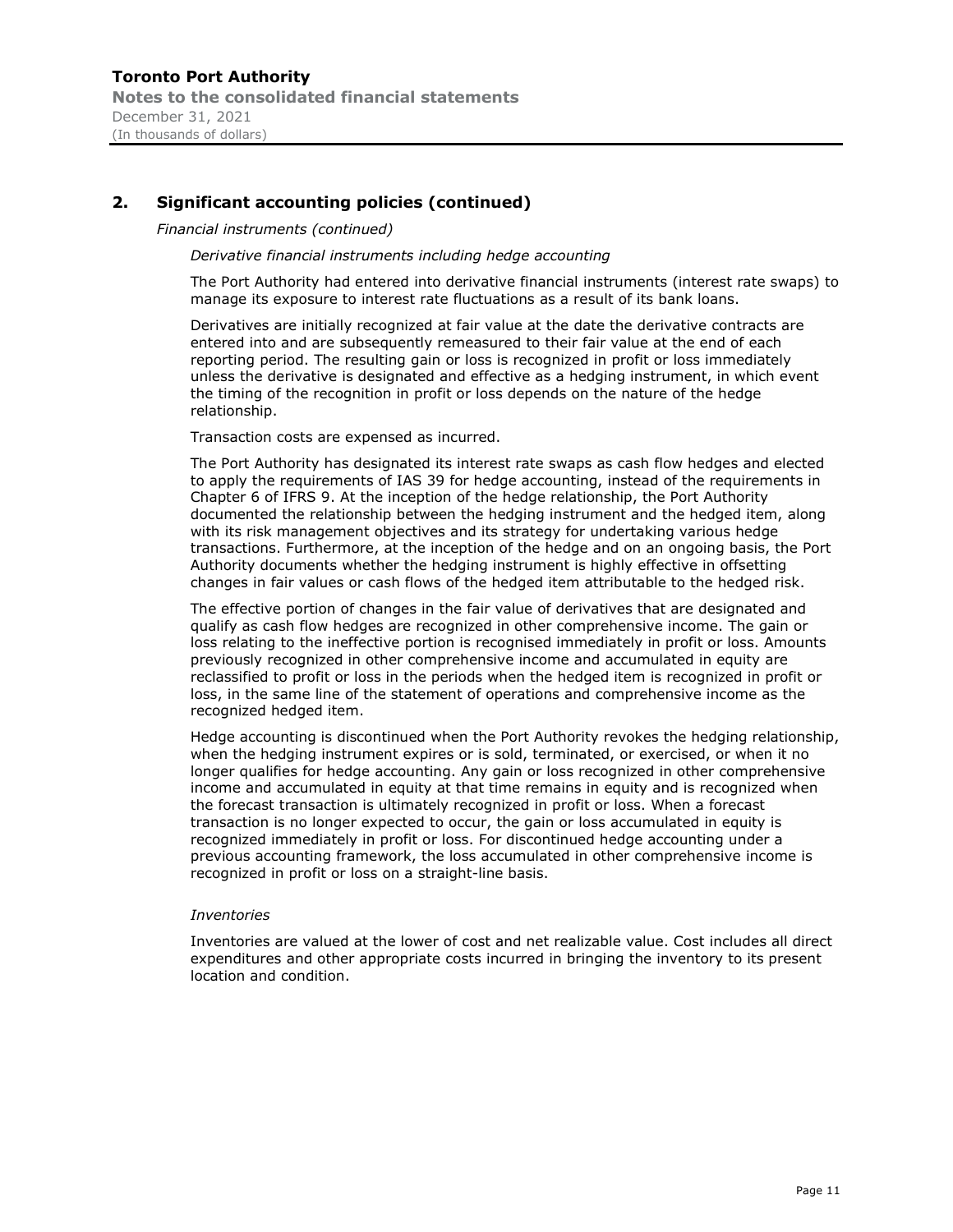Financial instruments (continued)

#### Capital assets

Land acquired since 1974 is recorded at cost. Land acquired prior to 1974 were recorded based on historical appraised values.

All other capital assets are recorded at cost less amortization and any impairment losses, net of any applicable government funding.

Historical cost of property, plant and equipment includes expenditures that are directly attributable to the acquisition or construction of the items, including borrowing costs relating to the acquisition or construction.

Subsequent costs are included in the asset's carrying amount or recognized as a separate asset, as appropriate, only when it is probable that future economic benefits associated with the item will flow to the Port Authority and the cost of the item can be measured reasonably. Borrowing costs directly attributable to the acquisition, construction or production of a qualifying asset are capitalized during the period of time that it is necessary to complete and prepare the asset for its intended use. The carrying amounts of replaced capital assets are derecognized as incurred. All repairs and maintenance are charged to earnings during the period in which they are incurred.

Amortization of buildings, structures, plant and equipment is provided on the straight-line basis over the estimated useful lives of the assets.

No amortization is provided on land and capital work-in-progress.

#### Impairment of capital assets

Capital assets, which have long lives and are non-financial in nature are reviewed for impairment when events or changes in circumstances indicate that the carrying amount may not be recoverable. If such an indication exists, the recoverable amount of the asset is estimated in order to determine the extent of the impairment loss, if any. The recoverable amount is the higher of fair value less costs to sell and value-in-use. For the purposes of assessing impairment, assets are grouped at the lowest levels for which there are largely independent cash inflows, or cash generating units ("CGU's"). Where the asset does not generate cash flows that are independent from other assets, the Port Authority estimates the recoverable amount of the CGU to which the asset belongs. When the recoverable amount of an asset (or CGU) is estimated to be less than its carrying amount, the carrying amount is reduced to the recoverable amount and an impairment loss is recognized. Impairment losses are recognized as an expense immediately in profit or loss. An impairment charge is reversed if the assets' (or CGUs) recoverable amount exceeds its carrying amount.

#### Government capital funding

Capital payments, received from various governments and their agencies, whose primary condition is that the Port Authority should purchase, construct or otherwise acquire non-current assets are recognized as capital funding, netted as part of the capital assets in the consolidated statement of financial position and transferred to profit or loss on a systematic and rational basis over the useful lives of the related assets.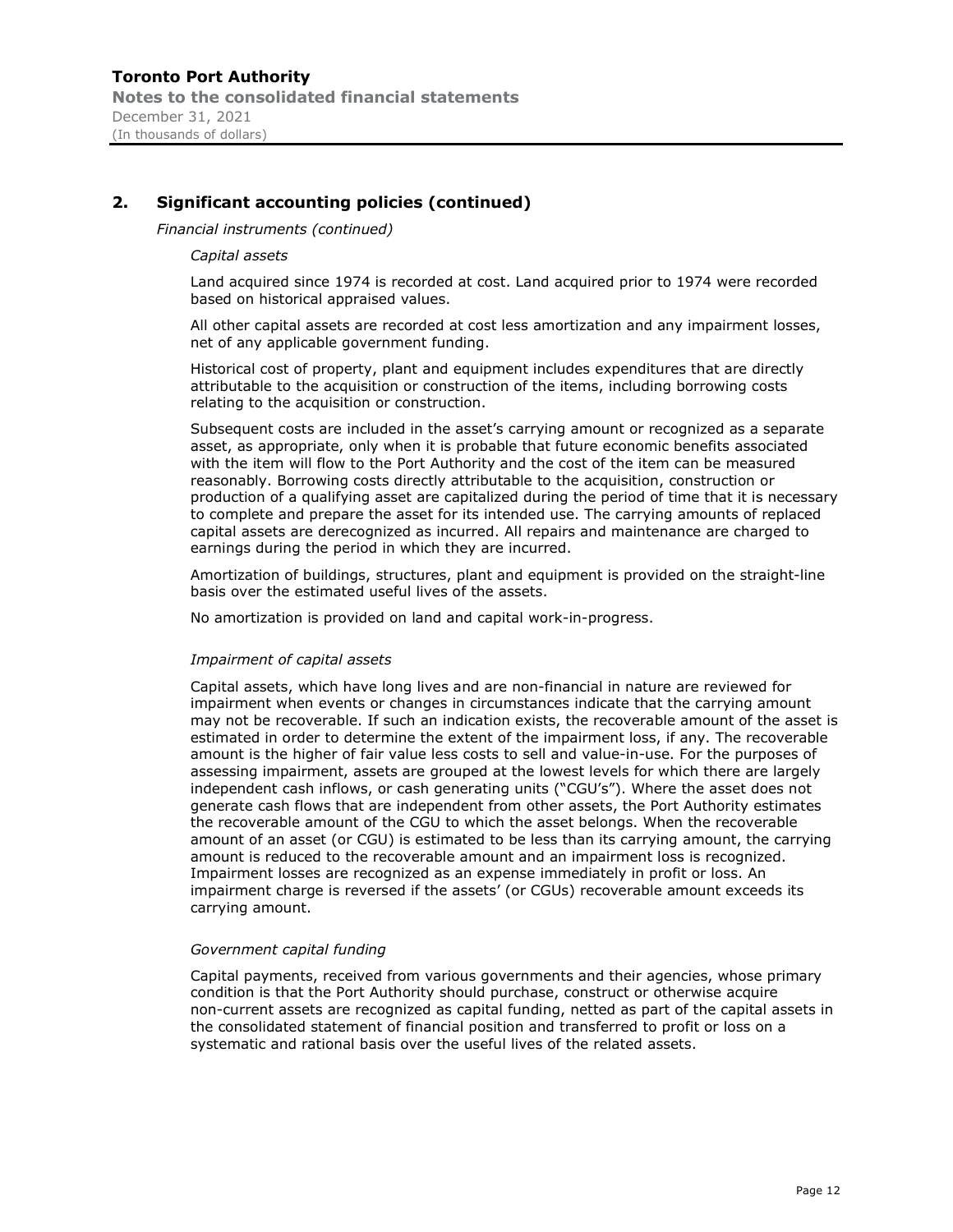#### Leases

A lease is an agreement whereby the lessor conveys to the tenant (the lessee) in return for a payment or series of payments the right to use an asset, generally land and buildings for an agreed period of time.

(a) Port Authority as a lessor

Leases for which the Port Authority is a lessor are classified as finance or operating leases. Whenever the terms of the lease transfer substantially all the risks and rewards of ownership to the lessee, the contract is classified as a finance lease. All other leases are classified as operating leases. Operating lease rental revenue is recognized on a straight-line basis over the term of the lease. As at December 31, 2021, the Port Authority did not have any finance lease agreements.

#### (b) Port Authority as a lessee

The Port Authority assesses whether a contract is or contains a lease, at inception of the contract. The Port Authority recognises a right-of-use asset and a corresponding lease liability with respect to all lease arrangements in which it is the lessee, except for short-term leases (defined as leases with a lease term of 12 months or less) and leases of low value assets (such as tablets and personal computers, small items of office furniture and telephones). For these leases, the Port Authority recognises the lease payments as an operating expense on a straight-line basis over the term of the lease unless another systematic basis is more representative of the time pattern in which economic benefits from the leased assets are consumed.

The lease liability is initially measured at the present value of the lease payments that are not paid at the commencement date, discounted by using the rate implicit in the lease. If this rate cannot be readily determined, the Port Authority uses its incremental borrowing rate.

The lease liability is subsequently measured by increasing the carrying amount to reflect interest on the lease liability (using the effective interest method) and by reducing the carrying amount to reflect the lease payments made.

The right-of-use assets comprise the initial measurement of the corresponding lease liability, lease payments made at or before the commencement day, less any lease incentives received and any initial direct costs. They are subsequently measured at cost less accumulated depreciation and impairment losses.

Right-of-use assets are depreciated over the shorter period of lease term and useful life of the underlying asset. If a lease transfers ownership of the underlying asset or the cost of the right-of-use asset reflects that the Port Authority expects to exercise a purchase option, the related right-of-use asset is depreciated over the useful life of the underlying asset. The depreciation starts at the commencement date of the lease.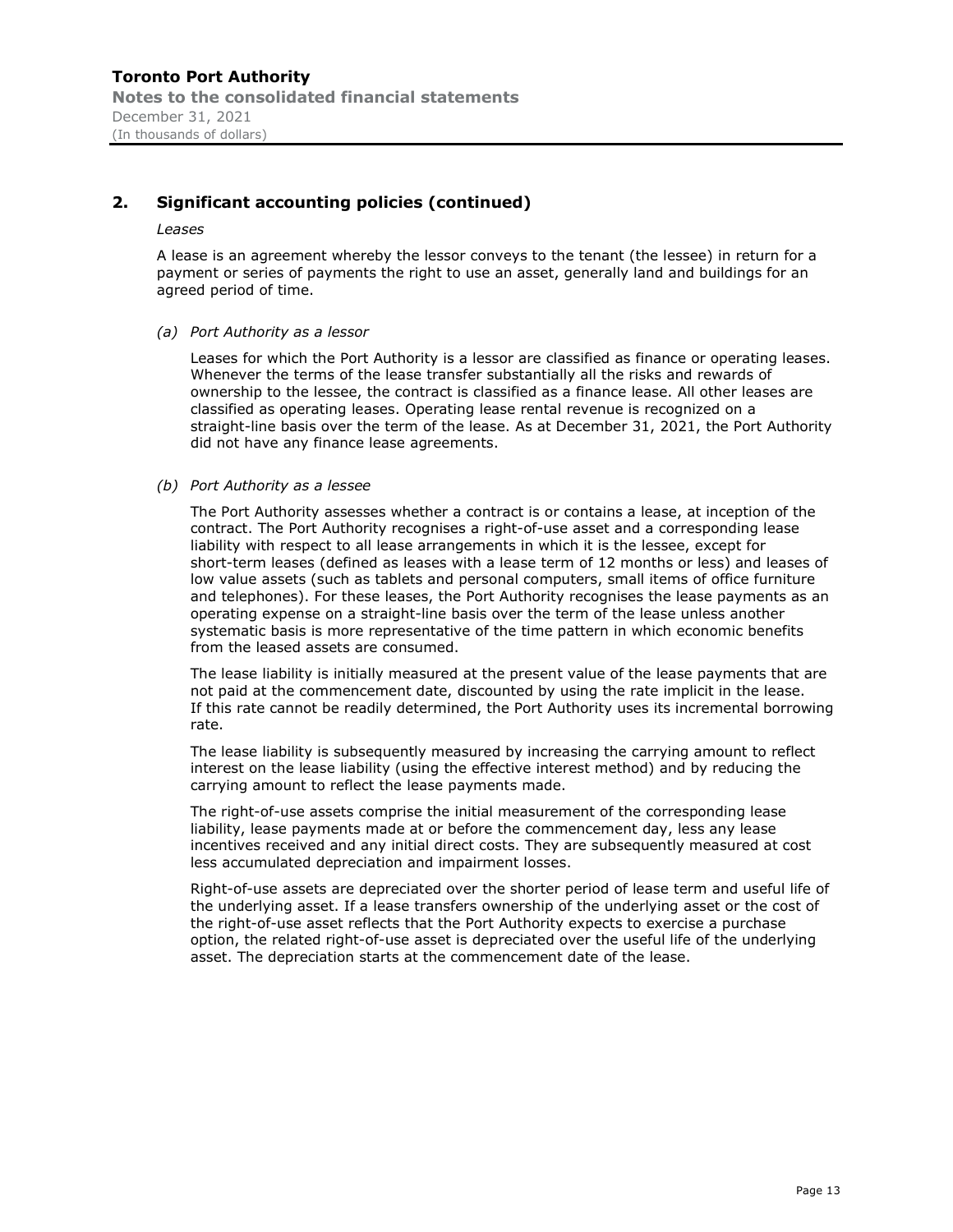#### Pedestrian Tunnel concession liability

In 2012, the Port Authority entered into a Public Private Partnership to design, build, finance, operate and maintain the Pedestrian Tunnel to Billy Bishop Toronto City Airport for twenty years. The base contract price cost to construct the Pedestrian Tunnel was \$82.5 million and it was substantially complete and accepted by the Port Authority on May 29, 2015. The Pedestrian Tunnel was officially opened to the public and stakeholders on July 30, 2015. Title to the Tunnel will remain with the Port Authority throughout the term of the Agreement.

The Port Authority has capitalized construction costs as well as the present value of future Capital Lifecycle payments to be made over the term of the concession period (Expiry date April 8, 2034). The Port Authority has also recognized a liability for the Tunnel, equal to the construction cost of the asset less payments made. The present value calculations to determine the asset/liability is based on the weighted average cost of capital of 7.25%.

#### Employee future benefits

The Port Authority maintains a defined benefit pension plan, registered with the Office of the Superintendent of Financial Institutions (OSFI), for the benefit of full-time permanent employees (for non-unionized employees hired before November 25, 2013 and certain unionized employees). The Port Authority also offers a defined contribution pension plan for full-time non-unionized employees hired after November 24, 2013. Certain Plan members are also granted supplemental benefits, which mirror the formula of the registered plan and replace defined benefits that have been limited by the Income Tax Act. These supplemental benefits are unfunded. In addition, the Port Authority offers other non-pension post-employment benefits to most employees, including a death benefit, early retirement benefits and self-funded workers compensation benefits. Beginning in 2018, the Port Authority established other employee future benefits for certain full-time employees provided that they remain employed with the Port Authority for a specified length of time. Obligations under the employee benefit plans are accrued as the employees render the service necessary to earn the pension and other employee future benefits.

The Port Authority has adopted the following policies for its defined benefit pension plan and other retirement benefits:

- (i) The cost of pensions and other retirement benefits earned by employees is actuarially determined using the projected unit credit method prorated on service and management's best estimate of expected plan investment performance, salary escalation, and retirement ages of employees.
- (ii) The fair value of plan assets is used as the basis of calculating the expected return on plan assets.
- (iii) The discount rate used to value the defined benefit obligation is based on high quality corporate bonds in the same currency in which the benefits are expected to be paid and with terms to maturity that, on average, match the terms of the defined benefit obligations.
- (iv) Actuarial gains and losses due to changes in defined benefit plan assets and obligations are recognized immediately in accumulated other comprehensive income (loss). When a restructuring of a benefit plan gives rise to both curtailment and settlement of obligations, the curtailment is accounted for prior to or in conjunction with the settlement.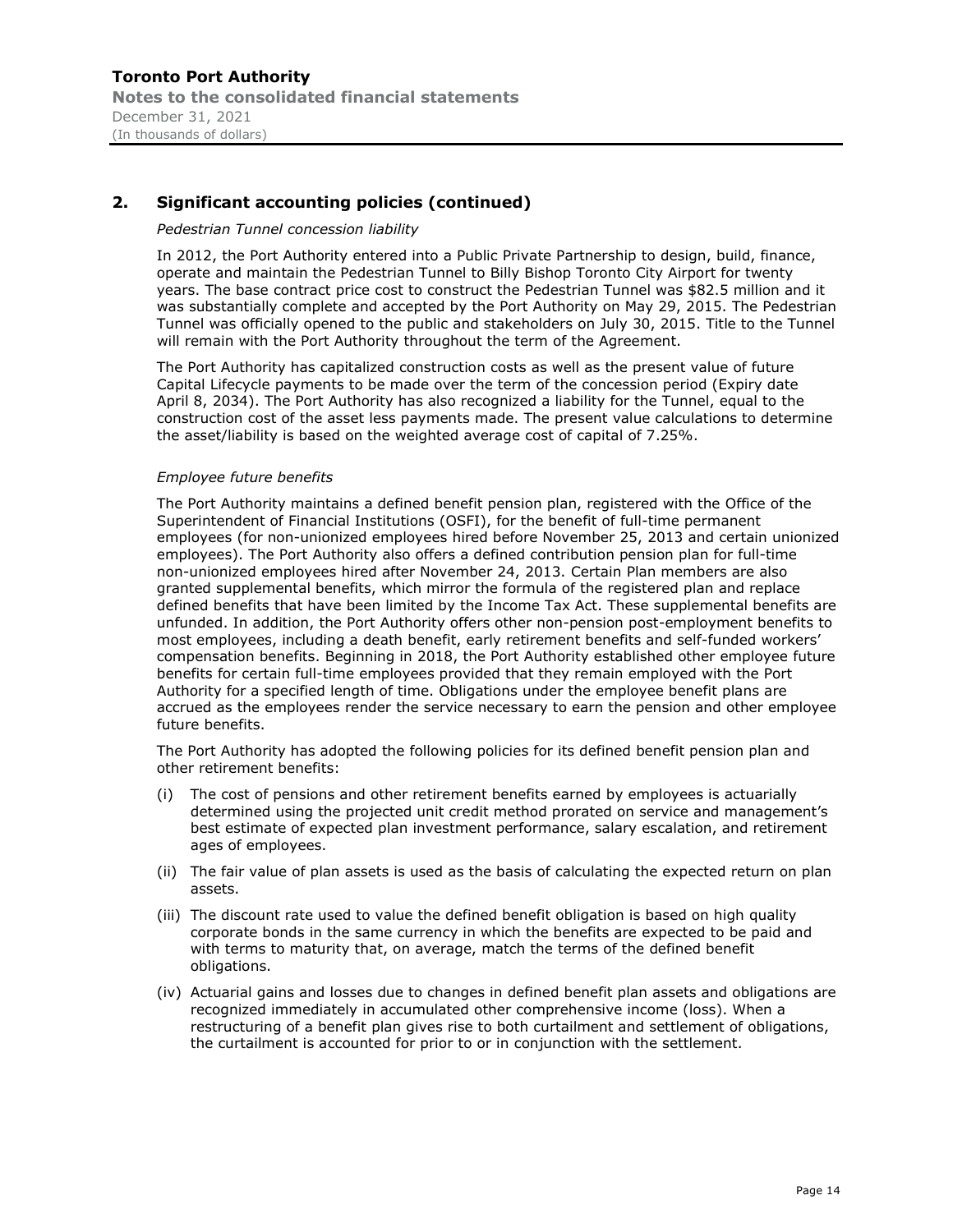#### Employee future benefits (continued)

(v) When the calculation results in a net benefit asset, the recognized asset is limited to the total of any unrecognized past service costs and the present value of economic benefits available in the form of future refunds from the plan or reductions in future contributions to the plan (the "asset ceiling"). In order to calculate the present value of economic benefits, consideration is given to minimum funding requirements that apply to the plan. Where it is anticipated that the Port Authority will not be able to recover the value of the net defined benefit asset, after considering minimum funding requirements for future services, the net defined benefit asset is reduced to the amount of the asset ceiling. The impact of the asset ceiling is recognized in comprehensive income (loss).

Payments to defined contribution retirement benefit plans are recognized as an expense when employees have rendered services entitling them to the contributions.

#### Revenue recognition

Revenue from a contract to provide services is recognized in line with the transfer of promised services to a customer by reference to the stage of completion of the contract, and at an amount that reflects the consideration expected to be received in exchange for transferring such services. The Port Authority's policy for recognition of revenue from operating leases is described above in Note 2 for Leases, in accordance with IFRS 16.

Revenue from vessels, cargo and passengers using the port are recognized when services are substantially rendered. Landing fees and airport operating fees are recognized as the airport facilities are utilized. Airport improvement fees are recognized upon the enplanement of passengers. Seasonal berthing fees and storage fees earned at the Outer Harbour Marina are recognized on a straight-line basis over the term of the agreement and any unearned portion is reflected as unearned revenue.

#### Gross revenue charge

In order to maintain its Letters Patent in good standing, the Port Authority is required to pay annually to the Transport Canada a charge on gross revenue, which is calculated as follows:

|                      | Charge<br>% |
|----------------------|-------------|
|                      |             |
| Gross revenue        |             |
| up to \$10,000       | 2           |
| on the next \$10,000 |             |
| on the next \$40,000 | 6           |
| on the next \$10,000 | 4           |
| over \$70,000        |             |

As part of its COVID-19 Economic Response Plan, the Government of Canada waived the portion of the Port Authority's gross revenue charge for the operation of BBTCA, from March to December 2020 and for the entirety of fiscal 2021, in alignment with the treatment of National Airport System (NAS) airport authorities. This relief approach was formalized by supplementary letters patent issued by the Minister of Transport on December 17, 2021.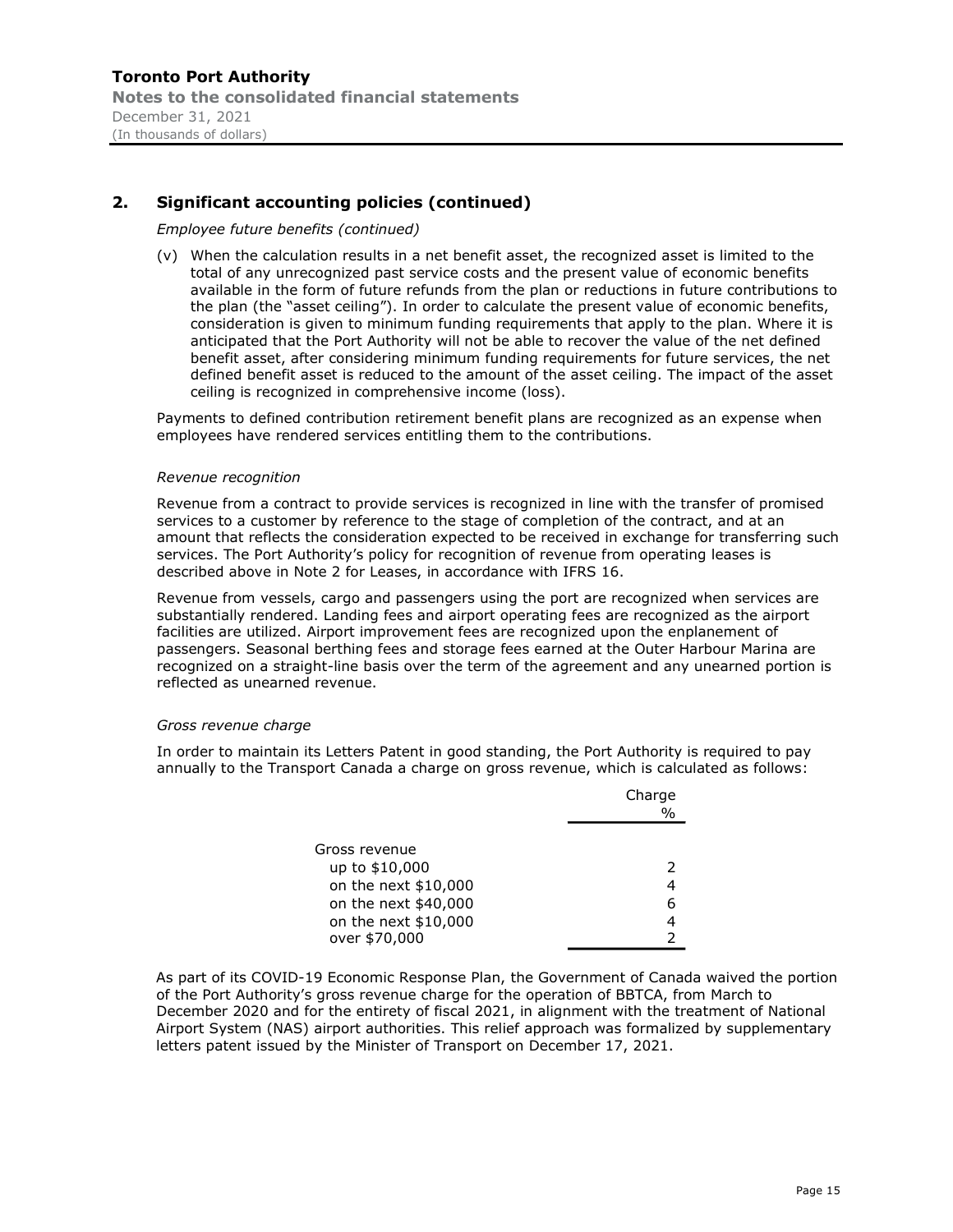Adoption of new and revised standards

New and amended IFRS Standards that are effective for the current year

Interest rate benchmark reform - Phase 2

In August 2020, the IASB issued amendments to various IFRS standards associated with the ongoing interest rate benchmark reform. The amendments enable entities to reflect the effects of transitioning from benchmark interest rates, such as inter-bank offered rates ("IBOR") to alternative benchmark interest rates.

There was no impact from this amendment on the Port Authority.

#### New and revised IFRS Standards in issue but not yet effective

At the date of authorisation of these financial statements, the Port Authority has not applied the following new and revised IFRS Standards that have been issued but are not yet effective:

| <b>IFRS 17</b> | Insurance    |
|----------------|--------------|
|                | Contracts    |
|                | Presentation |
| Amendments     | of Financial |
| to TAS 1       | Statements   |
|                |              |

The Port Authority does not expect that the adoption of the Standard listed above will have a material impact on the financial statements of the Port Authority in future periods, except as noted below:

#### Amendments to IFRS 17 Insurance Contracts

On May 18, 2017 the IASB issued IFRS 17, a comprehensive standard that provides guidance on the recognition, measurement, presentation and disclosure of insurance contracts. IFRS 17 requires entities to measure insurance contract liabilities as their current estimate of fulfillment cash flows using one of three approaches and to discount loss reserves. On June 25, 2019, the IASB issued amendments to IFRS 17 that included targeted improvements and the deferral of the effective date to January 1, 2023. The Port Authority does not expect the adoption of the standard to have a material impact to the consolidated financial statements.

#### Amendments to IAS 1 Presentation of Financial Statements

On January 23, 2020 the IASB issued an amendment to IAS 1, providing a more general approach to the classification of liabilities based on the contractual arrangements in place at the reporting date. On July 15, 2020, the IASB announced the deferral of the effective date to January 1, 2023. The Port Authority does not expect the adoption of the standard to have a material impact to the consolidated financial statements.

#### Use of estimates and key areas of judgment

The preparation of financial statements in accordance with IFRS requires management to make estimates and assumptions that affect the reported amount of assets and liabilities and disclosure of contingent assets and liabilities at the date of the financial statements and the reported amount of revenues and expenses during the reported period. Actual results could differ from these estimates. Accounts requiring significant estimates and assumptions include fair value of interest rate swap and hedge accounting, useful lives of capital assets, accounts receivable, impairment of capital assets, employee future benefits, legal provisions and pedestrian tunnel concession liability, which are further elaborated below.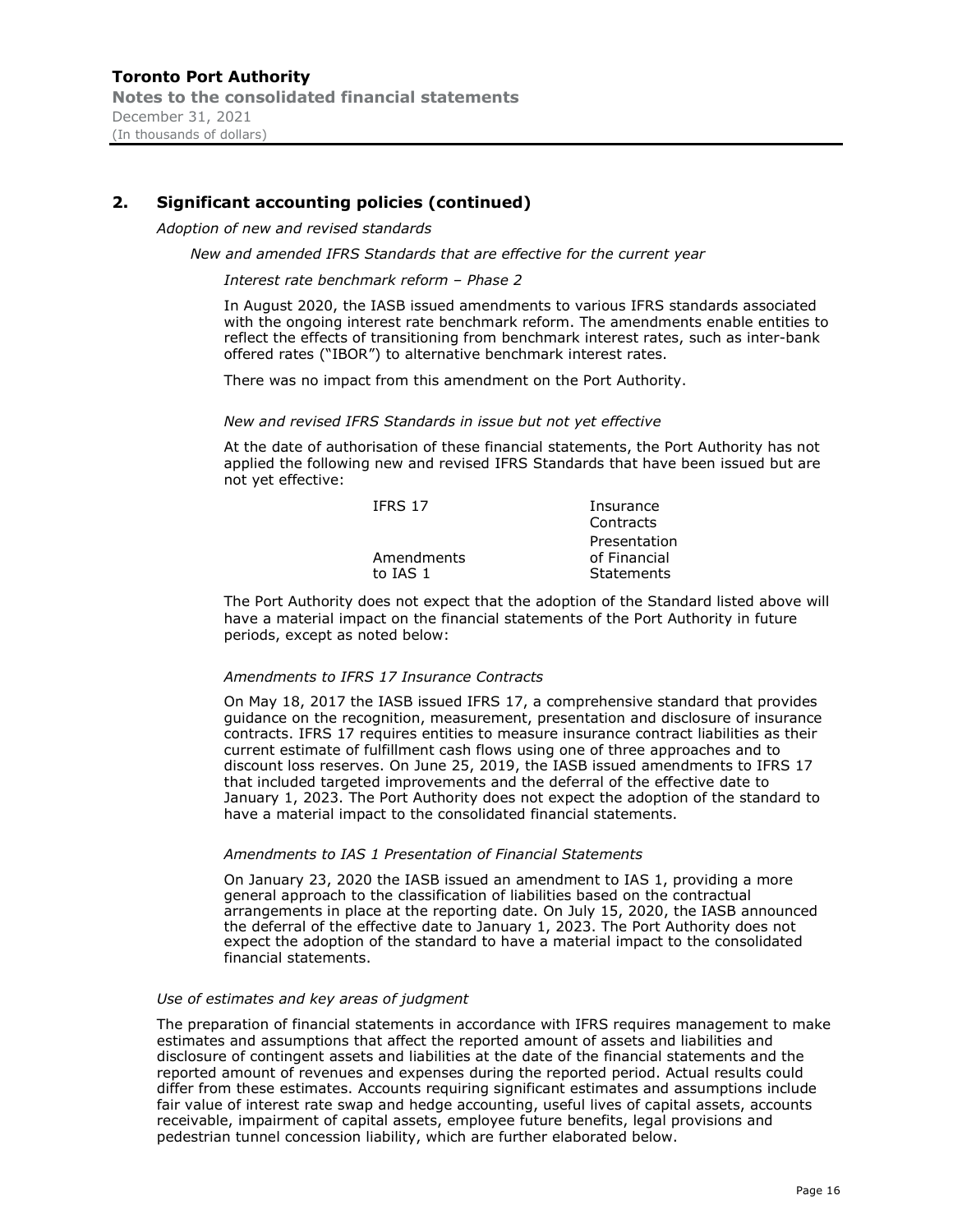#### Use of estimates and key areas of judgment (continued)

The estimates and underlying assumptions are reviewed on an ongoing basis. Revisions to accounting estimates are recognized in the period in which the estimate is revised if the revision affects only that period or in the period of the revision and future periods if the revision affects both current and future periods.

(i) Fair value of interest rate swap and hedge accounting

As described in Note 3, the Port Authority uses valuation techniques that include inputs that are based on observable market data to estimate the fair value of its interest rate swaps. Note 3 provides information about the key assumptions used in the determination of the fair value of the interest rate swaps.

The Port Authority believes that the chosen valuation techniques and assumptions used are appropriate in determining the fair value of its interest rate swaps.

The Port Authority also applied judgement in electing to apply hedge accounting on the changes in the fair value of the interest rate swaps.

(ii) Useful lives of capital assets

The Port Authority reviews the estimated useful lives of capital assets at the end of each reporting period. There has been no change in the useful lives estimates for the current year. Below are the amortization rates of the capital assets, which approximate their useful lives:

| Land                                        | No amortization               |
|---------------------------------------------|-------------------------------|
| Buildings, structures, runways and taxiways | Straight-line over 5-75 years |
| Plant and equipment                         | Straight-line over 3-25 years |
| Deferred site preparation expenditures      | Straight-line over 5-40 years |
| Capital work-in-progress                    | No amortization               |

#### (iii) Accounts receivable

The carrying amount of accounts receivable is reduced by a valuation allowance which is calculated based on the expected credit losses for the accounts. The expected credit losses are measured at an amount equal to the 12-month expected credit losses. Management reviews the adequacy of this allowance at each reporting date.

#### (iv) Impairment of capital assets

The Port Authority reviews the carrying amount of capital assets and CGUs in comparison to their recoverable amounts. The recoverable amounts are determined based on the value in use or fair value less costs to sell. In the year ended December 31, 2021, there was no impairment identified by management. In making this assessment, management considered the circumstances due to COVID-19 and determined there was no impact on the capital assets.

#### (v) Employee future benefits

The determination of funding requirements is made on the basis of annual actuarial valuations. The recording of employee future benefits liability and the related annual expense is made on the basis of annual actuarial valuations or extrapolations for accounting purposes, in the years between full valuations.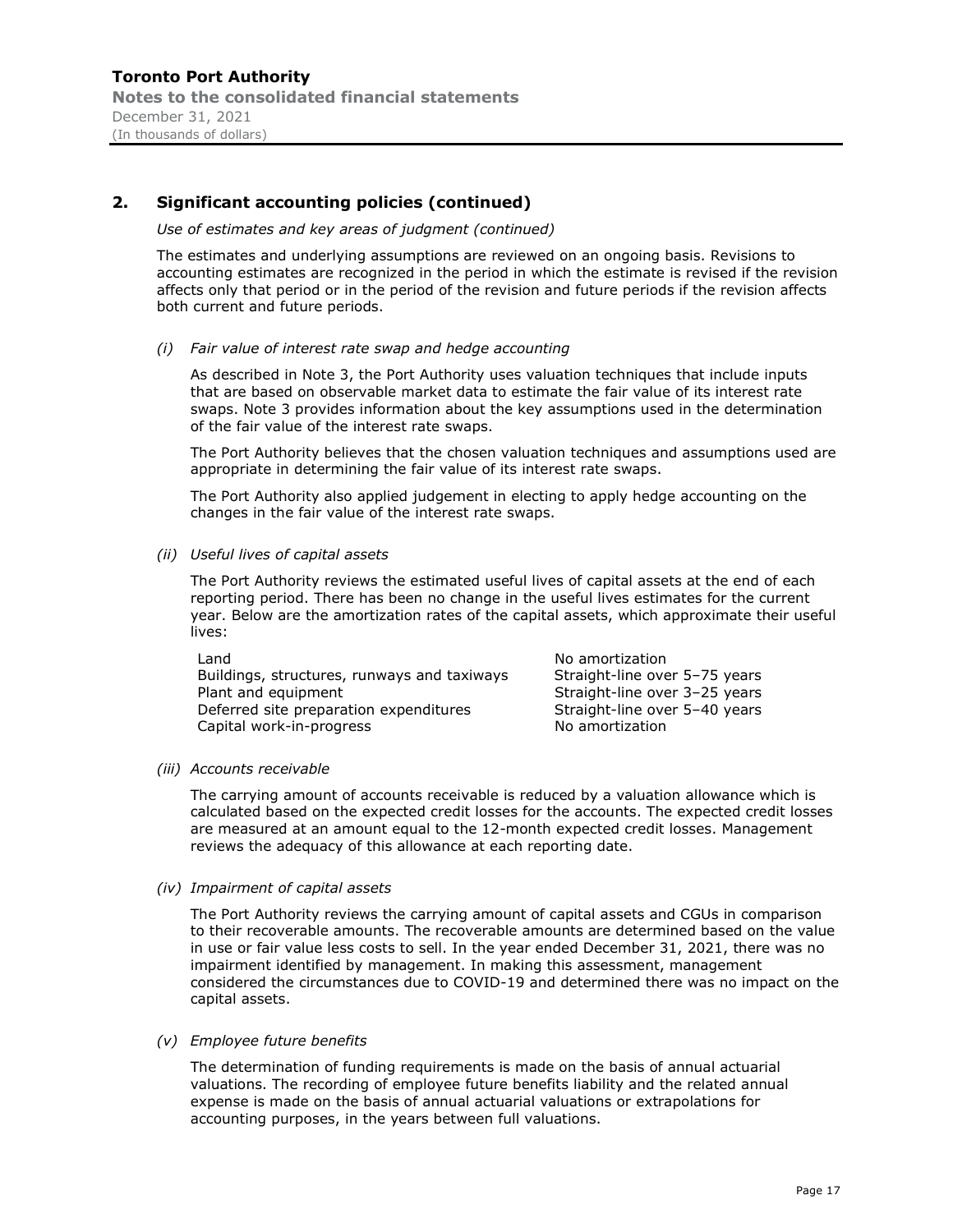Use of estimates and key areas of judgment (continued)

#### (vi) Legal provisions

Provisions are recognized when the Port Authority has a present obligation (legal or constructive) because of a past event, it is probable that the Port Authority will be required to settle the obligation, and a reasonable estimate can be made of the amount of the obligation.

The amount recognized as a provision, if any, is the best estimate of the consideration required to settle the present obligation at the end of the reporting period, taking into account the risks and uncertainties surrounding the obligation.

#### (vii) Pedestrian Tunnel concession liability

The accounting treatment for the BBTCA Pedestrian Tunnel including the related asset and concession liability was a key area of judgement. The Port Authority reviewed the substance of the Project Agreement and concluded that the present value of the Pedestrian Tunnel's construction costs and related liability should be recognized on the consolidated statement of financial position.

# 3. Financial instruments: fair value and risk management

#### Fair value

The fair value of the interest rate swap is calculated using a discounted cash flow analysis using the applicable yield curve and credit spread over the remaining life of the derivative.

The carrying value of cash and cash equivalents, short-term investments, accounts receivable, notes receivable, prepaid threshold - tunnel deposit, accounts payable and accrued liabilities approximate their fair values due to the relatively short-term maturity. The carrying value of long-term investments and bank loans approximate fair value due to the terms and conditions of the arrangements compared to current market conditions for similar items.

#### Fair value hierarchy

The Port Authority applies a three-tier hierarchy to classify the determination of fair value measurements for disclosure purposes. Inputs refer broadly to the data and assumptions that market participants would use in pricing the investment. Observable inputs are inputs that are based on market data from independent sources. Unobservable inputs are inputs that reflect the Port Authority's own assumptions about the assumptions market participants would use in pricing an investment based on the best information available in the circumstances. The three-tier hierarchy of inputs is as follows:

Level  $1$  - Quoted prices in active markets for identical investments

Level 2 - Inputs other than quoted prices included in Level 1 that are observable for the investment, either directly (i.e. as prices) or indirectly (i.e. derived from prices)

Level 3 - Inputs for the investment that are not based on observable market data (unobservable inputs)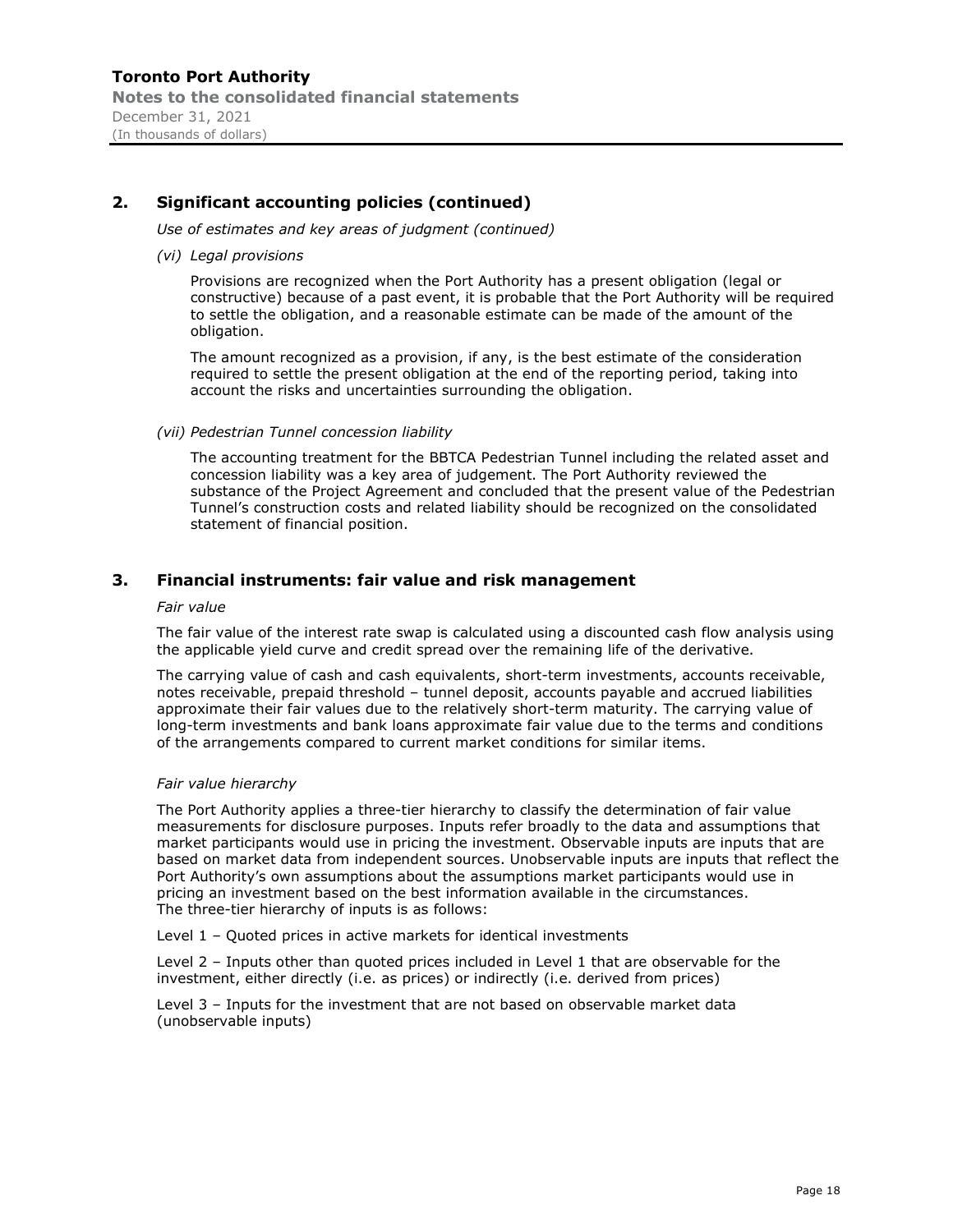| Financial instruments: fair value and risk management (continued)                               |         |         |         |              |
|-------------------------------------------------------------------------------------------------|---------|---------|---------|--------------|
| Fair value hierarchy (continued)                                                                |         |         |         |              |
| The following is a summary of the fair value and classification levels as at December 31, 2021: |         |         |         |              |
|                                                                                                 | Level 1 | Level 2 | Level 3 | <b>Total</b> |
|                                                                                                 |         |         |         |              |
| <b>Financial liabilities</b><br>Interest rate swap                                              |         |         |         |              |
| The following was a summary of the fair value classification levels as at December 31, 2020:    |         |         |         |              |
|                                                                                                 | Level 1 | Level 2 | Level 3 | Total        |
|                                                                                                 |         |         |         |              |
| <b>Financial liabilities</b>                                                                    |         |         |         |              |
| Interest rate swap                                                                              |         | 434     |         | 434          |

#### Financial risk management

In the normal course of business, the Port Authority is exposed to a variety of financial risks: market risk, credit risk, liquidity risk, cash flow risk and interest rate risk. The Port Authority's primary risk management objective is to preserve capital. Risk management strategies, as discussed below, are designed and implemented to ensure the Port Authority's risks and related exposures are consistent with its objectives and risk tolerances.

#### Market risk

Market risk is managed by the Port Authority's investment policy, which requires a diversified portfolio of allowable investments pursuant to Section 32 of the Canada Marine Act. The Port Authority does not have any financial instruments which are subject to significant market risk.

#### Credit risk

The Port Authority's principal financial assets are cash and cash equivalents, short term investments, long-term investments, accounts receivable, and notes receivable, which are subject to credit risk. The carrying amounts of financial assets on the consolidated statement of financial position, represents the Port Authority's maximum credit exposure at the date of the consolidated statement of financial position.

The Port Authority's credit risk is primarily attributable to its accounts receivables. The amounts disclosed in the consolidated statement of financial position for accounts receivable are net of allowance for doubtful accounts, estimated by the management of the Port Authority based on previous experience and its assessment of the current economic environment to reflect the 12-month expected credit losses. In order to reduce its risk, management has adopted credit policies that include regular review of credit limits.

The credit risk on cash and cash equivalents, short-term investments, notes receivable, and long-term investments is limited because the counterparties are chartered banks and public sector entities with high credit-ratings assigned by national credit-rating agencies.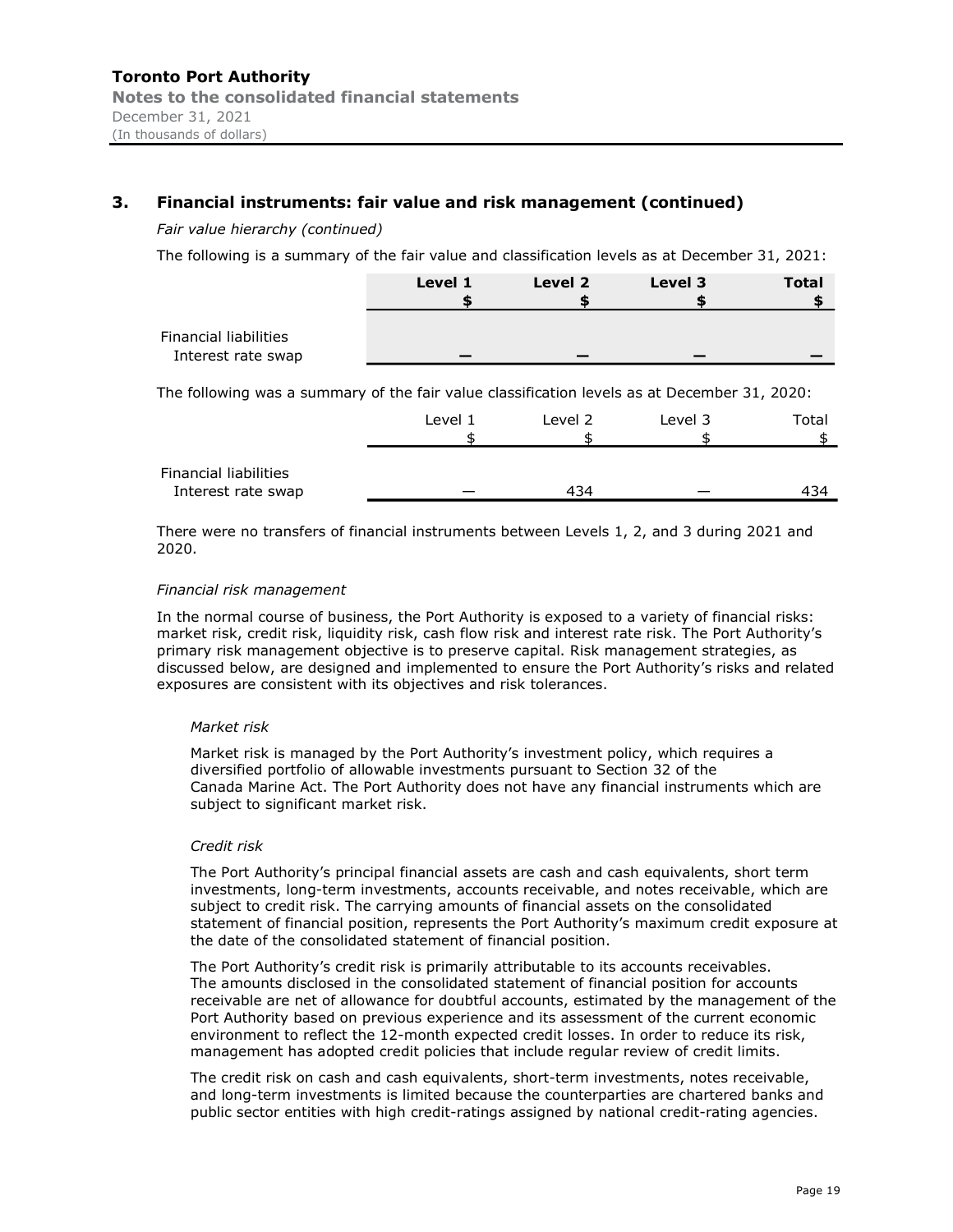Financial risk management (continued)

Credit risk (continued)

The aging of accounts receivable was:

|                                 | 2021  | 2020  |
|---------------------------------|-------|-------|
|                                 | S     |       |
|                                 |       |       |
| Trade                           |       |       |
| Current                         | 5,326 | 6,015 |
| Aged between 31-90 days         | 472   | 338   |
| Aged greater than 90 days       | 349   | 171   |
|                                 | 6,147 | 6,524 |
| Others                          | 60    | 22    |
|                                 | 6,207 | 6,546 |
| Allowance for doubtful accounts | (339) | (260) |
|                                 | 5,868 | 6,286 |
|                                 |       |       |

# Reconciliation of allowance for doubtful accounts

| Others                                                                                                                                                                                                                                                                                                                                                               |          |       | 60    | 22         |
|----------------------------------------------------------------------------------------------------------------------------------------------------------------------------------------------------------------------------------------------------------------------------------------------------------------------------------------------------------------------|----------|-------|-------|------------|
|                                                                                                                                                                                                                                                                                                                                                                      |          |       | 6,207 | 6,546      |
| Allowance for doubtful accounts                                                                                                                                                                                                                                                                                                                                      |          |       | (339) | (260)      |
|                                                                                                                                                                                                                                                                                                                                                                      |          |       | 5,868 | 6,286      |
| Reconciliation of allowance for doubtful accounts                                                                                                                                                                                                                                                                                                                    |          |       |       |            |
|                                                                                                                                                                                                                                                                                                                                                                      |          |       | 2021  | 2020       |
|                                                                                                                                                                                                                                                                                                                                                                      |          |       |       |            |
| Balance, beginning of year                                                                                                                                                                                                                                                                                                                                           |          |       | 260   | 191        |
| Increase during the year                                                                                                                                                                                                                                                                                                                                             |          |       | 94    | 548        |
| Bad debts written off during the year                                                                                                                                                                                                                                                                                                                                |          |       | (15)  | (479)      |
| Balance, end of year                                                                                                                                                                                                                                                                                                                                                 |          |       | 339   | 260        |
| Liquidity risk                                                                                                                                                                                                                                                                                                                                                       |          |       |       |            |
| The Port Authority's objective is to have sufficient liquidity to meet its liabilities when due.                                                                                                                                                                                                                                                                     |          |       |       |            |
| The Port Authority monitors its cash balances and cash flows generated from operations to<br>meet its requirements. The Port Authority has the following financial liabilities as at<br>December 31, 2021. The total undiscounted cash repayments required to settle these<br>liabilities, with the exception of the Tunnel concession liability, are set out below: |          |       |       |            |
|                                                                                                                                                                                                                                                                                                                                                                      | Carrying |       |       | 2024 and   |
|                                                                                                                                                                                                                                                                                                                                                                      | value    | 2022  | 2023  | thereafter |
|                                                                                                                                                                                                                                                                                                                                                                      |          |       |       |            |
| Accounts payable and                                                                                                                                                                                                                                                                                                                                                 |          |       |       |            |
| accrued liabilities                                                                                                                                                                                                                                                                                                                                                  | 7 260    | 7 260 |       |            |

#### Liquidity risk

|                                                                                                                                                                                                                                                                                                                                                                                                                                                                          |                  |                | 6,207          | 6,546            |
|--------------------------------------------------------------------------------------------------------------------------------------------------------------------------------------------------------------------------------------------------------------------------------------------------------------------------------------------------------------------------------------------------------------------------------------------------------------------------|------------------|----------------|----------------|------------------|
| Allowance for doubtful accounts                                                                                                                                                                                                                                                                                                                                                                                                                                          |                  |                | (339)          | (260)            |
|                                                                                                                                                                                                                                                                                                                                                                                                                                                                          |                  |                | 5,868          | 6,286            |
|                                                                                                                                                                                                                                                                                                                                                                                                                                                                          |                  |                |                |                  |
| Reconciliation of allowance for doubtful accounts                                                                                                                                                                                                                                                                                                                                                                                                                        |                  |                |                |                  |
|                                                                                                                                                                                                                                                                                                                                                                                                                                                                          |                  |                | 2021           | 2020             |
|                                                                                                                                                                                                                                                                                                                                                                                                                                                                          |                  |                |                | \$               |
| Balance, beginning of year                                                                                                                                                                                                                                                                                                                                                                                                                                               |                  |                | 260            | 191              |
| Increase during the year                                                                                                                                                                                                                                                                                                                                                                                                                                                 |                  |                | 94             | 548              |
| Bad debts written off during the year                                                                                                                                                                                                                                                                                                                                                                                                                                    |                  |                | (15)           | (479)            |
|                                                                                                                                                                                                                                                                                                                                                                                                                                                                          |                  |                |                |                  |
|                                                                                                                                                                                                                                                                                                                                                                                                                                                                          |                  |                | 339            | 260              |
| Balance, end of year                                                                                                                                                                                                                                                                                                                                                                                                                                                     |                  |                |                |                  |
| Liquidity risk                                                                                                                                                                                                                                                                                                                                                                                                                                                           |                  |                |                |                  |
| The Port Authority's objective is to have sufficient liquidity to meet its liabilities when due.<br>The Port Authority monitors its cash balances and cash flows generated from operations to<br>meet its requirements. The Port Authority has the following financial liabilities as at<br>December 31, 2021. The total undiscounted cash repayments required to settle these<br>liabilities, with the exception of the Tunnel concession liability, are set out below: |                  |                |                |                  |
|                                                                                                                                                                                                                                                                                                                                                                                                                                                                          |                  |                |                |                  |
|                                                                                                                                                                                                                                                                                                                                                                                                                                                                          | Carrying         |                |                | 2024 and         |
|                                                                                                                                                                                                                                                                                                                                                                                                                                                                          | value            | 2022           | 2023<br>\$     | thereafter       |
|                                                                                                                                                                                                                                                                                                                                                                                                                                                                          |                  |                |                |                  |
| Accounts payable and                                                                                                                                                                                                                                                                                                                                                                                                                                                     |                  |                |                |                  |
| accrued liabilities                                                                                                                                                                                                                                                                                                                                                                                                                                                      | 7,369            | 7,369          |                |                  |
| Bank loan                                                                                                                                                                                                                                                                                                                                                                                                                                                                | 29,043<br>36,412 | 2,280<br>9,649 | 2,280<br>2,280 | 24,483<br>24,483 |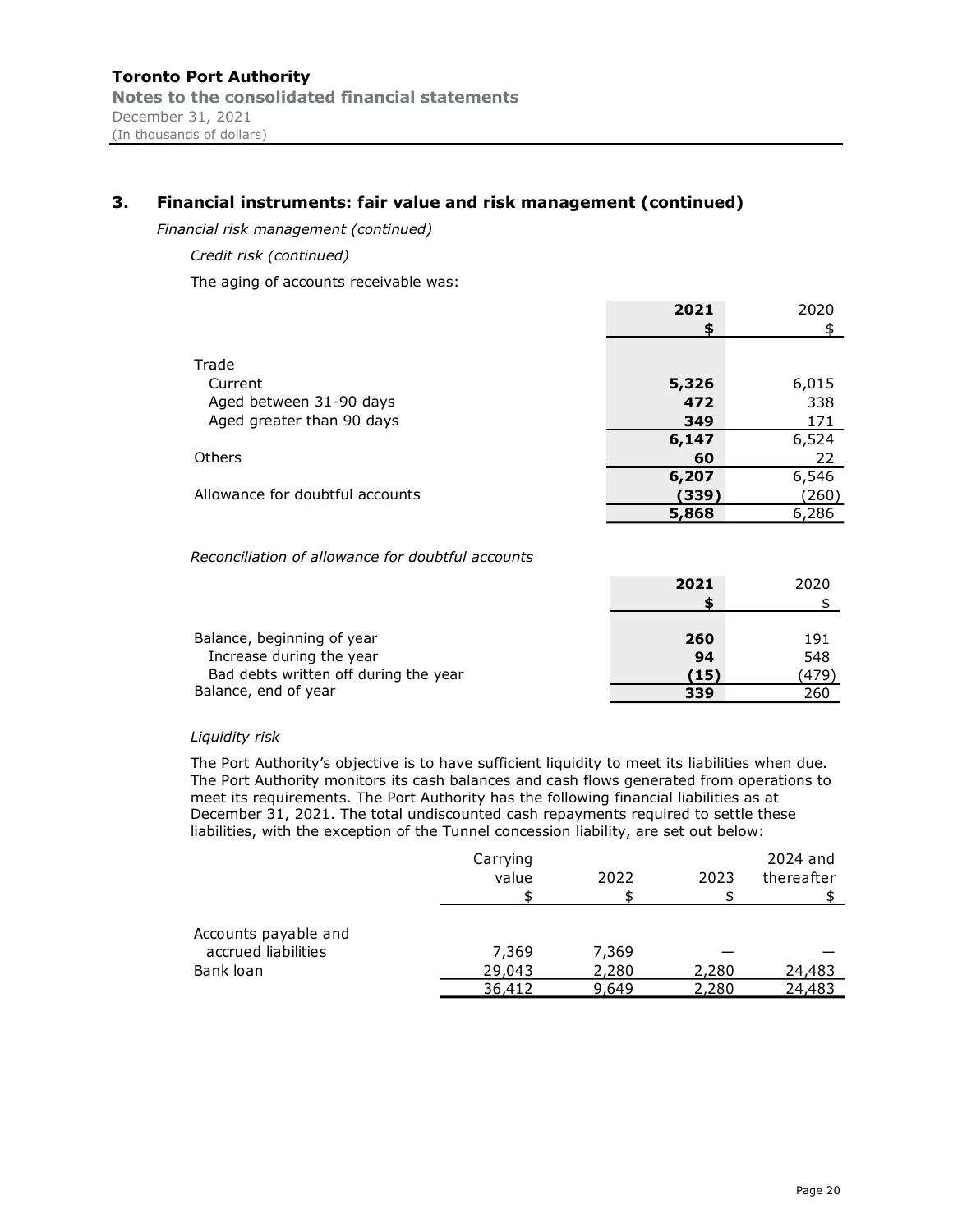Financial risk management (continued)

#### Liquidity risk (continued)

| <b>Port Authority</b><br>the consolidated financial statements<br>31, 2021<br>ds of dollars)                                                                                                                                                                                                               |          |       |       |            |
|------------------------------------------------------------------------------------------------------------------------------------------------------------------------------------------------------------------------------------------------------------------------------------------------------------|----------|-------|-------|------------|
|                                                                                                                                                                                                                                                                                                            |          |       |       |            |
| ancial instruments: fair value and risk management (continued)                                                                                                                                                                                                                                             |          |       |       |            |
| ncial risk management (continued)                                                                                                                                                                                                                                                                          |          |       |       |            |
| Liquidity risk (continued)                                                                                                                                                                                                                                                                                 |          |       |       |            |
| With respect to the Tunnel concession liability, the Port Authority is responsible for the<br>payment of monthly Capital Payments totalling \$6,583 per year until April 8, 2034 in<br>settlement of the liability (Note 15). The discounted cash repayments relating to this<br>liability are as follows: |          |       |       |            |
|                                                                                                                                                                                                                                                                                                            | Carrying |       |       | 2024 and   |
|                                                                                                                                                                                                                                                                                                            | value    | 2022  | 2023  | thereafter |
|                                                                                                                                                                                                                                                                                                            | \$       | \$    | \$    |            |
| Tunnel concession liability                                                                                                                                                                                                                                                                                | 57,171   | 3,174 | 3,374 | 50,623     |
| Cash flow risk                                                                                                                                                                                                                                                                                             |          |       |       |            |
| The Port Authority's Investment Policy includes a targeted upper limit of 25% of cash<br>reserves in the investment products of any one particular financial institution, with a hard                                                                                                                      |          |       |       |            |

#### Cash flow risk

The Port Authoritys Investment Policy includes a targeted upper limit of 25% of cash reserves in the investment products of any one particular financial institution, with a hard cap limit of 30%, regardless of the type of investment.

#### Interest rate risk

Interest rate risk describes the Port Authority's exposure to changes in the general level of interest rates. Interest rate risk on financial assets arises when the Port Authority invests in fixed income which contain interest-bearing investments and when it incurs financial liabilities at variable interest rates. Interest rate changes directly impact the fair value of fixed income securities and the fair value of the pooled funds. Interest rate changes will also have an indirect impact on the remaining investments held by the Port Authority. At the end of 2021, the Port Authority holds fixed income securities as part of short-term investments totalling \$7,571 (\$42,394 in 2020) and as part of long-term investments totalling \$1,494 (nil in 2020). These fixed income securities consist of bankers acceptances, guaranteed investment certificates, and bonds.  $\frac{1}{2}$ <br>
Interest rate 2021 Interest rate 2021 Interest rate<br>
Interest rate 2021 Interest rate 2021 Interest rate<br>
Interest rate 2021 Interest rate 2021 Interest rate 2020<br>
Interest for the profession of the specifical 57,171 3,174 3,374 50,623<br>
includes a targeted upper limit of 25% of cash<br>
any one particular financial institution, with a hard<br>
e of investment.<br>
thority's exposure to changes in the general level of<br>
notial assets aris

|                                        | An analysis of maturity dates for the long-term fixed income securities is set out below.                                                                                                                                                                               |       |                                |        |
|----------------------------------------|-------------------------------------------------------------------------------------------------------------------------------------------------------------------------------------------------------------------------------------------------------------------------|-------|--------------------------------|--------|
|                                        | <b>Interest rate</b><br>$\frac{0}{0}$                                                                                                                                                                                                                                   | 2021  | Interest rate<br>$\frac{0}{0}$ | 2020   |
| Maturity<br>2023                       | 1.20                                                                                                                                                                                                                                                                    | 1,494 |                                |        |
|                                        | The cost of the Port Authority's short-term fixed income securities together with accrued<br>interest income approximates fair value given the short-term nature of the investments.<br>The long-term fixed income securities are valued at amortized cost, and as such |       |                                |        |
|                                        | fluctuations in interest rates will have no impact on the amount reflected in the Statement                                                                                                                                                                             |       |                                |        |
| of Financial Position or net earnings. | The Port Authority's financial liabilities are exposed to fluctuations in interest rates with<br>respect to the unhedged portion of long term debt and its credit facility. The Port Authority<br>is exposed to the following interest rate risks at December 31, 2021: |       |                                |        |
|                                        |                                                                                                                                                                                                                                                                         |       |                                |        |
| Unhedged portion of long-term debt     |                                                                                                                                                                                                                                                                         |       |                                | 19,938 |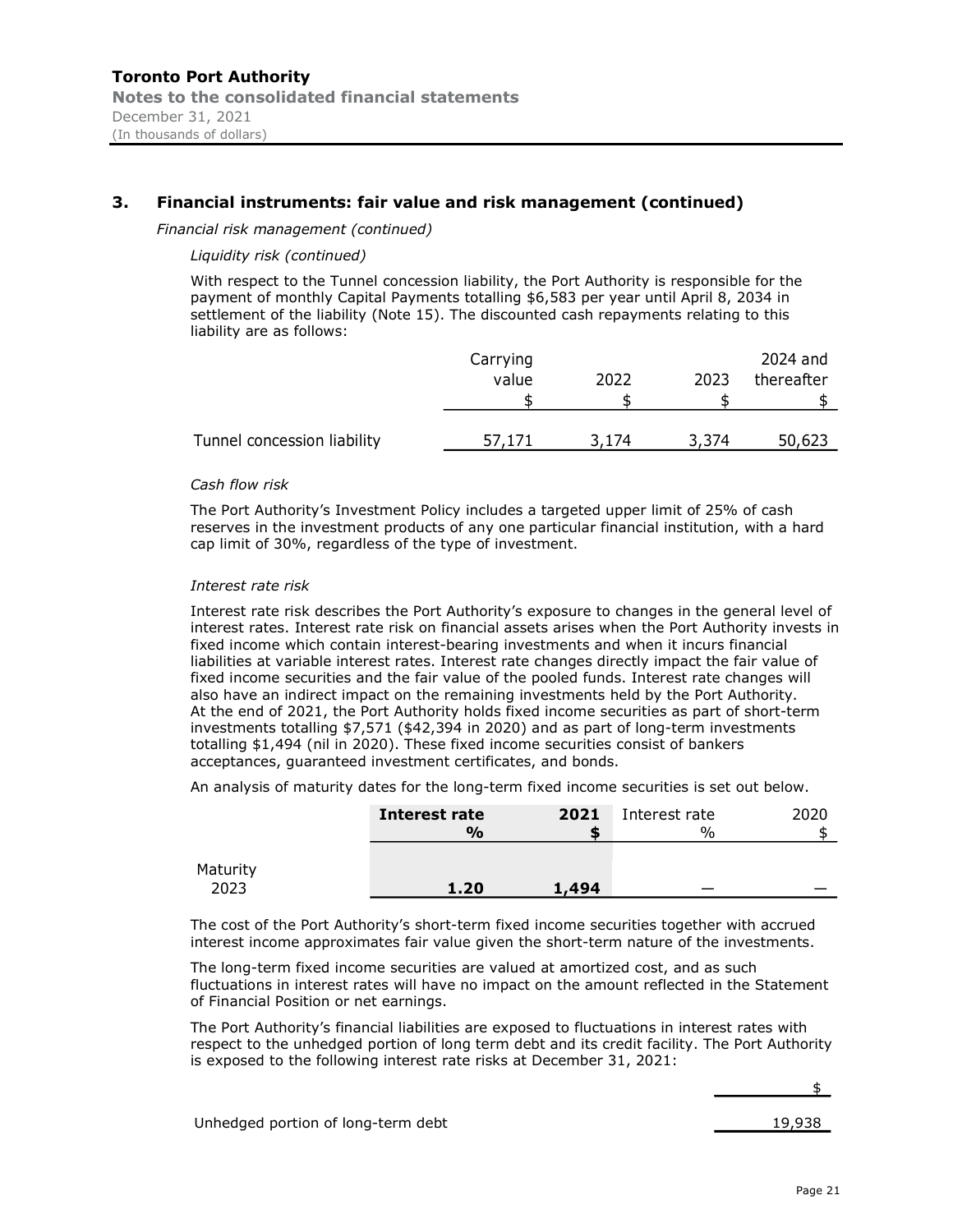Financial risk management (continued)

Interest rate risk (continued)

The following table details the Port Authority's sensitivity analysis to an increase of interest rates by 0.5% on net earnings and comprehensive income. The sensitivity includes floating rate financial liabilities and adjusts their effect at year-end for a 0.5% increase in interest rates. A decrease of 0.5% would result in an equal and opposite effect on net earnings and comprehensive income. **Port Authority**<br>
Sit, 2021<br>
Sit, 2021<br>
Sit consolidated financial statements<br>
Sit collins)<br>
Cial risk management (continued)<br>
The following table details the Port Authority's sensitivity analysis to an increase of interes

Effect on net earnings and comprehensive income  $\frac{1}{2}$ 

Under interest rate swap contracts, the Port Authority agrees to exchange the difference between fixed and floating rate interest amounts calculated on agreed notional principal amounts. Such contracts enable the Port Authority to mitigate the risk of changing interest rates on the fair value of issued fixed rate debt and the cash flow exposures on the issued variable rate debt. The fair value of interest rate swaps at the end of the reporting period is determined by discounting the future cash flows using the curves at the end of the reporting period and the credit risk inherent in the contract.

The interest rate swaps settle on a monthly basis. The Port Authority settles the difference between the fixed and floating interest rate on a net basis.

#### 4. Capital disclosures

The Port Authority's objective when managing capital is to ensure sufficient liquidity to support its financial obligations and execute the operational and strategic plans to continue to provide benefits for its stakeholders and to remain financially self-sufficient. The Port Authority continually assesses its capital structure and adjusts it with reference to changes in economic conditions and risk characteristics associated with its underlying assets. According to its Letters Patent, the Port Authority's aggregate borrowing cannot exceed \$52,100 except for borrowing for the Pedestrian Tunnel. There is \$140,000 that is specifically identified for the Pedestrian Tunnel. The Port Authority cannot borrow money as an agent of Her Majesty. Currently the Port Authority largely relies on cash flows from operations and investment activities to fund its capital investment program. The Port Authority's capital is comprised of its bank loan, Pedestrian Tunnel concession liability, and equity, net of cash and cash equivalents, and short-term investments.

|                                 | 2021    | 2020    |
|---------------------------------|---------|---------|
|                                 | \$      |         |
|                                 |         |         |
| Bank loan                       | 29,043  | 31,323  |
| Tunnel concession liability     | 57,171  | 60,157  |
| Less: cash and cash equivalents | 43,797  | 18,047  |
| Less: short-term investments    | 7,571   | 42,394  |
| Net debt                        | 34,846  | 31,039  |
| Equity                          | 213,280 | 207,937 |
|                                 | 248,126 | 238,976 |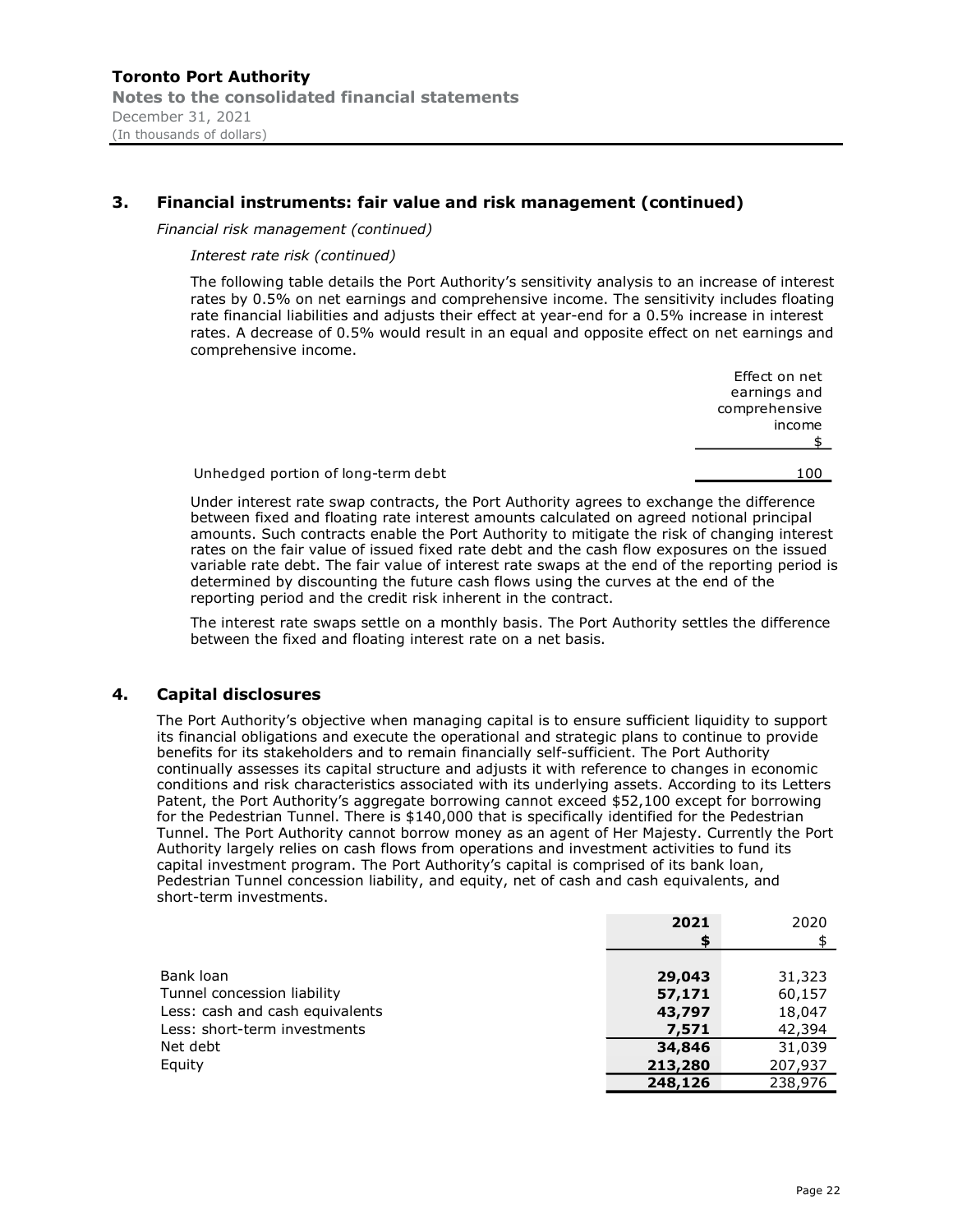# 4. Capital disclosures (continued)

As of December 31, 2021, there was a shortfall of \$19,592 in AIF funds which had been temporarily financed by general non-AIF funds. As and when AIF revenue is generated by BBTCA, it will be used to replenish the non-AIF funds that were used. Additionally, the Port Authority has certain covenants on its bank loans. As at December 31, 2021, the Port Authority complied with those covenants. In addition, the Port Authority has certain external restrictions on the assets it can purchase with the airport improvement fees. As at December 31, 2021, the Port Authority complied with those restrictions.

# 5. Right-of-use assets and lease liabilities

The Port Authority's right-of-use assets and lease liabilities relate to a lease for its head office premises, as well as an IT service room and lunch and locker room in the terminal building located at Billy Bishop Toronto City Airport. Both leases were entered into in 2020.

Right-of-use assets

|                                                             | 2021  | 2020  |  |
|-------------------------------------------------------------|-------|-------|--|
|                                                             |       |       |  |
| Opening cost, January 1                                     | 3,543 | 3,543 |  |
| Additions (disposals)                                       | (14)  |       |  |
| Ending cost, December 31                                    | 3,529 | 3,543 |  |
|                                                             |       |       |  |
| Opening accumulated amortization, January 1                 | (577) | (203) |  |
| Amortization                                                | (372) | (374) |  |
| Ending accumulated amortization, December 31                | (949) | (577) |  |
|                                                             |       |       |  |
| Opening net book value, January 1                           | 2,966 | 3,340 |  |
| Ending net book value, December 31                          | 2,580 | 2,966 |  |
|                                                             |       |       |  |
| <i>Lease liabilities</i>                                    |       |       |  |
|                                                             | 2021  | 2020  |  |
|                                                             |       |       |  |
|                                                             |       |       |  |
| Maturity analysis - contractual undiscounted cash flows     |       |       |  |
| Less than one year                                          | 417   | 408   |  |
| One to five years                                           | 1,792 | 1,764 |  |
| More than five years                                        | 931   | 1,393 |  |
| Total undiscounted lease liabilities                        |       |       |  |
| as at December 31, 2021                                     | 3,140 | 3,565 |  |
|                                                             |       |       |  |
| Lease liabilities included in the consolidated statement of |       |       |  |
| financial position as at December 31, 2021                  |       |       |  |
| Current                                                     | 329   | 309   |  |
| Non-current                                                 | 2,431 | 2,774 |  |
|                                                             | 2,760 | 3,083 |  |

For the year ended December 31, 2021, the expense relating to variable lease payments not included in the measurement of lease obligations was \$326 (\$310 in 2020). Expenses relating to short-term leases were \$110 (\$348 in 2020) and expenses relating to leases of low value assets were \$33 (\$32 in 2020).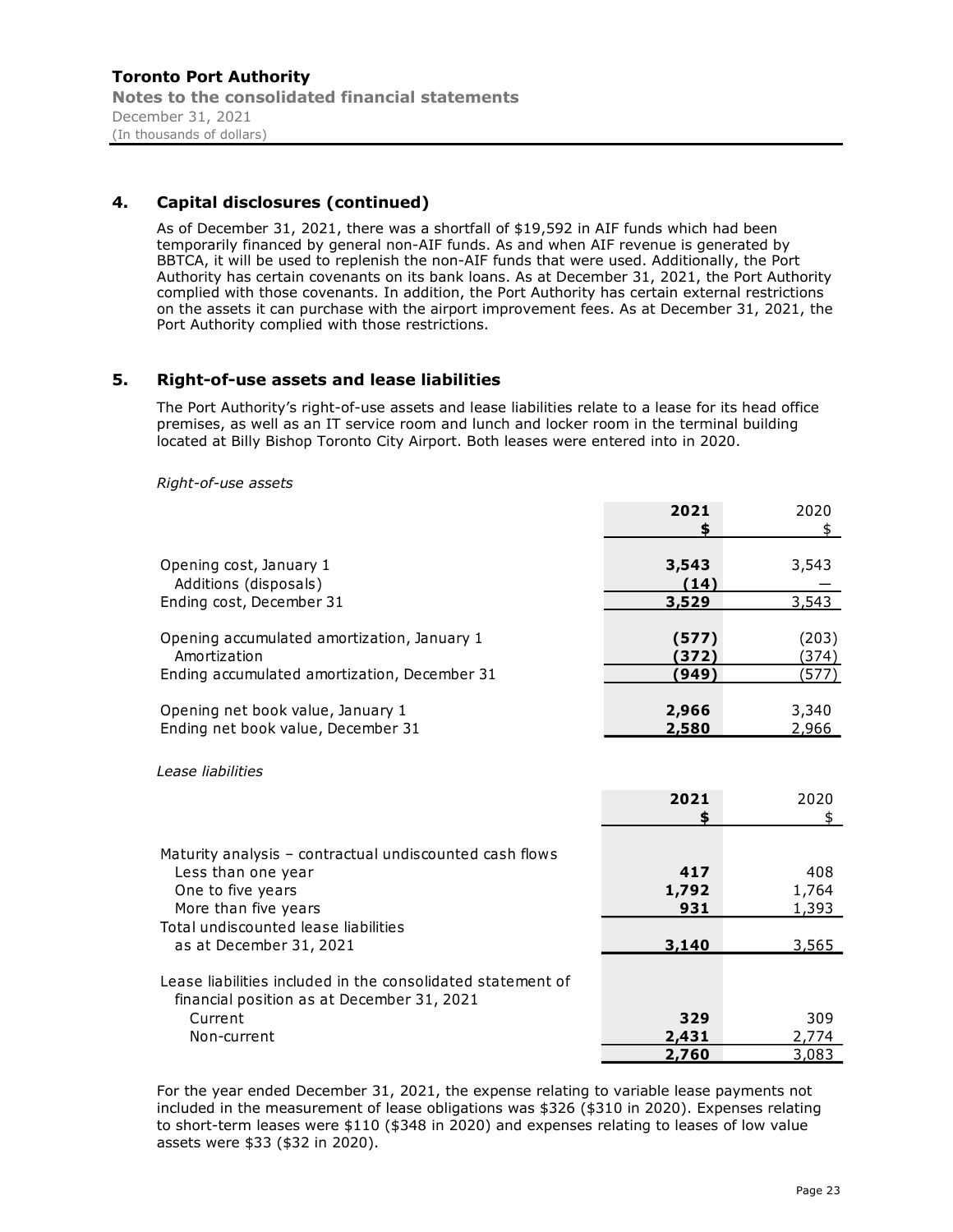Notes to the consolidated financial statements December 31, 2021 (In thousands of dollars)

# 6. Capital assets

| nto Port Authority                          |                        |                  |                  |                          |                          |               |
|---------------------------------------------|------------------------|------------------|------------------|--------------------------|--------------------------|---------------|
|                                             |                        |                  |                  |                          |                          |               |
| is to the consolidated financial statements |                        |                  |                  |                          |                          |               |
| <b>Capital assets</b>                       |                        |                  |                  |                          |                          |               |
| nber 31, 2021<br>busands of dollars)        |                        |                  |                  |                          |                          |               |
|                                             |                        |                  |                  |                          |                          |               |
|                                             |                        |                  |                  |                          |                          |               |
|                                             |                        |                  |                  |                          |                          |               |
|                                             |                        |                  |                  |                          |                          |               |
|                                             |                        |                  |                  |                          |                          |               |
|                                             |                        |                  |                  |                          |                          |               |
|                                             |                        | <b>Buildings</b> |                  | <b>Deferred site</b>     | Capital                  |               |
|                                             |                        | and              | <b>Plant and</b> | preparation              | work                     | 2021          |
|                                             | Land                   | structures       | equipment        | expenditures             | in process               | <b>Total</b>  |
|                                             | \$                     | \$               | \$               | \$                       | \$                       | \$            |
|                                             |                        |                  |                  |                          |                          |               |
| Opening, January 1, 2021<br>Cost            | 15,518                 | 272,483          | 46,348           | 2,533                    | 8,535                    | 345,417       |
| Capital funding                             |                        | (23, 682)        | (11,782)         |                          |                          | (35, 464)     |
| Accumulated amortization                    | —                      | (55, 569)        | (18, 212)        | (384)                    |                          | (74, 165)     |
| Opening, January 1, 2021                    |                        |                  |                  |                          |                          |               |
| Net book value                              | 15,518                 | 193,232          | 16,354           | 2,149                    | 8,535                    | 235,788       |
|                                             |                        |                  |                  |                          |                          |               |
| Additions/Disposals                         | -                      | 313              | 1,928            | 165                      | 2,324                    | 4,730         |
| Amortization                                | -                      | (7, 770)         | (2, 178)         | (36)                     |                          | (9,984)       |
| Capital funding received                    | -<br>$\qquad \qquad -$ | —<br>(7, 457)    | (250)            | $\qquad \qquad -$<br>129 | 2,324                    | -<br>(5, 254) |
| Closing, December 31, 2021                  |                        |                  |                  |                          |                          |               |
| Net book value                              | 15,518                 | 185,775          | 16,104           | 2,278                    | 10,859                   | 230,534       |
|                                             |                        |                  |                  |                          |                          |               |
|                                             |                        | <b>Buildings</b> |                  | Deferred site            | Capital                  |               |
|                                             |                        | and              | Plant and        | preparation              | work                     | 2020          |
|                                             | Land                   | structures       | equipment        | expenditures             | in process               | Total         |
|                                             | \$                     | \$               | \$               | \$                       | \$                       | $\frac{1}{2}$ |
| Opening, January 1, 2020                    |                        |                  |                  |                          |                          |               |
| Cost                                        | 15,518                 | 259,013          | 40,777           | 2,395                    | 13,820                   | 331,523       |
| Capital funding                             |                        | (23, 682)        | (10, 864)        |                          |                          | (34, 546)     |
| Accumulated amortization                    | $\qquad \qquad -$      | (48, 215)        | (16, 017)        | (348)                    | $\qquad \qquad -$        | (64, 580)     |
| Opening, January 1, 2020                    |                        |                  |                  |                          |                          |               |
| Net book value                              | 15,518                 | 187,116          | 13,896           | 2,047                    | 13,820                   | 232,397       |
| Additions/Disposals                         |                        | 13,470           | 5,571            | 138                      | (5, 285)                 | 13,894        |
| Amortization                                |                        | (7, 354)         | (2, 195)         | (36)                     | $\overline{\phantom{0}}$ | (9, 585)      |
| Capital funding received                    | —                      |                  | (918)            | $\overline{\phantom{m}}$ |                          | (918)         |
|                                             | $\qquad \qquad -$      | 6,116            | 2,458            | 102                      | (5, 285)                 | 3,391         |
| Closing, December 31, 2020                  |                        |                  |                  |                          |                          |               |
| Net book value                              | 15,518                 | 193,232          | 16,354           | 2,149                    | 8,535                    | 235,788       |
|                                             |                        |                  |                  |                          |                          |               |
|                                             |                        |                  |                  |                          |                          |               |
| Deferred site preparation expenditures      |                        |                  |                  |                          |                          |               |

#### Deferred site preparation expenditures

Deferred site preparation expenditures were incurred to prepare lands in the port-lands area for sub-tenants under a ground lease. These expenditures are being amortized over the initial term of the sub-tenant leases.

#### Future capital projects

The following information is provided in accordance with the requirements of section 36(a) of the Port Authorities regulations:

Total estimated future capital expenditures for projects authorized or committed - \$16.4 million (\$3.8 million in 2020).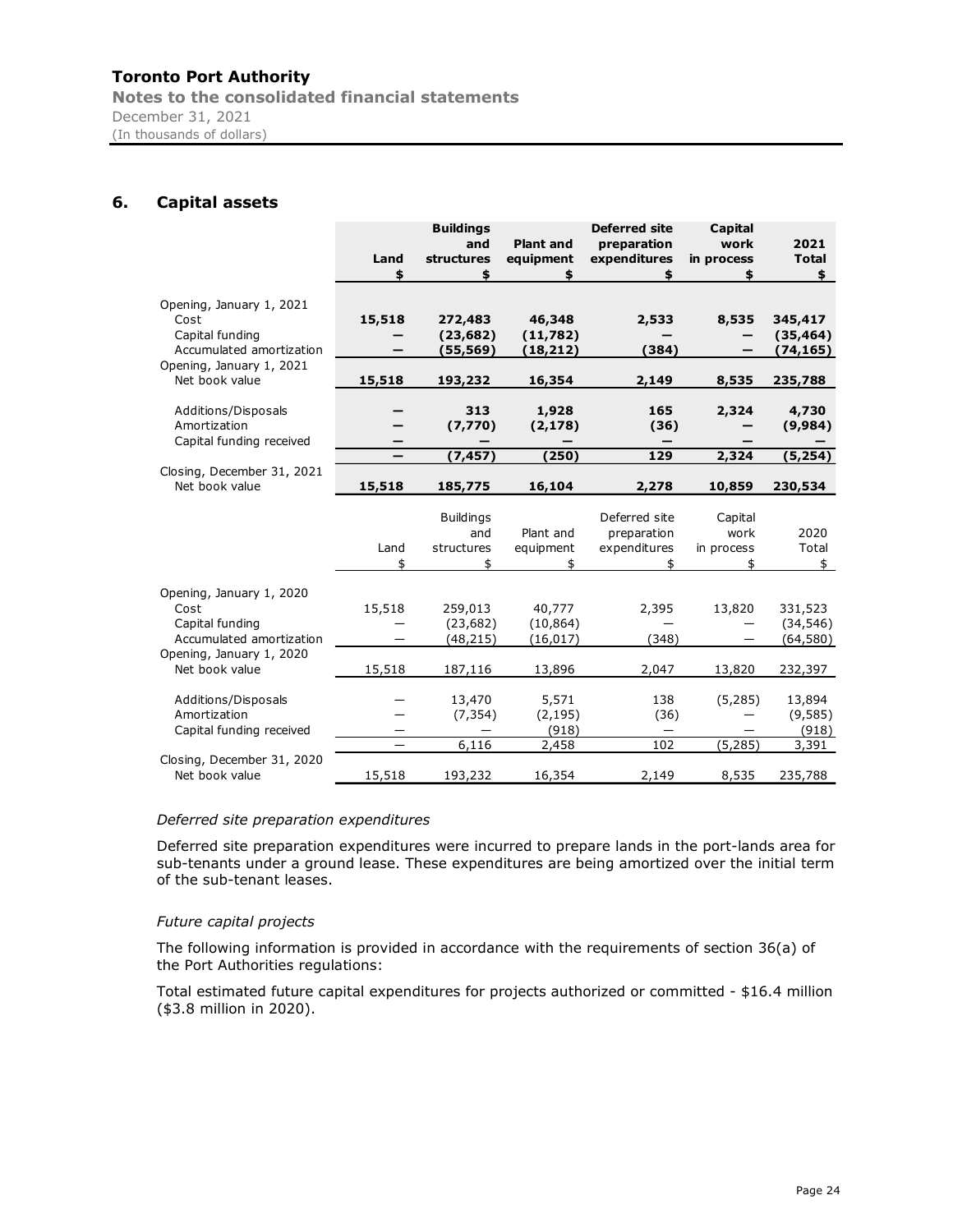# 6. Capital assets (continued)

Future capital projects (continued)

Projects with estimated costs in excess of \$1 million per project included in the total above are as follows:

| Description                                                      | <b>Total authorized</b><br>or committed<br>As at<br>December 31,<br>2021 | <b>Total spent</b><br>As at<br>December 31,<br>2021 | <b>Estimated</b><br>future<br>expenditure<br>As at<br>December 31,<br>2021 |
|------------------------------------------------------------------|--------------------------------------------------------------------------|-----------------------------------------------------|----------------------------------------------------------------------------|
| (in thousands dollars)                                           |                                                                          |                                                     |                                                                            |
| Marilyn Bell Electrification<br>Ship Channel Bridge - Mechanical | 4,460                                                                    | 3,961                                               | 499                                                                        |
| and Electrical Restoration                                       | 11,980                                                                   |                                                     | 11,980                                                                     |

# 7. Employee future benefits

The Port Authority maintains a defined benefit pension plan, registered with the Office of the Superintendent of Financial Institutions (OSFI), for the benefit of full-time permanent employees (for non-unionized employees hired before November 25, 2013 and certain unionized employees). The Port Authority provides a defined contribution pension plan for full-time non-unionized employees hired after November 24, 2013. Certain Plan members are also granted supplemental benefits, which mirror the formula of the registered plan and replace defined benefits that have been limited by the Income Tax Act. These supplemental benefits are unfunded. The Port Authority also provides other non-pension employment benefits to most of its employees as detailed in Note 2 under "Employee future benefits". The OPEB and WSIB benefits are unfunded. Beginning in 2018, the Port Authority established other employee future benefits for certain full-time employees provided that they remain employed with the Port Authority for a specified length of time.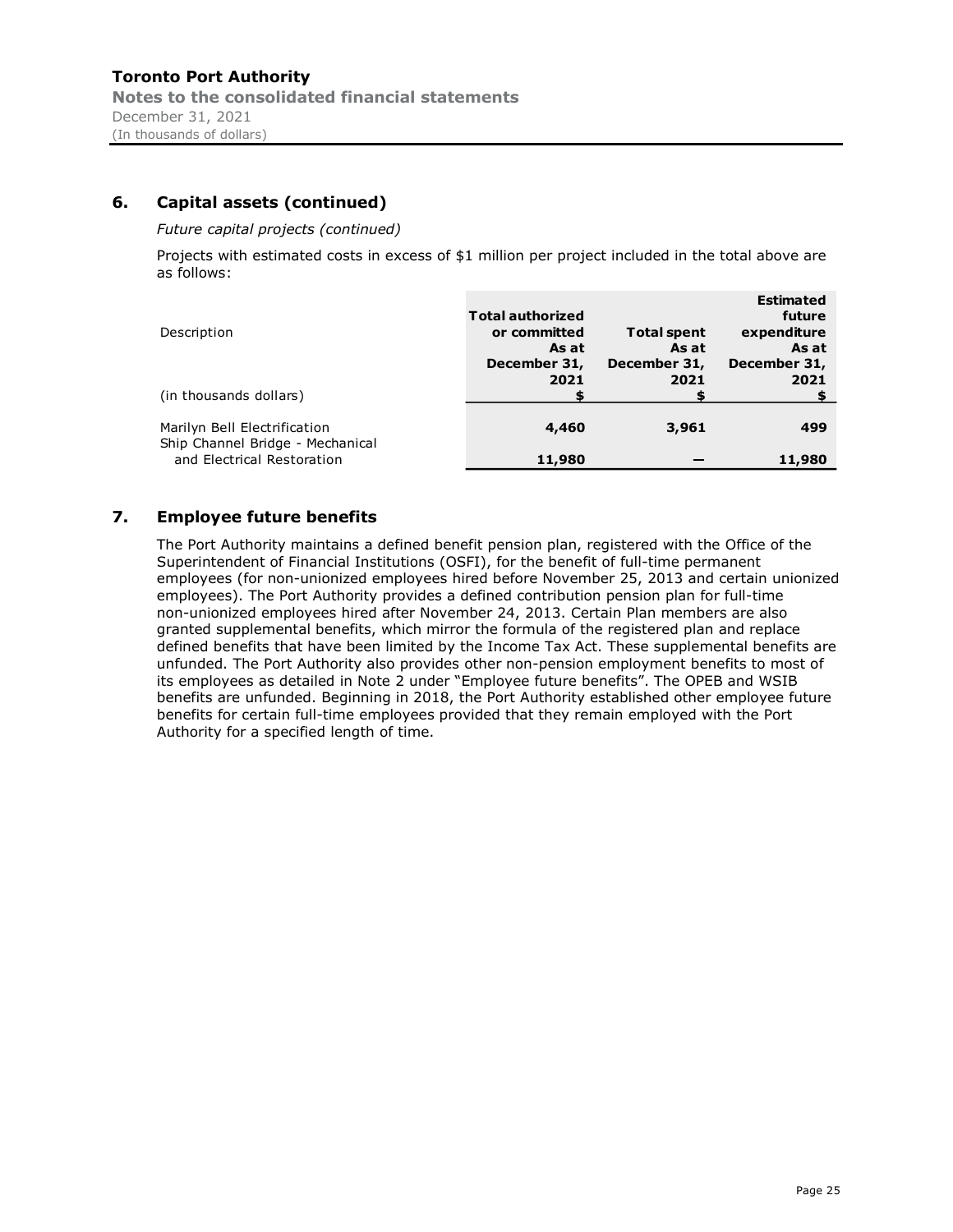# 7. Employee future benefits (continued)

Information about the Port Authority's employee future benefits in the aggregate is as follows:

|                               | <b>Pension</b> | <b>Other</b>    | 2021         | Pension      | Other             | 2020     |
|-------------------------------|----------------|-----------------|--------------|--------------|-------------------|----------|
|                               | benefit plan   | benefits        | <b>Total</b> | benefit plan | benefits          | Total    |
|                               | \$             | \$              | \$           | \$           | \$                | \$       |
| Accrued benefit obligation    |                |                 |              |              |                   |          |
| Balance, beginning of year    | 72,176         | 2,765           | 74,941       | 65,426       | 2,364             | 67,790   |
| Employer current service cost | 2,022          | 353             | 2,375        | 1,922        | 347               | 2,269    |
|                               | 401            |                 | 401          | 451          |                   | 451      |
| Employees' contributions      |                |                 |              |              |                   |          |
| Interest expense              | 1,841          | 55              | 1,896        | 1,992        | 61                | 2,053    |
| Benefits paid                 | (3, 132)       | (84)            | (3,216)      | (2,761)      | (89)              | (2,850)  |
| Actuarial (gains) losses      | (4,630)        | (327)           | (4, 957)     | 5,140        | 82                | 5,222    |
| Balance, end of year          | 68,678         | 2,762           | 71,440       | 72,170       | 2,765             | 74,935   |
|                               |                |                 |              |              |                   |          |
| Plan assets                   |                |                 |              |              |                   |          |
| Fair value, beginning of year | 59,861         |                 | 59,861       | 60,713       | —                 | 60,713   |
| <b>Employer contributions</b> | 1,104          | 84              | 1,188        | 1,167        | 89                | 1,256    |
| Employees' contributions      | 401            |                 | 401          | 451          |                   | 451      |
| Non-investment expenses       | (229)          |                 | (229)        | (223)        | —                 | (223)    |
| Benefits paid                 | (3, 132)       | (84)            | (3,216)      | (2,761)      | (89)              | (2,850)  |
| Interest income               | 1,532          |                 | 1,532        | 1,863        |                   | 1,863    |
| Return on plan assets         |                |                 |              |              |                   |          |
| excluding amounts             |                |                 |              |              |                   |          |
| included in interest income   | 8,874          |                 | 8,874        | (1, 355)     |                   | (1, 355) |
| Fair value, end of year       | 68,411         | $\qquad \qquad$ | 68,411       | 59,855       | $\qquad \qquad -$ | 59,855   |
| Funded status - plan deficit  | (267)          | (2,762)         | (3,029)      | (12,315)     | (2,765)           | (15,080) |
|                               |                |                 |              |              |                   |          |
| Accrued benefit liability     | (267)          | (2,762)         | (3,029)      | (12, 315)    | (2,765)           | (15,080) |

| Benefits paid                                                | (3, 132)       | (84)                     | (3, 216)     | (2,761)      | (89)                     | (2,850)  |
|--------------------------------------------------------------|----------------|--------------------------|--------------|--------------|--------------------------|----------|
| Interest income                                              | 1,532          | $\overline{\phantom{m}}$ | 1,532        | 1,863        | $\overline{\phantom{0}}$ | 1,863    |
| Return on plan assets                                        |                |                          |              |              |                          |          |
| excluding amounts                                            |                |                          |              |              |                          |          |
| included in interest income                                  | 8,874          | $\overline{\phantom{m}}$ | 8,874        | (1, 355)     | $\overline{\phantom{0}}$ | (1, 355) |
| Fair value, end of year                                      | 68,411         | $\overline{\phantom{m}}$ | 68,411       | 59,855       | $\overline{\phantom{m}}$ | 59,855   |
| Funded status - plan deficit                                 | (267)          | (2,762)                  | (3,029)      | (12, 315)    | (2,765)                  | (15,080) |
|                                                              |                |                          |              |              |                          |          |
| Accrued benefit liability                                    | (267)          | (2,762)                  | (3,029)      | (12, 315)    | (2,765)                  | (15,080) |
|                                                              |                |                          |              |              |                          |          |
|                                                              |                |                          |              |              |                          |          |
| The Port Authority's net benefit plan expense is as follows: |                |                          |              |              |                          |          |
|                                                              | <b>Pension</b> | <b>Other</b>             | 2021         | Pension      | Other                    | 2020     |
|                                                              | benefit plan   | benefits                 | <b>Total</b> | benefit plan | benefits                 | Total    |
|                                                              |                | \$                       |              | \$           | \$                       | \$       |
|                                                              |                |                          |              |              |                          |          |
| Components of net benefit costs                              |                |                          |              |              |                          |          |
|                                                              |                |                          |              |              |                          |          |
| recognized during the year                                   |                |                          |              |              |                          |          |
| Current service costs                                        | 2,022          | 353                      | 2,375        | 1,922        | 347                      | 2,269    |
| Administration costs                                         | 229            |                          | 229          | 223          | $\overline{\phantom{m}}$ | 223      |
| Interest expense                                             | 1,841          | 55                       | 1,896        | 1,992        | 61                       | 2,053    |
| Interest income                                              | (1, 532)       | —                        | (1, 532)     | (1, 863)     | $\overline{\phantom{0}}$ | (1,863)  |
| Employee future benefit                                      |                |                          |              |              |                          |          |
| cost recognized                                              | 2,560          | 408                      | 2,968        | 2,274        | 408                      | 2,682    |
|                                                              |                |                          |              |              |                          |          |
|                                                              |                |                          |              |              |                          |          |
| The amounts recognized in OCI are as follows:                |                |                          |              |              |                          |          |
|                                                              |                |                          |              |              |                          |          |
|                                                              | <b>Pension</b> | Other                    | 2021         | Pension      | Other                    | 2020     |
|                                                              | benefit plan   | benefits                 | <b>Total</b> | benefit plan | benefits                 | Total    |
|                                                              |                | \$                       | \$           |              | \$                       | \$       |
|                                                              |                |                          |              |              |                          |          |
| Remeasurement of the net                                     |                |                          |              |              |                          |          |
| defined benefit liability in OCI                             |                |                          |              |              |                          |          |
| Actuarial (gains) losses on assets                           | (8, 874)       |                          | (8, 874)     | 1,355        | $\qquad \qquad -$        | 1,355    |
| Actuarial (gains) losses on obligations                      | (4,630)        | (327)                    | (4, 957)     | 5,140        | 82                       | 5,222    |
| Remeasurement (gain) loss recognized                         | (13, 504)      | (327)                    | (13, 831)    | 6,495        | 82                       | 6,577    |

|                                                                                                    | <b>Pension</b><br>benefit plan | <b>Other</b><br>benefits | 2021<br>Total | Pension<br>benefit plan | Other<br>benefits | 2020<br>Total |
|----------------------------------------------------------------------------------------------------|--------------------------------|--------------------------|---------------|-------------------------|-------------------|---------------|
| Remeasurement of the net<br>defined benefit liability in OCI<br>Actuarial (gains) losses on assets | (8, 874)                       | $\overline{\phantom{m}}$ | (8, 874)      | 1,355                   | —                 | 355, 1        |
| Actuarial (gains) losses on obligations                                                            | (4,630)                        | (327)                    | (4, 957)      | 5,140                   | 82                | 5,222         |
| Remeasurement (gain) loss recognized                                                               | (13,504)                       | (327)                    | (13, 831)     | 6,495                   | 82                | 6,577         |

The date used to measure assets and liabilities for accounting purposes was as at December 31, 2021. The most recent actuarial valuation for funding purposes for the Pension Plan for Employees of the Toronto Port Authority was January 1, 2021. The next actuarial valuation for funding purposes will be done as at January 1, 2022.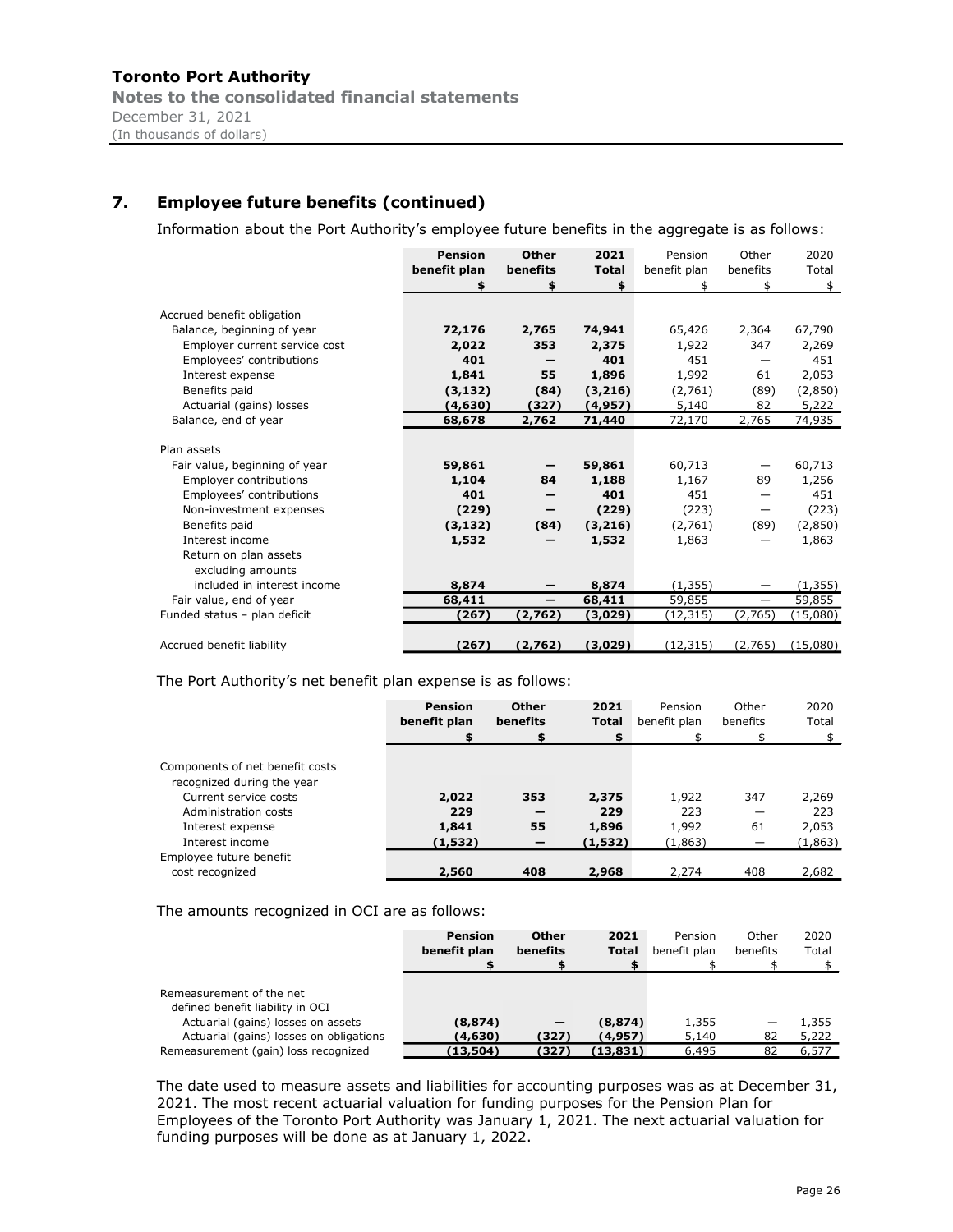# 7. Employee future benefits (continued)

The Port Authority expects to make contributions of \$1,238 in 2022 to the defined benefit pension plan of employees of the Toronto Port Authority. The Port Authority has secured additional contributions totalling \$3,707 through a consolidated letter of credit for the years 2011-2015, inclusive, which remains outstanding as of December 31, 2021.

The Port Authority's funding policy for the Pension Plan is in accordance with the requirements of the federal Pension Benefits Standards Act. The determination of the funding requirements is made based on annual actuarial valuations.

The Port Authority has reflected Ruling 14 of the International Financial Reporting Interpretations ("IFRIC 14") which clarifies how the asset ceiling defined under IAS 19 should be applied, particularly how it interacts with minimum funding rules. Under IAS19, any variation in the asset ceiling will be recognized in other comprehensive income (as opposed to profit and loss). The impact of the asset limit on the funded plans has been applied based on management's interpretation of IAS 19, as clarified by IFRIC 14. This interpretation is summarized as follows:

- The Port Authority assumed that it does not have an unconditional right to a refund of surplus;
- The Port Authority may take funding contribution holidays based on past practice and/or plan rules;
- Minimum Funding Requirements ("MFR") have been set based on the requirements of the most recently filed actuarial valuation report for funding purposes. Based on the MFR, the going concern and solvency funded status is projected into the future. In any year where the plan is projected to be in a surplus on both a going concern and solvency basis and the threshold set by the governing pension legislation for taking a contribution holiday is met, then this projected surplus is used to reduce or eliminate the minimum funding contribution in that year. The economic benefit available from a reduction in future contributions is therefore equal to the difference between the present value of employer IAS 19 current service cost and the present value of the employer minimum funding current service requirements. The present values are determined using the IAS 19 discount rate and have been calculated assuming that the plan is maintained indefinitely.
- Any required deficit contributions that, once made, are not available to the Port Authority as an economic benefit may form an additional liability which is netted against the consolidated statement of financial position, or if there is already a liability, the adjusted liability on the consolidated statement of financial position is equal to the present value of the remaining required deficit contributions. Required deficit contributions are determined based on the most recently filed actuarial valuation report for funding purposes.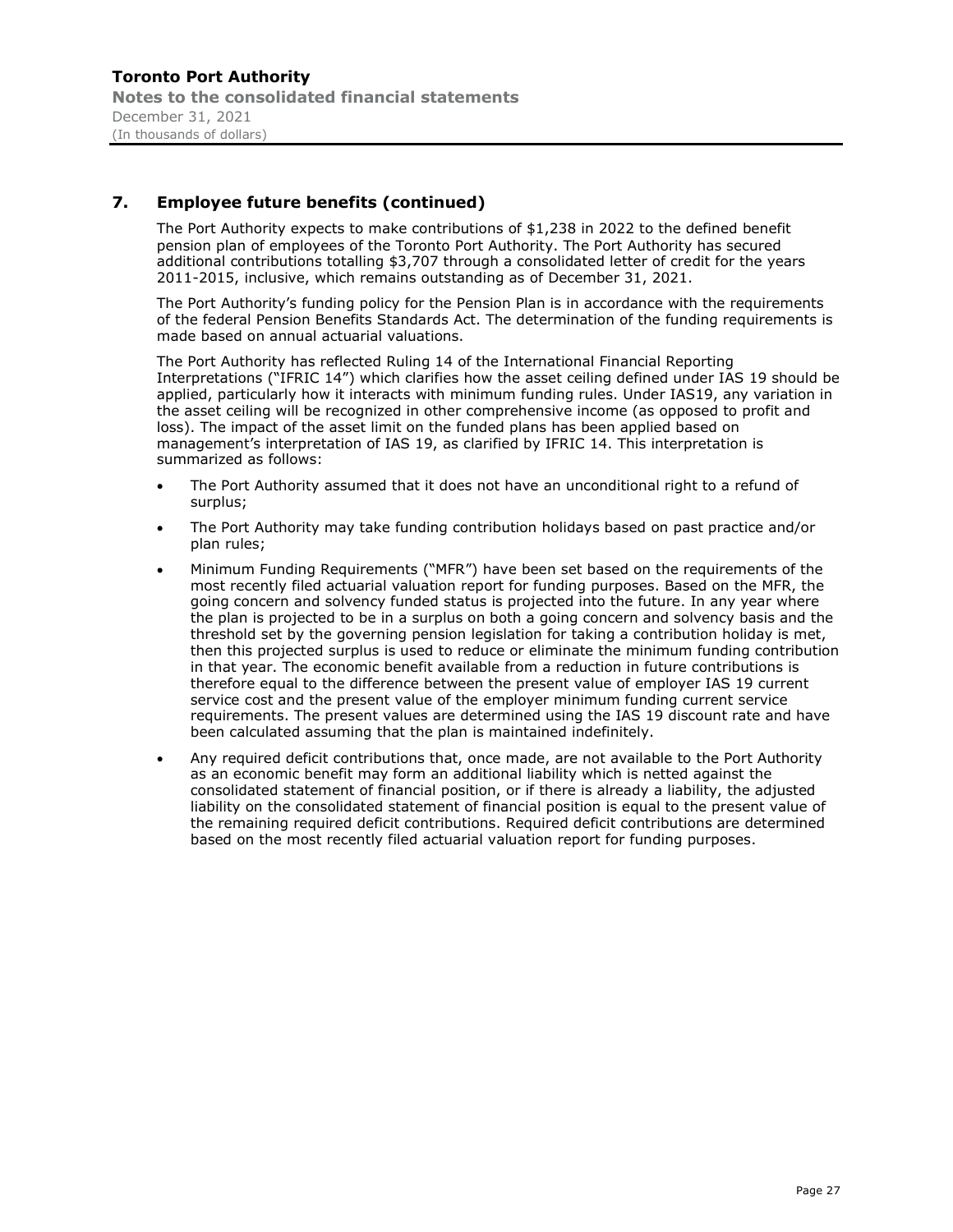# 7. Employee future benefits (continued)

The main risks affecting the Pension Plan, OPEB and WSIB Benefits are:

| Longevity                                                      | used.            | The risk that retirees will collect a pension for a longer period of time,<br>on average, than expected according to the mortality assumptions                                                                                                                          |                                  |                                      |                  |  |  |  |  |  |  |
|----------------------------------------------------------------|------------------|-------------------------------------------------------------------------------------------------------------------------------------------------------------------------------------------------------------------------------------------------------------------------|----------------------------------|--------------------------------------|------------------|--|--|--|--|--|--|
| Investment                                                     |                  | The risk that the invested assets of the Pension Plan do not yield the<br>assumed rate of return, resulting in insufficient assets to provide for<br>the benefits promised and/or requiring the Port Authority to make<br>additional contributions to fund the deficit. |                                  |                                      |                  |  |  |  |  |  |  |
| Discount rate                                                  |                  | The risk from changing market interest rates. A decrease in corporate<br>bond yields will increase plan obligations. This risk is greater to the<br>extent that there is a mismatch between the characteristics of the<br>assets and obligations.                       |                                  |                                      |                  |  |  |  |  |  |  |
| Regulatory/legal                                               | benefit promise. | The risk of regulatory/jurisprudence changes that can alter the                                                                                                                                                                                                         |                                  |                                      |                  |  |  |  |  |  |  |
| Health inflation risk                                          |                  | The risk that the cost of health benefits increases is higher than the<br>assumptions used.                                                                                                                                                                             |                                  |                                      |                  |  |  |  |  |  |  |
| ension Plan Asset Allocation as of December 31, 2021 $^{\ast}$ |                  |                                                                                                                                                                                                                                                                         |                                  |                                      |                  |  |  |  |  |  |  |
|                                                                |                  |                                                                                                                                                                                                                                                                         |                                  | Percentage of defined benefit assets |                  |  |  |  |  |  |  |
|                                                                |                  | 2021<br>2020                                                                                                                                                                                                                                                            |                                  |                                      |                  |  |  |  |  |  |  |
|                                                                |                  | Quoted<br>$\frac{1}{2}$                                                                                                                                                                                                                                                 | <b>Unquoted</b><br>$\frac{1}{2}$ | Quoted<br>$\frac{0}{0}$              | Unquoted<br>$\%$ |  |  |  |  |  |  |
| sset category                                                  |                  |                                                                                                                                                                                                                                                                         |                                  |                                      |                  |  |  |  |  |  |  |
| Equities                                                       |                  | 53.10                                                                                                                                                                                                                                                                   |                                  | 52.20                                |                  |  |  |  |  |  |  |
| Fixed income                                                   |                  | 15.40                                                                                                                                                                                                                                                                   |                                  | 17.70                                |                  |  |  |  |  |  |  |
| Alternative investments                                        |                  | 30.90                                                                                                                                                                                                                                                                   |                                  | 29.80                                |                  |  |  |  |  |  |  |

|                         |               |                          | Percentage of defined benefit assets |                        |
|-------------------------|---------------|--------------------------|--------------------------------------|------------------------|
|                         |               | 2021                     |                                      | 2020                   |
|                         | Quoted        | <b>Unquoted</b>          | Quoted                               | Unquoted               |
|                         | $\frac{9}{6}$ | $\frac{1}{2}$            | $\frac{0}{0}$                        | %                      |
|                         |               |                          |                                      |                        |
| Asset category          |               |                          |                                      |                        |
| Equities                | 53.10         | $\overline{\phantom{0}}$ | 52.20                                | $\qquad \qquad \qquad$ |
| Fixed income            | 15.40         | $\overline{\phantom{0}}$ | 17.70                                | $\hspace{0.05cm}$      |
| Alternative investments | 30.90         | —                        | 29.80                                | --                     |
| Other                   | 0.60          |                          | 0.30                                 |                        |
|                         | 100.00        | –                        | 100.00                               |                        |

\* OPEB benefits and WSIB benefits are unfunded.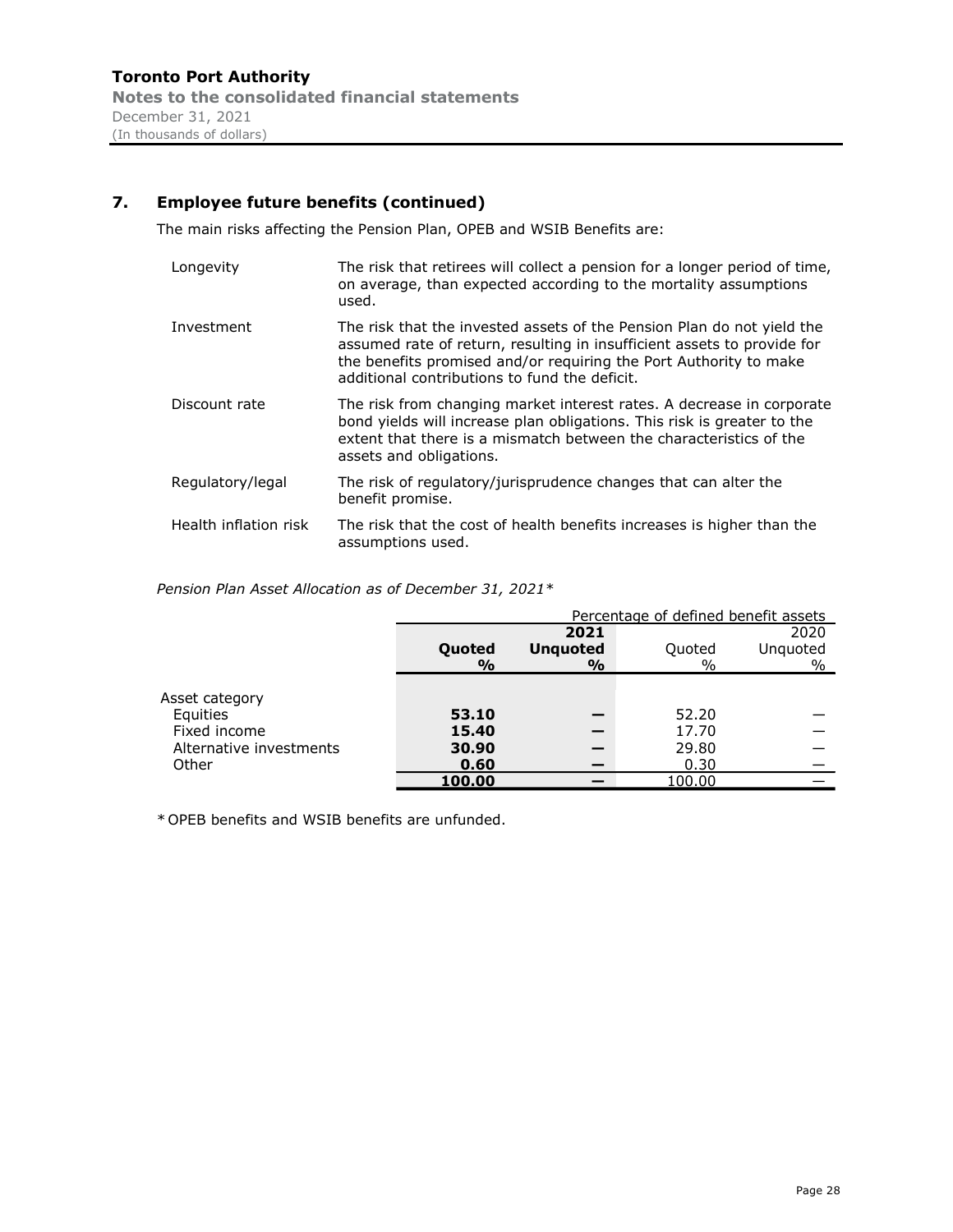# 7. Employee future benefits (continued)

Pension Plan Asset Allocation as of December 31, 2021\* (continued)

The significant actuarial assumptions adopted in measuring the Port Authority's accrued benefit obligations are as follows (weighted-average assumptions as of December 31):

|                                                            | 2021           | 2020         |
|------------------------------------------------------------|----------------|--------------|
|                                                            | %              | $\%$         |
| Key assumptions                                            |                |              |
| Accrued benefit obligation at end of year<br>Discount rate | 3.00           | 2.60         |
| Compensation increase<br>Benefit cost during the year      | 3.00           | 3.00         |
| Discount rate                                              | 3.00           | 2.60         |
| Health care trend rates at end of year                     |                |              |
| Initial rate                                               | 4.35           | 4.50         |
| Ultimate rate                                              | 4.05           | 4.00         |
|                                                            |                |              |
|                                                            |                | 2021         |
|                                                            | <b>Pension</b> | <b>Other</b> |
|                                                            | plan           | benefits     |
|                                                            | \$             | \$           |
| Sensitivity analysis on defined benefit obligation         |                |              |
| Impact of 1% increase in discount rate                     | (9, 353)       | (203)        |
| Impact of 1% decrease in discount rate                     | 12,140         | 251          |
| Impact of 1% increase in salary scale                      | 1,076          | 192          |
| Impact of 1% decrease in salary scale                      | (952)          | (163)        |
| Impact of 1 year increase in longevity                     | 1,950          | 42           |
| Impact of 1 year decrease in longevity                     | (1,976)        | (43)         |
| Impact of 1% increase in trend rate                        | N/A            | 185          |
| Impact of 1% decrease in trend rate                        | N/A            | (156)        |

The weighted average duration of the plan is approximately 15.5 years in 2021, (16.4 years in 2020).

#### 8. Bank loans and derivative instruments

(a) Bank loans

Due to the COVID-19 pandemic, the Port Authority's two commercial carriers announced a temporary cessation of their operations at Billy Bishop Airport in March 2020 and as a result, there has been a material change in passenger levels. In accordance with the terms of the Port Authority's loan agreement with the Bank, the Port Authority provided notice of a material change in passenger levels and the resulting material adverse change in its financial condition, business and operations. The Port Authority and Bank entered into amending agreements in 2020 and 2021 that include revisions to the terms of the loan agreement. The Port Authority has sufficient cash and short-term investments available to repay any borrowing of funds under the Bank loan agreement.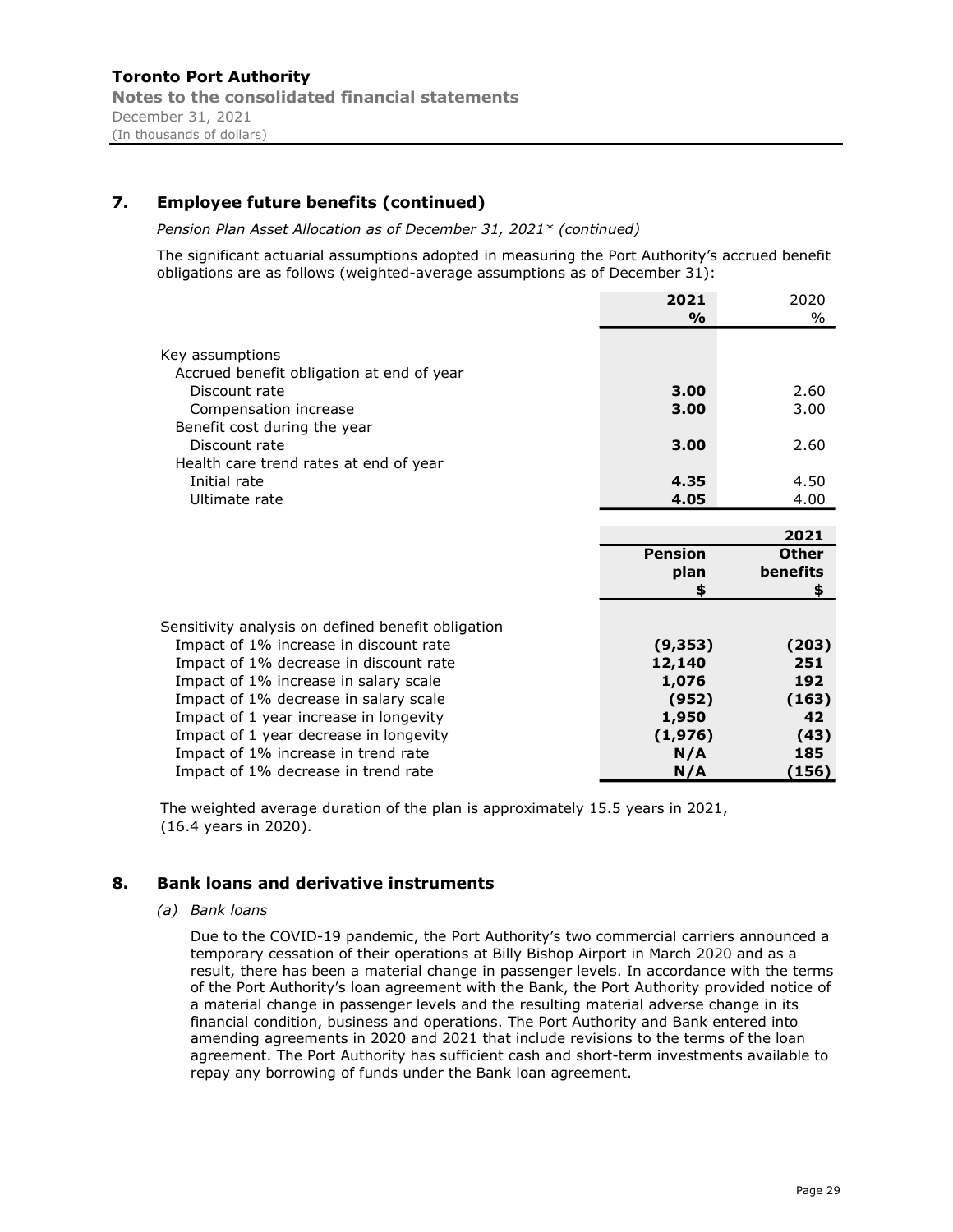# 8. Bank loans and derivative instruments (continued)

#### (a) Bank loans (continued)

As a result of the amending agreement, the following are the main terms of the credit facility:

| Description                                                  | Amount | Interest rate                                                                                                                                                   | Amortization                    | Maturity<br>date |
|--------------------------------------------------------------|--------|-----------------------------------------------------------------------------------------------------------------------------------------------------------------|---------------------------------|------------------|
| Term Facility (Revolving)<br>To finance capital expenditures | 50,000 | BA rate plus 0.85%<br>BA rate plus 1.10% during<br>temporary waiver period or<br>BMO Prime less 0.15%<br>BMO Prime plus 0.10%<br>during temporary waiver period | 15 years ending<br>May 31, 2034 | May 31, 2025     |
|                                                              | 50,000 |                                                                                                                                                                 |                                 |                  |

Capital expenditures financed and refinanced in the term credit facility includes:

- Repairs and improvements related to access to BBTCA, including a Ferry, Dockwalls, new Ferry Passenger Transfer Facilities
- $\bullet$ Various projects at the Marine Terminals, Outer Harbour Marina, Airport and Tunnel Advertising Equipment
- $\bullet$ Runway Airfield Rehabilitation Program at Billy Bishop Toronto City Airport
- Any other capital expenditures in any of the Port Authority businesses  $\bullet$

As of December 31, 2021, \$29,043 (\$31,323 in 2020) has been drawn from the term facility in the form of a Bankers Acceptance ("BA"), with the next maturity date of January 12, 2022 and interest rate of 0.45% (January 11, 2021 and 0.48% in 2020). Under the provision of the Loan Agreement, the facility is revolving, the BA automatically renews every 30 days upon maturity, and is repayable over 180 months. As such, the loan has been classified as long-term (with a short-term portion reflecting principal repayments due in the next 12 months).

Principal payments for the above facility for the next five years are as follows:

|                       | Total  |
|-----------------------|--------|
|                       | \$     |
|                       |        |
| Year                  |        |
| 2022                  | 2,280  |
| 2023                  | 2,280  |
| 2024                  | 2,280  |
| 2025                  | 2,280  |
| 2026                  | 2,280  |
| Thereafter            | 17,643 |
|                       | 29,043 |
| Less: current portion | 2,280  |
| Long-term             | 26,763 |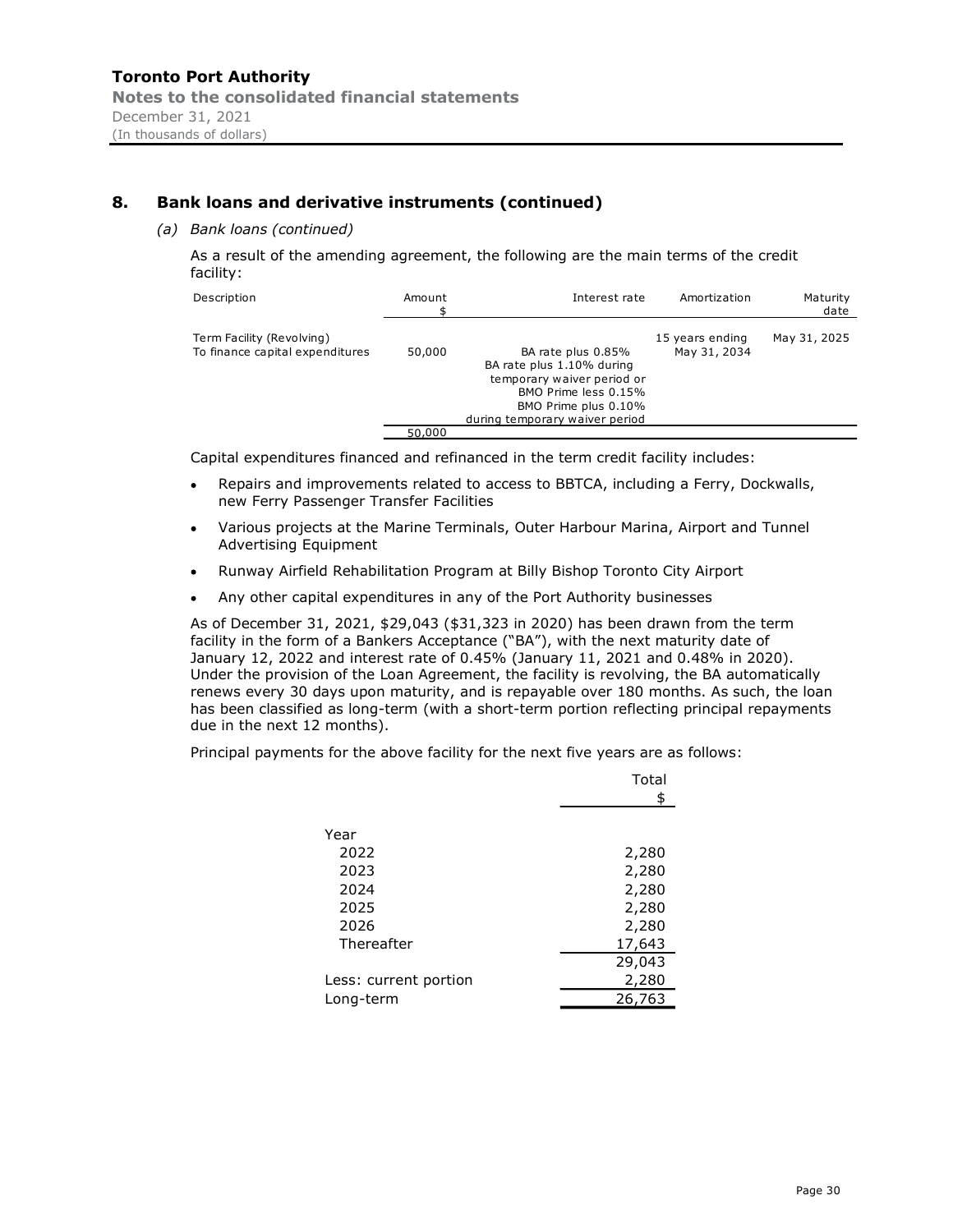# 8. Bank loans and derivative instruments (continued)

#### (a) Bank loans (continued)

|              |                                                                                   |          | k loans and derivative instruments (continued) |                        |                                                                                                                                                                                                                                                                                                                                                                                                                                                                 |                                           |
|--------------|-----------------------------------------------------------------------------------|----------|------------------------------------------------|------------------------|-----------------------------------------------------------------------------------------------------------------------------------------------------------------------------------------------------------------------------------------------------------------------------------------------------------------------------------------------------------------------------------------------------------------------------------------------------------------|-------------------------------------------|
|              | Bank loans (continued)                                                            |          |                                                |                        |                                                                                                                                                                                                                                                                                                                                                                                                                                                                 |                                           |
| าoted dates. |                                                                                   |          |                                                |                        | The table above is based on the amortization of payments of the facility described above.<br>The loan agreements have a fixed repayment time frame that is shorter than the<br>amortization period. The Port Authority anticipates that the loan will be renegotiated at the<br>specific maturity dates to extend to the full amortization period and thereby the chart<br>above reflects the commitment that these amounts will need to be repaid at the above |                                           |
|              |                                                                                   |          |                                                |                        | If the repayments upon maturity were required, the above table would be adjusted to the                                                                                                                                                                                                                                                                                                                                                                         |                                           |
|              | ollowing: \$2,280 in 2022; \$2,280 in 2023; \$2,280 in 2024 and \$22,203 in 2025. |          |                                                |                        |                                                                                                                                                                                                                                                                                                                                                                                                                                                                 |                                           |
| Vote 10.     |                                                                                   |          |                                                |                        | The Airport's capital program, which includes Debt Service for borrowings, is funded<br>hrough Airport Improvement fees. As at December 31, 2021, the principal amounts<br>bayable by the Port Authority (non-AIF) and the restricted Airport Improvement Fees are<br>\$5,506 and \$23,537, respectively. Please see details on Airport Improvement fees under                                                                                                  |                                           |
|              | The Port Authority had two interest rate swaps:                                   |          |                                                |                        |                                                                                                                                                                                                                                                                                                                                                                                                                                                                 |                                           |
|              | Start                                                                             | Maturity | Starting<br>Notional<br>\$                     | Interest<br>rate<br>\$ | <b>Notional at</b><br>December 31,<br>2021<br>\$                                                                                                                                                                                                                                                                                                                                                                                                                | Notional at<br>December 31,<br>2020<br>\$ |
| 1st Swap     | Jan 2007                                                                          | Jan 2022 | 11,250                                         | 5.085%                 | 4,012                                                                                                                                                                                                                                                                                                                                                                                                                                                           | 4,687                                     |

#### (b) Derivative instrument and hedge accounting

On January 31, 2012, the Port Authority designated the 1st interest rate swap in a hedging relationship with an original credit facility of \$11,250. Prospective and retrospective hedge effectiveness is assessed on these hedges using a hypothetical derivative method. The hypothetical derivative assessment involves comparing the effect of changes in interest rates each period on the changes in fair value of both the actual and hypothetical derivative. The effective portion of the interest rate swap is recorded in other comprehensive income until the forecasted transaction occurs. Where applicable, the fair value of the derivative has been adjusted to account for the Port Authority's credit risk.

In July 2016, the Port Authority designated the 2nd interest rate swap in a hedging relationship with an original credit facility of \$7,998. Prospective and retrospective hedge effectiveness is assessed on these hedges using a hypothetical derivative method. The hypothetical derivative assessment involves comparing the effect of changes in interest rates each period on the changes in fair value of both the actual and hypothetical derivative. The effective portion of the interest rate swap is recorded in other comprehensive income until the forecasted transaction occurs. Where applicable, the fair value of the derivative has been adjusted to account for the Port Authority's credit risk.

The hedges were designated as cash flow hedges, with the hedge designations continuing in effect for subsequent refinancing. Based on an evaluation of the new credit agreement entered into in May 2019, the Port Authority determined that these instruments continue to qualify for hedge designation as the original cash flows under hedge (the "hedge items") continue to be in place under the new credit agreement. The amending agreements negotiated in 2020 and 2021, as described in Note 8(a) do not have any impact on this assessment, except that the  $1<sup>st</sup>$  swap matured on January 4, 2022 and not extended.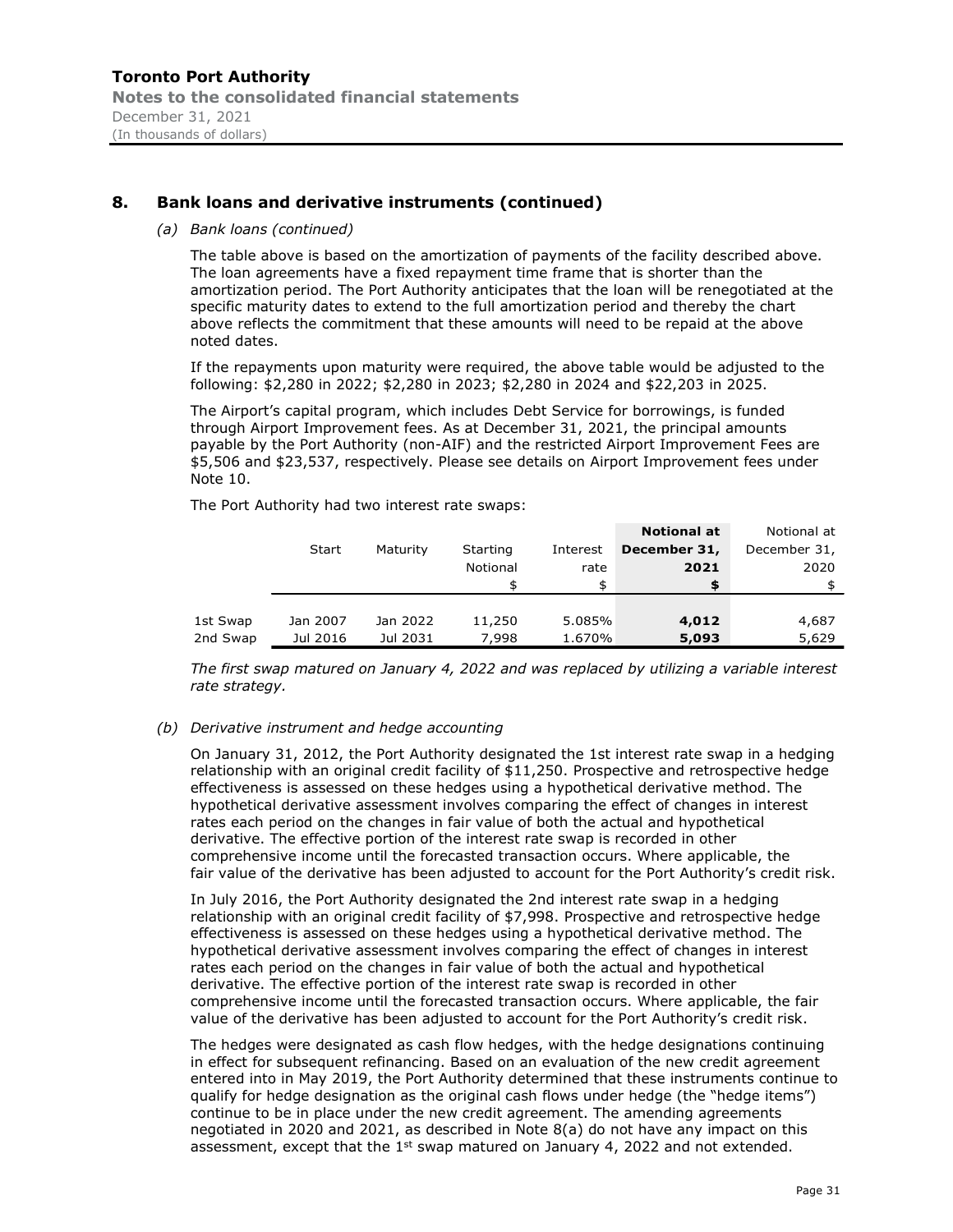# 8. Bank loans and derivative instruments (continued)

(b) Derivative instrument and hedge accounting (continued)

The effect on net income and other comprehensive income is as follows:

 $(i)$  Effect on net income - ineffective portion

|                                                  | 2021 | 2020 |
|--------------------------------------------------|------|------|
|                                                  |      |      |
|                                                  |      |      |
| Amortization of accumulated loss of              |      |      |
| interest rate swap                               | (91) | (91) |
| Ineffectiveness of hedge accounting reclassified |      |      |
| from Other Comprehensive Income                  | 80   |      |
| Interest recovery                                | 54   | 75   |
|                                                  | 43   |      |

(ii) Effect on other comprehensive income - effective portion

| 2021 | 2020  |
|------|-------|
|      |       |
|      |       |
| 435  | (262) |
| (54) | (75)  |
| (80) |       |
| 301  | (336) |
|      |       |

#### 9. Payments in lieu of taxes

Payments in Lieu of Taxes or ("PILTs") are payments that may be made by federal institutions to the municipalities in which they operate. The quantum of PILTs made by a government institution to its host municipality is discretionary and, if made, is determined in accordance with the federal Payments in Lieu of Taxes Act (the "PILTs Act"). The Port Authority properties to which the PILTs Act applies are the Billy Bishop Toronto City Airport ("BBTCA"), the Outer Harbour Marina, 80 Cherry Street, and various waterlots. the Port Authority also pays property taxes to the City of Toronto (the "City") for BBTCA and various other properties.

#### 10. Airport improvement fees

The Port Authority charged an Airport Improvement Fee ("AIF" or "Fee") of \$29.00 in 2021 (\$15.00 in 2020) per departing passenger. These Fees are to be used entirely to finance the Airport's capital program, which includes Debt Service for borrowings (see Note 8).

For the year ended December 31, 2021, the net amount of AIF collected was \$3,145 (\$2,234 in 2020). These Fees are recorded as Airport improvement fees, net in the consolidated statement of operations and comprehensive income.

The AIF revenue is net of the 3% commission paid to the air carriers for the collection of AIF from enplaned passengers.

The cumulative balance in AIF funds as of December 31, 2021 was in deficit of \$19,592 (deficit of \$9,628 in 2020).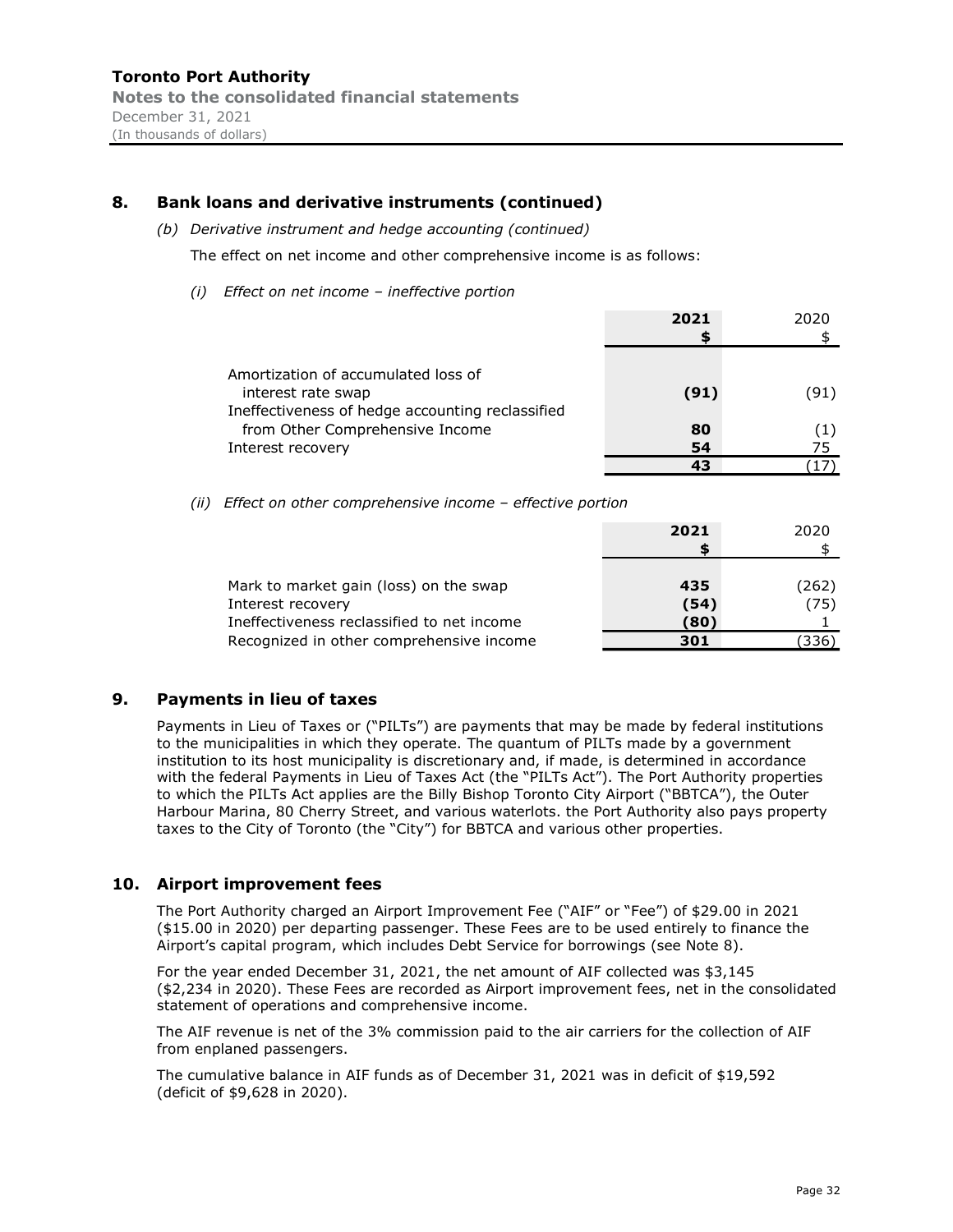# 10. Airport improvement fees (continued)

Revenue and expenses relating to Toronto Port Authority non-AIF operations and Airport Improvement Fees

The following is an analysis of the Toronto Port Authority's results from the consolidated statement of operations and comprehensive income in terms of revenue and expenses from the Port Authority's non-AIF operations and those related to the restricted Airport Improvement Fees:

|                                                 | 2021         | 2020      | 2021           | 2021                     | 2020     | 2020                                      |
|-------------------------------------------------|--------------|-----------|----------------|--------------------------|----------|-------------------------------------------|
|                                                 | <b>Total</b> | Total     | <b>Non-AIF</b> | <b>AIF</b>               | Non-AIF  | AIF                                       |
|                                                 | \$           | \$        | \$             | \$                       | \$       | \$                                        |
|                                                 |              |           |                |                          |          |                                           |
| Operating revenue                               |              |           |                |                          |          |                                           |
| Port, Outer Harbour Marina, Airport,            |              |           |                |                          |          |                                           |
| property and other revenue                      | 36,530       | 34,375    | 36,530         |                          | 34,375   |                                           |
| Airport improvement fees, net                   | 3,145        | 2,234     |                | 3,145                    |          | 2,234                                     |
|                                                 | 39,675       | 36,609    | 36,530         | 3,145                    | 34,375   | 2,234                                     |
|                                                 |              |           |                |                          |          |                                           |
| Operating expenses                              |              |           |                |                          |          |                                           |
| Wages, salaries and employee benefits           | 10,903       | 10,688    | 10,903         |                          | 10,688   |                                           |
| Repairs and maintenance                         | 5,789        | 5,965     | 5,789          |                          | 5,965    |                                           |
| Professional and consulting fees                | 1,364        | 1,287     | 1,364          |                          | 1,287    |                                           |
| Property taxes, net                             | 50           | 53        | 50             |                          | 53       |                                           |
| Other operating and administrative              |              |           |                |                          |          |                                           |
| expenses                                        | 11,581       | 12,478    | 11,581         | —                        | 12,478   |                                           |
|                                                 | 29,687       | 30,471    | 29,687         | $\overline{\phantom{m}}$ | 30,471   | $\qquad \qquad \overline{\qquad \qquad }$ |
|                                                 |              |           |                |                          |          |                                           |
| Income from operations and Airport              |              |           |                |                          |          |                                           |
| improvement fees, net before the following      | 9,988        | 6,138     | 6,843          | 3,145                    | 3,904    | 2,234                                     |
| Payments in lieu of taxes                       | (3, 293)     | (3, 166)  | (3, 293)       |                          | (3, 166) |                                           |
| Amortization of right-of-use and capital assets | (10, 356)    | (9,959)   | (1,999)        | (8, 357)                 | (1,777)  | (8, 182)                                  |
| Interest expense                                | (4, 429)     | (4, 594)  | (223)          | (4,206)                  | (203)    | (4, 391)                                  |
| Charge on gross revenue - Port, Outer           |              |           |                |                          |          |                                           |
| Harbour Marina, Airport, property               |              |           |                |                          |          |                                           |
| and other revenue                               | (833)        | (930)     | (833)          |                          | (930)    |                                           |
| Charge on gross revenue - Airport               |              |           |                |                          |          |                                           |
| improvement fees                                |              | (106)     |                |                          |          | (106)                                     |
| Gain (loss) on interest rate                    |              |           |                |                          |          |                                           |
| swaps - ineffective portion                     | 43           | (17)      | 43             |                          | (17)     |                                           |
| Net (loss) income for the year                  | (8,880)      | (12, 634) | 538            | (9, 418)                 | (2, 189) | (10, 445)                                 |
| Changes in fair value                           |              |           |                |                          |          |                                           |
| of interest rate swaps due to hedge             |              |           |                |                          |          |                                           |
| accounting - gain (loss) on interest            |              |           |                |                          |          |                                           |
| rate swaps - effective portion                  | 301          | (336)     | 301            |                          | (336)    |                                           |
| Unamortized gain (loss) and past service costs  | 13,831       | (6, 577)  | 13,831         |                          | (6, 577) |                                           |
| Comprehensive income (loss) for the year        | 5,252        | (19, 547) | 14,670         | (9, 418)                 | (9, 102) | (10, 445)                                 |

# 11. Contingencies

There are a number of outstanding claims against the Port Authority that have been referred to legal counsel and reported to the Port Authority's insurers, as applicable. With respect to insurable claims, the Port Authority expects that its liability, if any, will be limited to the amount of its insurance deductible.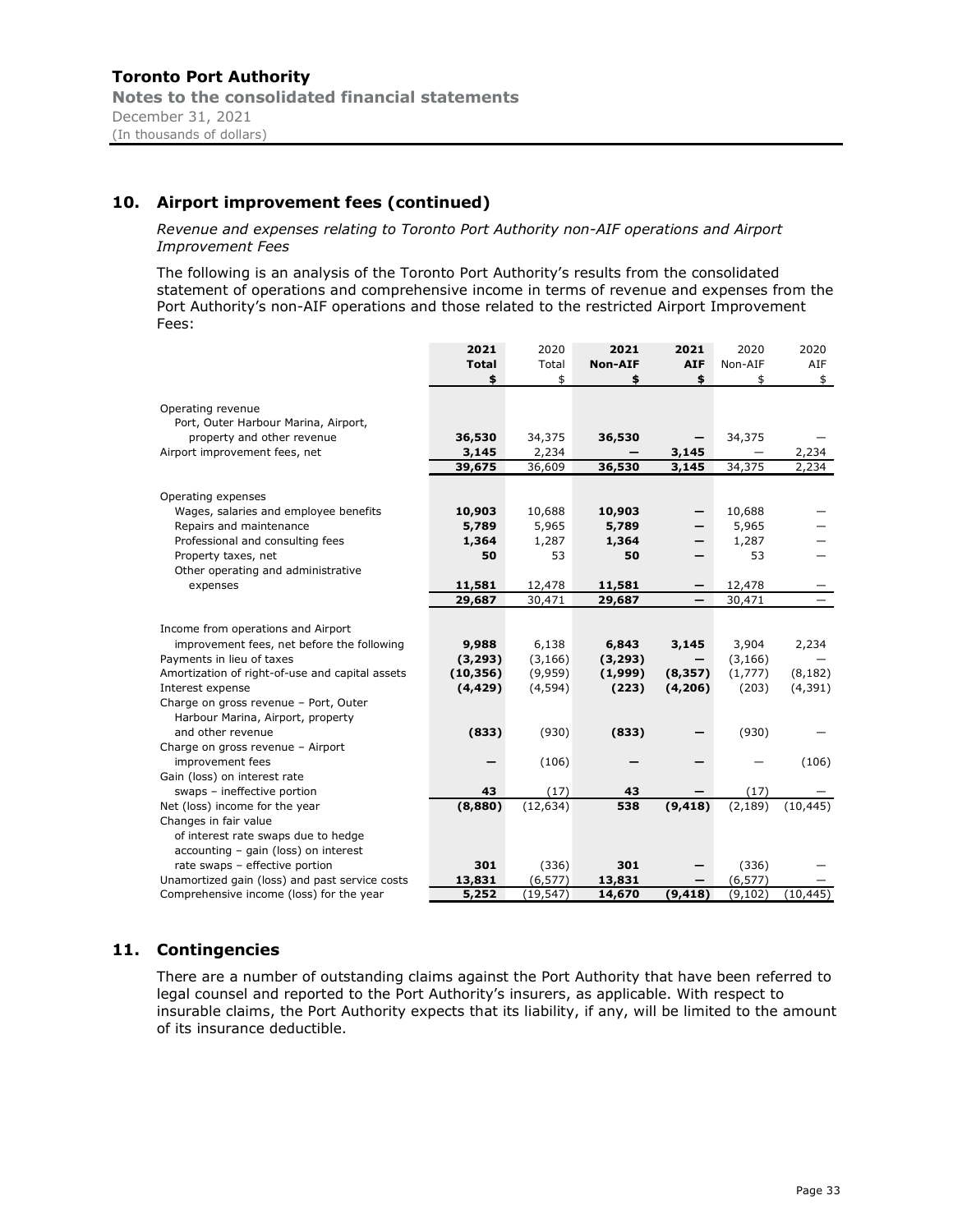# 12. Canada marine act and port authorities' management regulations

Pursuant to subsection 37 (3) of the Canada Marine Act, total remuneration (includes salaries and bonus) was paid to the following:

|                                                                                                    | 2021 | 2020 |
|----------------------------------------------------------------------------------------------------|------|------|
|                                                                                                    |      | \$   |
| Director's fees                                                                                    |      |      |
| Ms. Amanda Walton, Chair (elected as Chair April 15, 2021)                                         | 41   | 36   |
| Mr. Darin Deschamps                                                                                | 33   | 38   |
| Mr. Don McIntyre                                                                                   | 28   | 31   |
| Ms. Hellen Siwanowicz                                                                              | 27   | 29   |
| Mr. Chris Reynolds (appointment as Director, April 8, 2020)                                        | 23   | 12   |
| Mr. Robert Poirer (ceased to hold office April 15, 2021)                                           | 32   | 65   |
|                                                                                                    | 184  | 211  |
|                                                                                                    |      |      |
| Chief Executive Officer - Mr. Geoffrey Wilson                                                      |      |      |
| Remuneration                                                                                       | 350  | 465  |
| Other benefits                                                                                     | 24   | 24   |
|                                                                                                    | 374  | 489  |
|                                                                                                    |      |      |
| Executive Vice President, Ports Toronto and<br>Billy Bishop Toronto City Airport - Mr. Gene Cabral |      |      |
| Remuneration                                                                                       | 224  | 260  |
| Other benefits                                                                                     | 20   | 19   |
|                                                                                                    | 244  | 279  |
|                                                                                                    |      |      |
| Senior Vice President & CFO - Mr. Alan Paul                                                        |      |      |
| Remuneration                                                                                       | 219  | 260  |
| Other benefits                                                                                     | 21   | 20   |
|                                                                                                    | 240  | 280  |
| Senior Vice President and General Counsel – Mr. Craig Manuel                                       |      |      |
| Remuneration                                                                                       | 219  | 229  |
| Other benefits                                                                                     | 13   | 13   |
|                                                                                                    | 232  | 242  |
|                                                                                                    |      |      |
| Vice President Communications and                                                                  |      |      |
| Public Affairs - Ms. Deborah Wilson                                                                |      |      |
| Remuneration                                                                                       | 188  | 222. |
| Other benefits                                                                                     | 13   | 13   |
|                                                                                                    | 201  | 235  |
| Vice President Infrastructure, Planning                                                            |      |      |
| & Environment - Mr. Chris Sawicki                                                                  |      |      |
| Remuneration                                                                                       | 188  | 223  |
| Other benefits                                                                                     | 18   | 18   |
|                                                                                                    | 206  | 241  |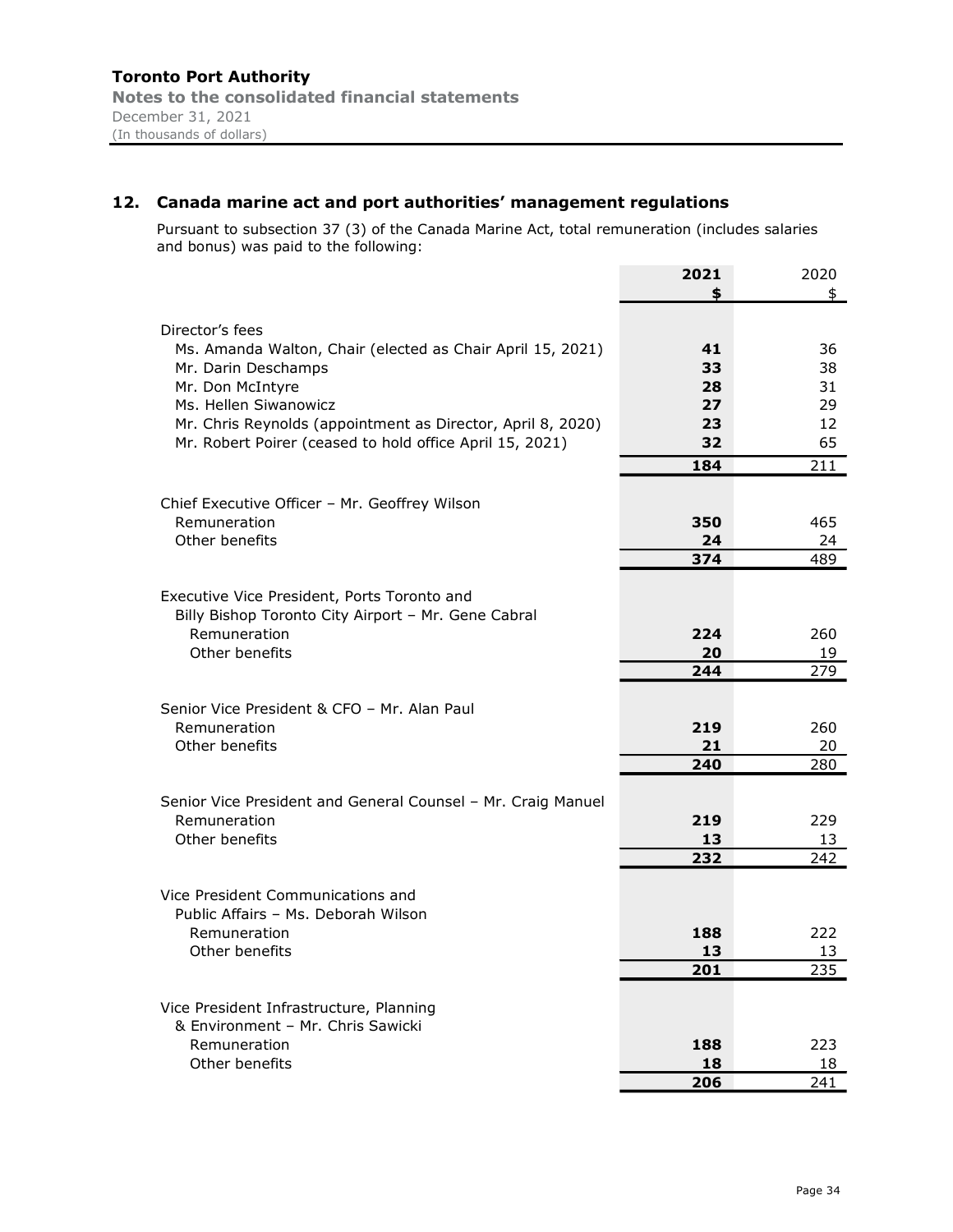# 13. Commitments

The Port Authority currently has a Lease Agreement with the provincial Ministry of Natural Resources and Forestry to construct, operate and maintain a landfill area at the foot of Leslie Street on a portion of the Leslie Street Spit. The Port Authority is in the process of extending the lease until October 31, 2024.

Meanwhile, the Port Authority continues to provide monitoring of hard points and beaches along the east and south shores of the Leslie Street Spit for shoreline stabilization.

The Port Authority currently has a lease for its head office premises located at 207 Queens Quay West. The Lease expires on September 28, 2027. The Port Authority also has a lease for an IT service room and lunch and locker room in the terminal building located at Billy Bishop Toronto City Airport. The lease expires on June 29, 2033. Please see Note 5 for details on the lease liability recorded in respect of these two leases.

# 14. Guarantees

In the normal course of business, the Port Authority enters into agreements that meet the definition of a quarantee. The Port Authority's primary quarantees are as follows:

- (a) Indemnity has been provided to all directors and or officers of the Port Authority for various items including, but not limited to, all costs to settle suits or actions due to association with the Port Authority, subject to certain restrictions. The Port Authority has purchased directors' and officers' liability insurance to mitigate the cost of any potential future suits or actions. The term of the indemnification is not explicitly defined, but is limited to the period over which the indemnified party served as, director or officer of the Port Authority. The maximum amount of any potential future payment cannot be reasonably estimated.
- (b) In the normal course of business, the Port Authority has entered into agreements that include indemnities in favour of third parties, such as purchase and sale agreements, confidentiality agreements, engagement letters with advisors and consultants, outsourcing agreements, leasing contracts, information technology agreements and service agreements. These indemnification agreements may require the Port Authority to compensate counterparties for losses incurred by the counterparties because of breaches in representation and regulations or because of litigation claims or statutory sanctions that may be suffered by the counterparty because of the transaction. The terms of these indemnities are not explicitly defined and the maximum amount of any potential reimbursement cannot be reasonably estimated. In addition to the foregoing, in connection with the lease of real property from the City of Toronto by the Port Authority's wholly owned subsidiary, 2315155 Ontario Inc., the Port Authority has guaranteed 2315155 Ontario Inc.'s obligation to the City. The maximum liability of the Port Authority to the City pursuant to this guarantee is \$500.

Other than the guarantee to the City described above, the nature of these indemnification agreements prevents the Port Authority from making a reasonable estimate of the maximum exposure due to the difficulties in assessing the amount of liability which stems from the unpredictability of future events and the unlimited coverage offered to counterparties. Historically, the Port Authority has not made any significant payments under such or similar indemnification agreements and therefore no amount has been accrued in the statement of financial position with respect to these agreements.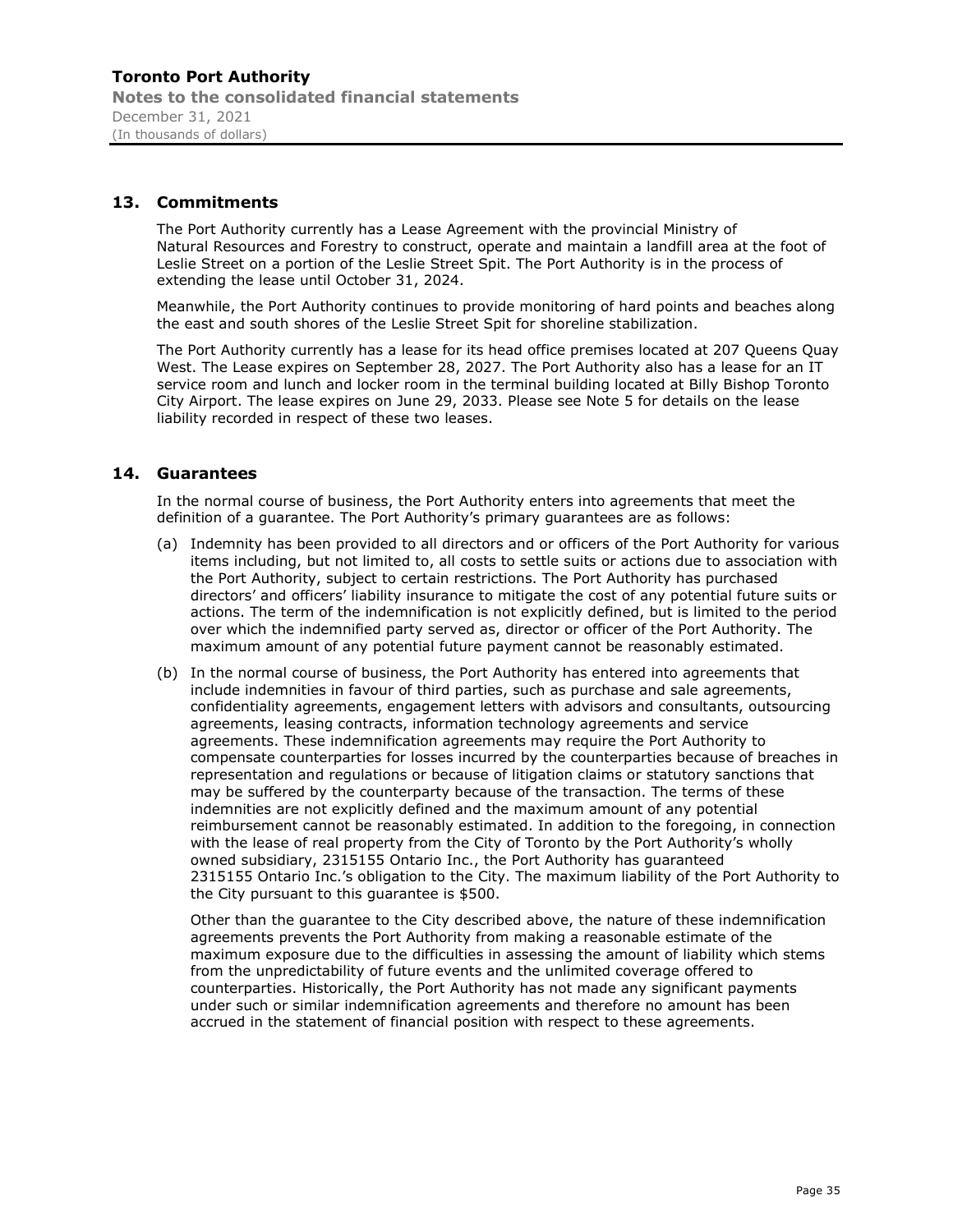Toronto Port Authority Notes to the consolidated financial statements December 31, 2021 (In thousands of dollars)

# 15. Pedestrian Tunnel Project

On March 8, 2012, the Toronto Port Authority and BBIA LP, an entity controlled by Forum Infrastructure Partners signed a Project Agreement ("the Agreement") to construct a Pedestrian Tunnel (the "Tunnel") to link the Billy Bishop Toronto City Airport ("Airport") to the Mainland at the foot of Bathurst Street, under the Western Gap. BBIA LP agreed to design, build, finance, operate and maintain the Tunnel for twenty years. The base contract price for BBIA LP to construct the Tunnel was \$82.5 million and it was substantially complete and accepted by the Port Authority on May 29, 2015. The Tunnel was officially opened to the public and stakeholders on July 30, 2015. Title to the Tunnel will remain with the Port Authority throughout the term of the Agreement.

The Port Authority has capitalized construction costs as well as the present value of future Capital Lifecycle payments to be made over the term of the concession period (Expiry Date April 8, 2034). The Port Authority has also recognized a liability for the Tunnel, equal to the asset, less payments made. As at December 31, 2021 an asset of \$110,418 (\$110,418 in 2020) has been included as part of capital assets, with a related liability of \$57,171 (\$60,157 in 2020).

On April 8, 2016 BBIA LP sold its interest in the Tunnel to BBPT AF LP, an entity controlled by Fiera Capital Corporation. As part of this transaction the Agreement was assigned by BBIA LP to BBPT AF LP and BBPT AF LP assumed all of BBIA LP's obligations under the Agreement.

The Port Authority pays monthly Capital Payments totaling \$6,583 per year until April 8, 2034 to BBPT AF LP using a portion of the airport improvement fee collected for enplaning (departing) passengers at the Airport.

The Port Authority is also responsible for monthly Lifecycle Payments totalling \$212 per year and monthly Operating Payments totalling \$1,301 per year, until 2034. These payments are indexed to inflation.

Pursuant to the Agreement, the Port Authority was required to provide a refundable deposit to BBIA as security for future monthly capital, life cycle and operating payments. The deposit amount is equivalent to 1, 2 or 3 times the total monthly payments for the next twelve months, determined based on the AIF revenues for the previous twelve months. During 2020, due to COVID-19 and the resulting reduction in passenger levels, the Port Authority was required to provide a deposit of 3 times the total monthly payments for the next twelve months and this deposit level increased to the end of 2021. The amount on deposit as at December 31, 2021 remained at 3 times and was \$24,898 (\$24,729 in 2020).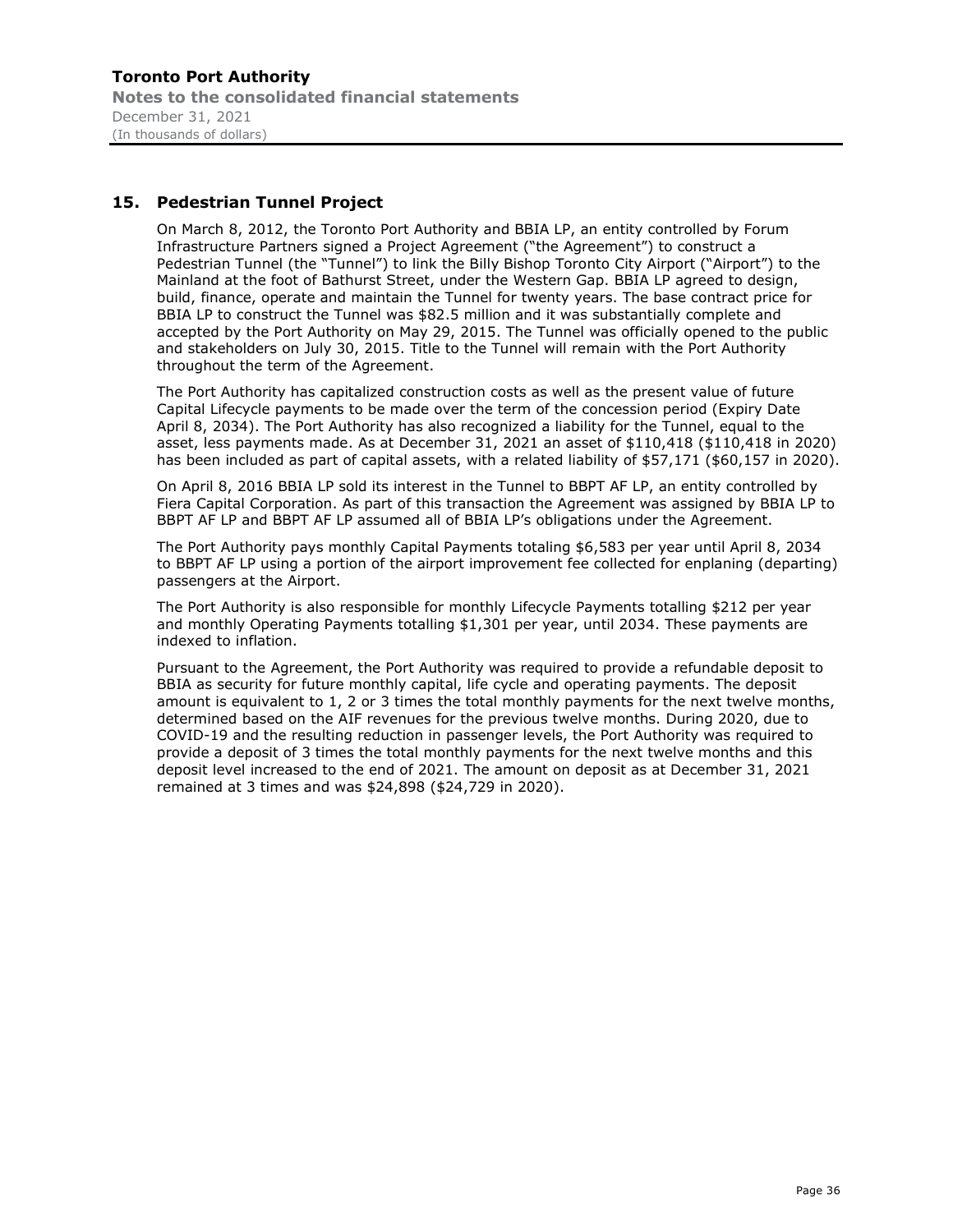# 16. Revenue and expenses by Business Units

The following is an analysis of the Toronto Port Authority's results from the Consolidated Statement of Operations and Comprehensive Income by business units:

|                                          |        |              |        |               |           | <b>Business</b> |
|------------------------------------------|--------|--------------|--------|---------------|-----------|-----------------|
|                                          |        | unit revenue |        | unit expenses |           | unit net income |
|                                          | 2021   | 2020         | 2021   | 2020          | 2021      | 2020            |
|                                          | \$     | \$           | \$     | \$            | \$        | \$              |
|                                          |        |              |        |               |           |                 |
| <b>Business units</b>                    |        |              |        |               |           |                 |
| Port operations                          | 10,925 | 8,798        | 5,470  | 4,439         | 5,455     | 4,359           |
| <b>Outer Harbour Marina</b>              | 5,395  | 4,789        | 2,995  | 2,340         | 2,400     | 2,449           |
| Billy Bishop Toronto City Airport        |        |              |        |               |           |                 |
| and net airport improvement fees         | 19,997 | 18,197       | 15,006 | 15,172        | 4,991     | 3,025           |
| Property and other                       | 2,929  | 2,956        | 463    | 449           | 2,466     | 2,507           |
| Investment income                        | 429    | 1,869        |        |               | 429       | 1,869           |
| Corporate services                       |        |              | 5,753  | 8,071         | (5,753)   | (8,071)         |
|                                          | 39,675 | 36,609       | 29,687 | 30,471        | 9,988     | 6,138           |
|                                          |        |              |        |               |           |                 |
| Net income from operations and           |        |              |        |               |           |                 |
| airport improvement fees, net before     |        |              |        |               |           |                 |
| the following                            |        |              |        |               | 9,988     | 6,138           |
| Payments in lieu of taxes                |        |              |        |               | (3, 293)  | (3, 166)        |
| Amortization of capital assets           |        |              |        |               | (10, 356) | (9,959)         |
| Interest expense                         |        |              |        |               | (4, 429)  | (4, 594)        |
| Charge on gross revenue                  |        |              |        |               | (833)     | (1,036)         |
| Gain on interest rate swaps              |        |              |        |               |           |                 |
| - Ineffective portion                    |        |              |        |               | 43        | (17)            |
| Net loss for the year                    |        |              |        |               | (8,880)   | (12, 634)       |
| Gain (loss) on interest rate             |        |              |        |               |           |                 |
| swaps - Effective portion                |        |              |        |               | 301       | (336)           |
| Remeasurement gain (loss) on             |        |              |        |               |           |                 |
| employee future benefits                 |        |              |        |               | 13,831    | (6, 577)        |
| Comprehensive income (loss) for the year |        |              |        |               | 5,252     | (19, 547)       |

# 17. Net change in non-cash working capital balances related to operations

The changes in non-cash working capital items are as follows:

|                                          | 2021     | 2020     |
|------------------------------------------|----------|----------|
|                                          |          |          |
|                                          |          |          |
| Accounts receivable (net)                | 418      | 3,437    |
| Inventories                              | (30)     | (12)     |
| Prepaid expenses                         | (45)     | 183      |
| Accounts payable and accrued liabilities | (1, 523) | (1, 498) |
| Unearned revenue                         | 861      | 2,844    |
|                                          | (319)    | 4,954    |